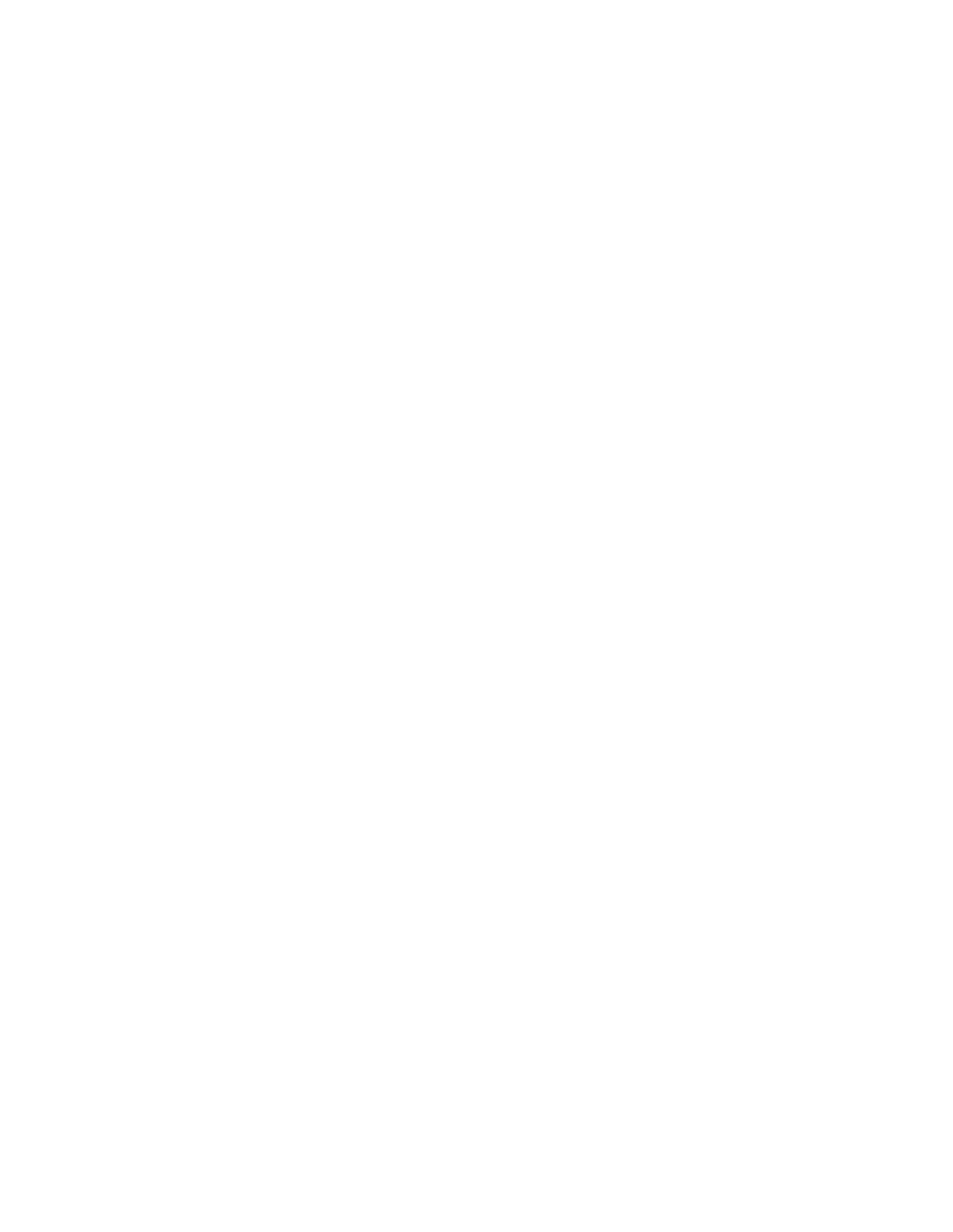## **Authors' Addresses**

- - THE I REAL THROUGH THE INFORMATION IS A Stuhlsatzenhausweg 85 Saarbrücken, Germany hoffmann@mpi-sb.mpg.de

" -  $\sim$  -  $\sim$  -  $\sim$  -  $\sim$  -  $\sim$  -  $\sim$  -  $\sim$  -  $\sim$  -  $\sim$  -  $\sim$  -  $\sim$  -  $\sim$  -  $\sim$  -  $\sim$  -  $\sim$  -  $\sim$  -  $\sim$  -  $\sim$  -  $\sim$  -  $\sim$  -  $\sim$  -  $\sim$  -  $\sim$  -  $\sim$  -  $\sim$  -  $\sim$  -  $\sim$  -  $\sim$  -  $\sim$  -  $\sim$  -  $\sim$  -  $\sim$ "- % &! Ithaca, NY, USA gomes@cs.cornell.edu

Bart Selman  $\sim$  -portinues of  $\sim$  -simple to -the set of  $\sim$ "- % &! Ithaca, NY, USA selman@cs.cornell.edu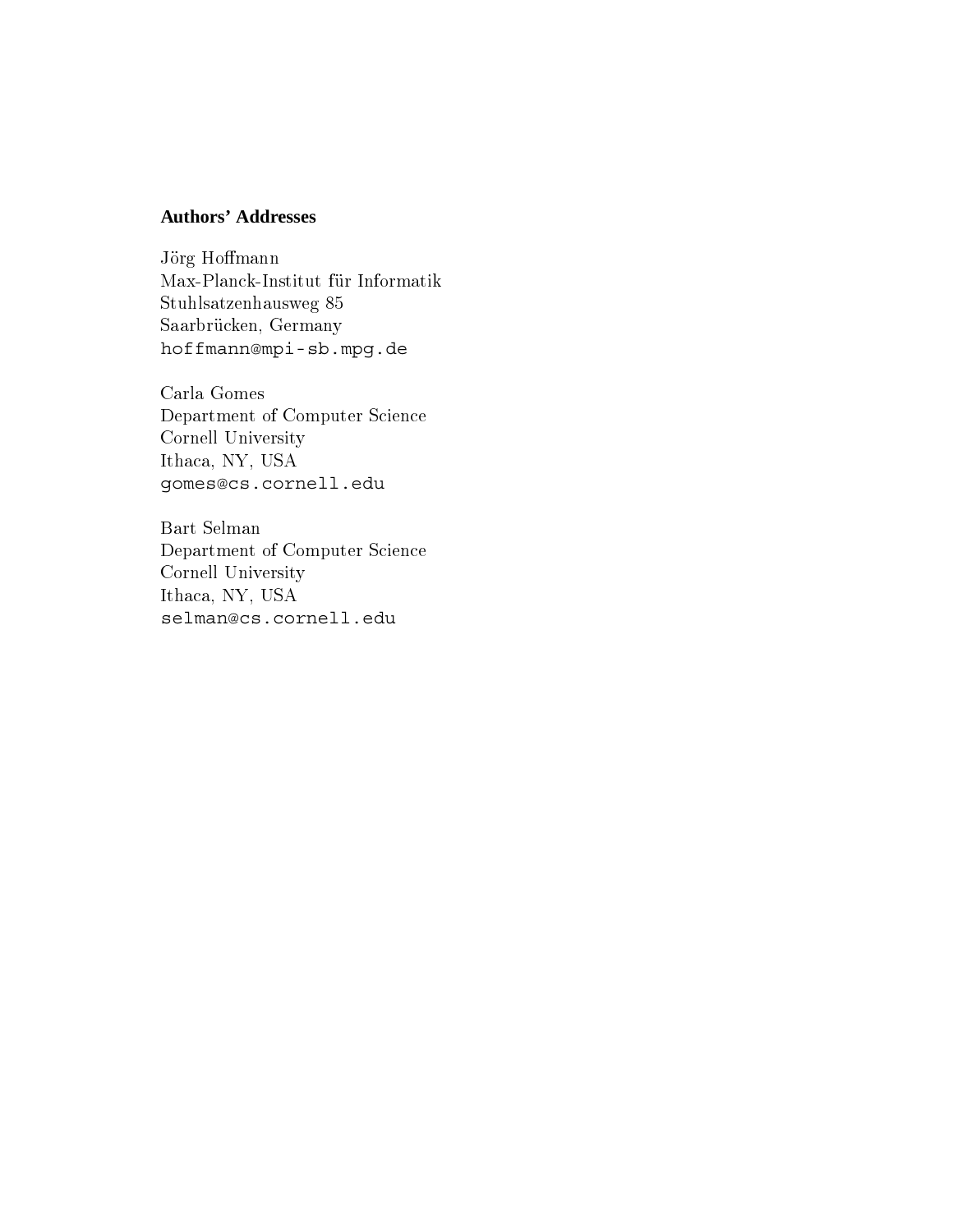### **Abstract**

In order to better understand SAT-based planning and, more broadly, the good performance of current DPLL-based SAT solvers on real-world instances, we design three CNF formula families, two of which are derived from synthetic planning domains. The formulas are parameterized both in their size and in the amount of inherent structure. We investigate DPLL search tree size via the intermediate notion of backdoor size: a backdoor is a set of variables so that, once they are instantiated, the remaining problem is solved by polytime propagation. We show that, as the structure increases, the backdoors become smaller; in the two planning domains, at the extreme ends the backdoors are logarithmic, and thus the search trees are polynomial. The structure of the domains (with highly asymmetric goal sets) provides good intuitive insights into what may lead to small search trees in practice. We present empirical results supporting these intuitions.

### **Keywords**

 $\cdots$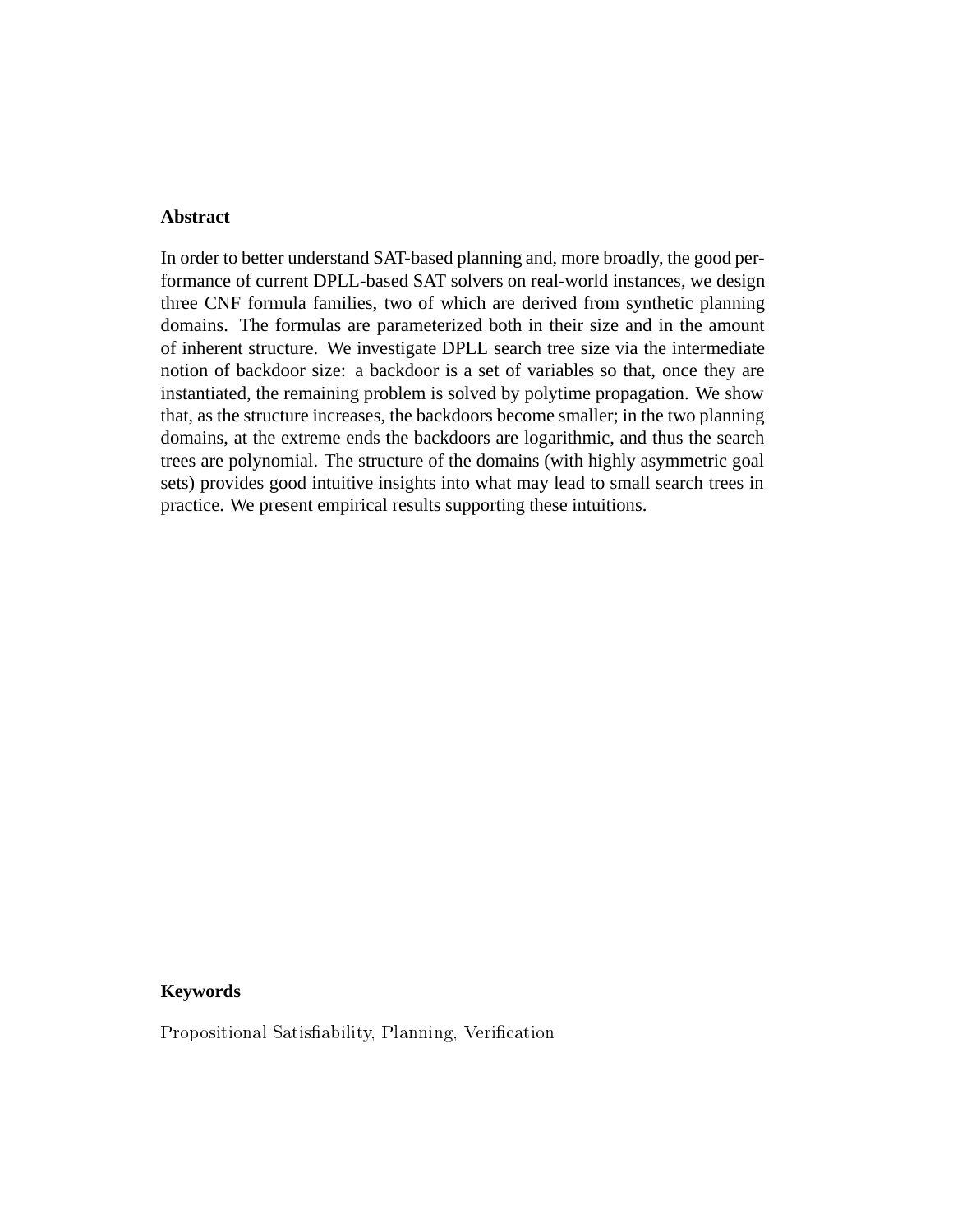# **1 Introduction**

There has been a long interest in a better understanding of what makes combinatorial problems arising in AI hard or easy. The most successful work in this area involves random instance distributions with phase transition characterizations (e.g., [3]). Progress on more structured problems has been more difficult. Nevertheless, current satisfiability (SAT) solvers, such as CHAFF [14] are surprisingly effective on a wide range of structured problems arising in real-world domains, such as hardware and software verification and AI planning. The underlying SAT problems (CNF formulas) can contain hundreds of thousands of variables and millions of constraints. In this paper, we will focus on CNF formulas arising in planning applications. Our goal is to obtain a better understanding of why certain planning problems can be solved so effectively with DPLL based solvers.

An investigation of this nature is rather difficult because the structured instances from e.g. the Planning or SAT competitions are generally too complex to allow for a direct rigorous analysis. We introduce an alternative approach to the study of problem structure. We explicitly design three problem instance families, parameterized both in size and in structure (more details below). We then investigate the size of the best-case DPLL proofs as a function of the parameters. We view this approach as analogous to the work in proof complexity (e.g., [8, 2, 9, 13]) where instance families, such as Pigeon Hole problems [4], have been the key to a better understanding of the length of resolution, including DPLLstyle, proofs. Indeed, one of our formula families is a structured version of the Pigeon Hole problem; the other two families come from synthetic planning domains. Note that, in proof complexity, formulas that lead to large proofs are most interesting, since they help us prove better lower-bounds. However, *to understand real-world problem structure, and explain the good performance of SAT solvers, interesting formula families with small DPLL search trees are most revealing.*

We investigate DPLL proof size via the intermediate vehicle of "backdoor" size [17]. A backdoor is a set of variables so that, once they are instantiated, the remaining problem is solved by polytime propagation; in particular, unitpropagation (UP) in DPLL-style proofs. Backdoors encapsulate the practically critical question of what variables to branch on.<sup>1</sup> The size of the backdoor set can be used to bound the size of the DPLL search tree. More specifically, in the worst case, the DPLL search tree is exponential in the backdoor size. As imme-

<sup>&</sup>lt;sup>1</sup>Backdoors are closely related to concepts introduced earlier, in particular connectivity measures of the underlying constraint graph, such as treewidth and cutset. See for example [5, 15, 6]. For our purposes, the notion of backdoor is particular suitable in the study of DPLL-based solvers. For example, Horn formulas have backdoors of size zero but may still have large treewidth. On the other hand, a formula may be easy for e.g. directed resolution, but hard for DPLL. We are currently investigating the precise relationships between these related structural measures.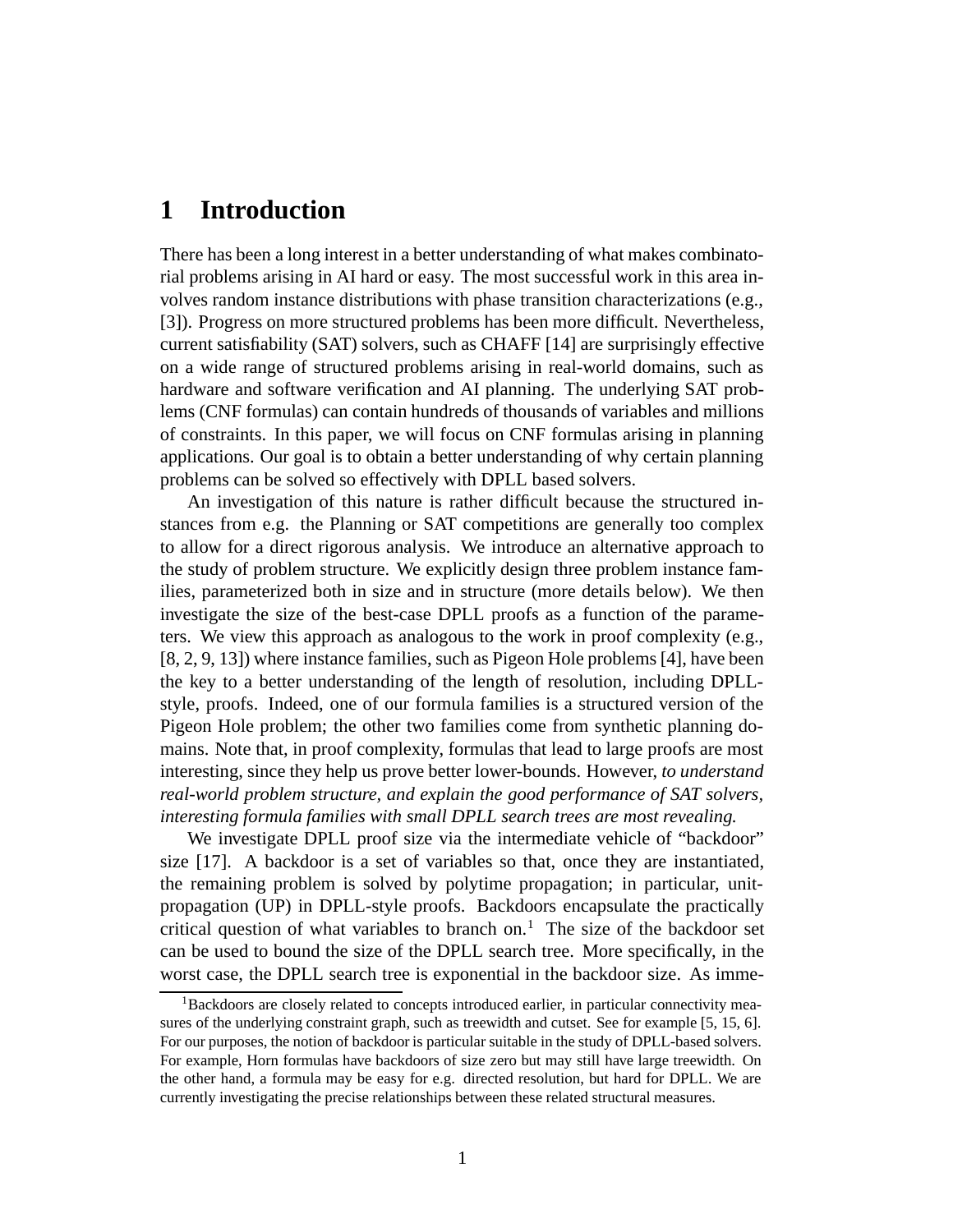diate consequence, it follows that if we identify a logarithmic size backdoor, the corresponding DPLL tree will be of at most polynomial size.

We focus on showing infeasibility, i.e., all our CNFs are unsatisfiable. Our main motivation for this is that infeasibility generally provides a more robust characterization of the size of the combinatorial space. We consider the difficulty of proving the infeasibility of the structured pigeon hole problem, or that a plan with one step less than the shortest possible *(optimal)* plan does not exist.<sup>2</sup> In all cases, we rigorously derived an upper bound on the size of the smallest possible (*optimal*) backdoor, by determining a backdoor subset of variables. For small enough formulas, we verified empirically that there is no smaller backdoor. We conjecture that our upper bounds are tight in general. Note that establishing lower bounds on backdoor size is closely related to establishing lower bounds on proof size, which is a challenging task even in rather simple formulas such as the standard pigeon hole (c.f. above).

Our first synthetic domain (called *SPH*) is, as said, a structured version of the Pigeon Hole problem. Our other classes come from synthetic planning tasks: a logistics planning domain (*MAP*) and a stacking domain (*SBW*). The formulas are characterized (exactly) by a size parameter  $n$ , and by a structure parameter k. The structure parameter controls the amount of an intuitive "bottleneck" behavior or "asymmetry" in the underlying task. As the value of  $k$  increases, one part of the underlying combinatorial task becomes more and more difficult to achieve, while the other parts become relatively easier. More concretely, in our planning problems, as the value of  $k$  increases, one of the subgoals requires an ever longer action sequence to be achieved while other subgoals remain achievable in a few steps. This represents a large structural asymmetry in the underlying task, leading to provably small backdoors, and therefore enabling these (unsatisfiable) instances to be effectively solved by current SAT solvers. So, with increasing subgoal asymmetry, the backdoors become smaller; in the two planning domains, at the top end of the  $k$  scale, the backdoors set is of *logarithmic size*.<sup>3</sup> With more symmetrical subgoals (each requiring a similar number of actions), the backdoor sets are of polynomial size (in  $n$ ) in all cases.

For example, in the MAP domain, an agent must visit a number of goal nodes in a graph-like world. We can vary the size of the backdoor set, thus the com-

<sup>&</sup>lt;sup>2</sup>Note that, in planning with a plan length bound (the number of plan steps encoded by the CNF), the available plan steps are a type of resource. Empirically, the best predictor of performance on CNFs encodings of planning tasks is the difference between the length bound and the length of an optimal plan. The hardest cases arises, typically, when the length bound is just one step too short.

 $3$ It is important to note that we obtain logarithmic size backdoors. This suggests that our underlying planning problems do not become "trivial" — in particular, they still require some subtle branching choices of the DPLL procedure, and are not just solved by unit propagation.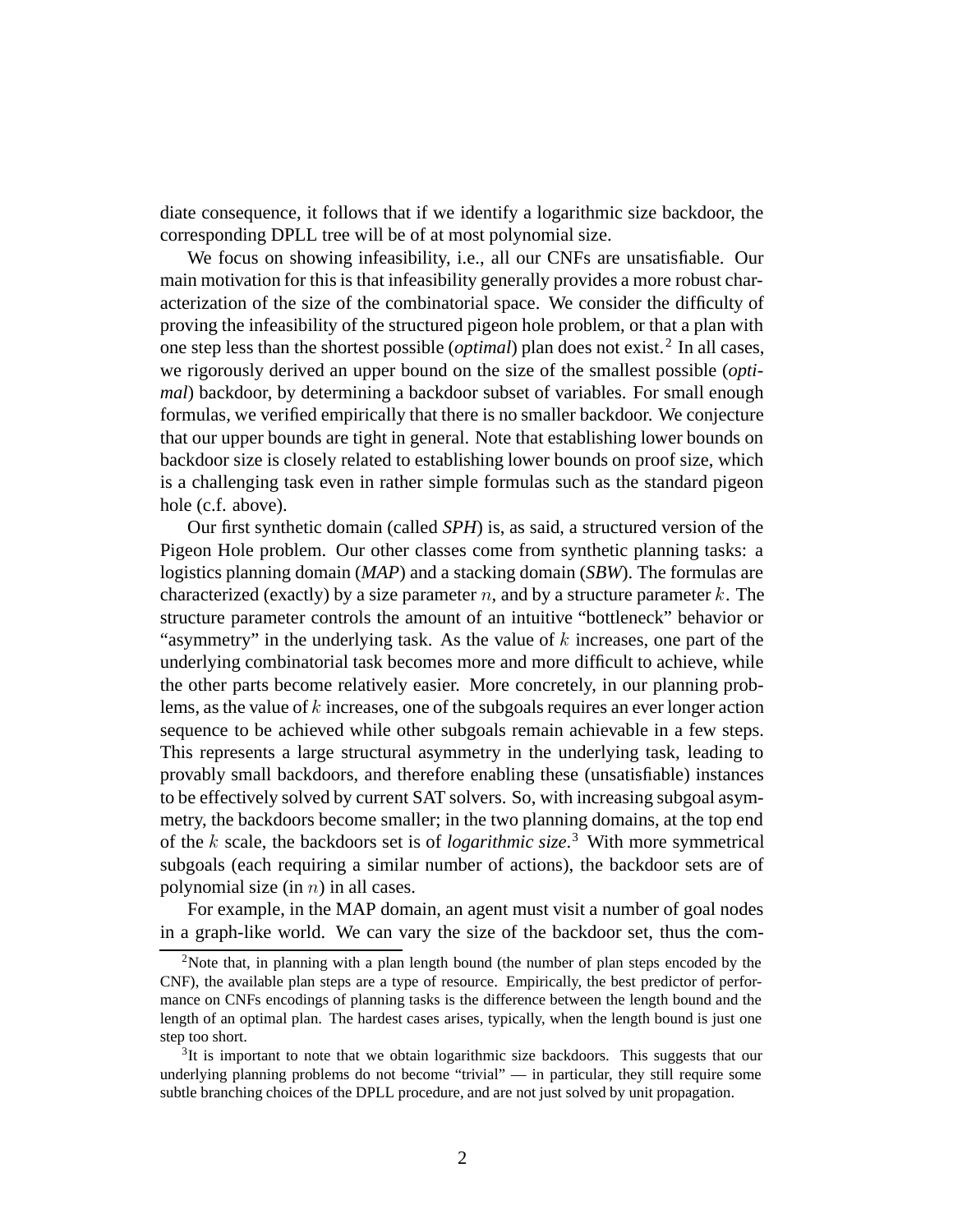plexity of the task, by changing the definition of *what* goal nodes must be visited. For the smallest value of  $k$  (bottom case), the goal nodes are all distributed symmetrically, and the backdoor size grows proportionally to the optimal plan length multiplied with  $n$  (which equals the number of goal nodes).<sup>4</sup> At the top end of the  $k$  scale, the goal nodes are very asymmetric, one of them taking a lot of steps to be reached. We identify a backdoor set which grows logarithmic in  $n$ , the problem size. As an example, below we discuss in some detail one example CNF formula (called  $MAP_8^{13}$ ) with 774 variables and 13,860 clauses, encoding 14 plan steps on a graph with 21 nodes, featuring a backdoor of only 3 variables. Branching on only these 3 variables suffices to prove unsatisfiability. The interplay between them exploits long UP implication chains after commitments on only three actions at specific time steps.

Our observations in our synthetic stacking domain (SBW) are very similar to the above. As an interesting aside, note that such asymmetry between subgoals is unlikely to occur in purely randomly generated problem instances, only in truly structured domains can one expect to observe such phenomena.

We also present empirical results suggesting that, at least in the planning context, our formulas do indeed capture behavior that is relevant in practice. As said, the intuition behind our structure parameters is that one part of the problem becomes more difficult than the rest. In the Planning context, one can define the "parts" of the problem as the single sub-goals to be achieved (e.g. in MAP, the goal nodes to be visited). The "difficulty" of a sub-goal can be taken to be the length of an optimal plan achieving just that sub-goal, the difficulty of the overall task is the length of an optimal plan achieving all sub-goals. Then the structure of the task can be quantified in terms of the ratio between maximum sub-goal difficulty and overall difficulty. We call this the *bottleneck ratio*. <sup>5</sup> In the synthetic planning domains, for the lowest value of  $k$ , the bottleneck ratio converges to  $0$  for increasing  $n$ . For the highest  $k$  value, the ratio converges to 1. This leads us to the hypothesis that DPLL-based solver performance in CNF encodings of planning tasks is correlated with bottleneck ratio, i.e., given tasks with the same optimal plan length, CNFs for tasks with higher bottleneck ratio are typically easier to reason about.

We ran large experiments on three commonly used Planning benchmark domains, plotting the performance of two state-of-the-art SAT solvers, namely, ZCHAFF [14] and SATZ [12] as a function of the bottleneck ratio. Our experiments show that in these domains, increasing the bottleneck parameter does indeed significantly decrease the runtime of the solvers. These results provide initial

<sup>&</sup>lt;sup>4</sup>We will see that even the best-case DPLL search tree induced by the backdoor grows exponentially in  $n$ .

<sup>&</sup>lt;sup>5</sup>we experiments. Our definition is specific to Planning. How to extend this to other domains is a topic for further research.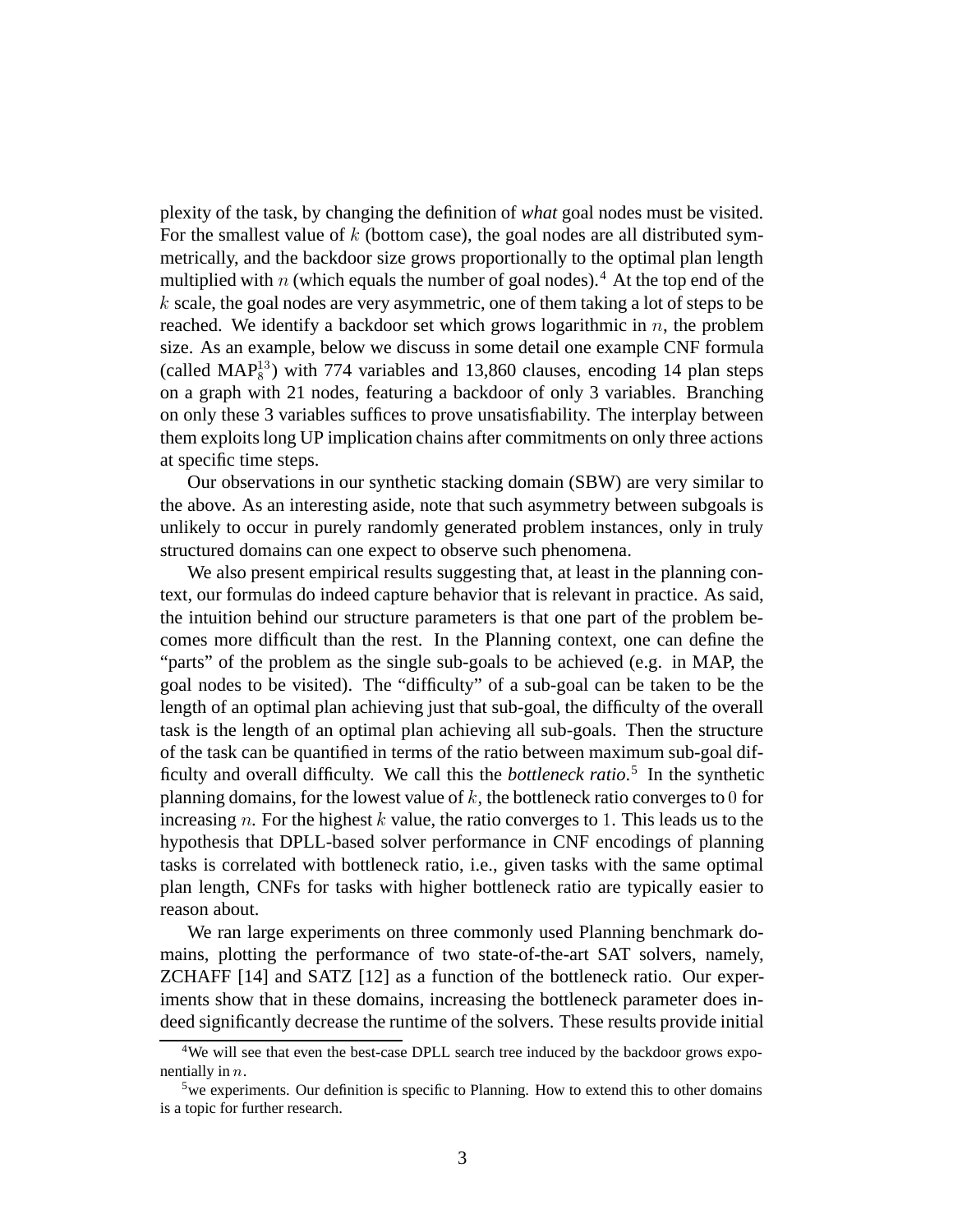evidence that the parameterized structure of our synthetic problem instance families can provide insights into the structure of real-world problem domains and their practical computational difficulty.

The next section forms the core of the paper, formally describing our synthetic domains and the corresponding backdoor sets. After that, a section describes the experiments outlined above. The last section closes the paper with a few concluding remarks.

# **2 Synthetic CNFs and Backdoor Sets**

As said, we consider three classes of synthetic, unsatisfiable, CNFs. SPH is a structured version of the Pigeon Hole problem, where there is a "bad" pigeon that needs several holes. MAP is a class of formulas encoding tasks in a simplified version of the Logistics planning domain, using an underlying road map graph of a certain shape. SBW is a class of formulas encoding tasks in a structured version of the Blocksworld planning domain, with restrictions on what blocks can be stacked onto what other blocks.

In each of the classes, formulas are characterized by exactly two parameters: a size parameter  $n$  and a structure parameter  $k$ . The latter parameter ranges between some fixed min value, and a max value depending on  $n$ . The higher  $k$ becomes, the more "bottleneck" structure is introduced into the CNF. The overall constrainedness, however, remains the same: in SPH, the number of needed holes does not change with  $k$ , in the planning domains the number of needed action steps does not change with k. We denote the formulas with  $SPH_n^k$ , MAP<sub>n</sub>, and SBW<sub>n</sub>, respectively.

## **2.1 SPH**

In SPH<sup>k</sup><sub>n</sub>, like in the classical Pigeon Hole problem the task is to assign  $n + 1$ pigeons to  $n$  holes. The difference lies in that there is now one "bad" pigeon that requires k holes, and  $k - 1$  "good" pigeons that can share a hole with the bad pigeon. The remaining  $n - k + 1$  pigeons are normal, i.e., need one hole each. The range of k is between 1 and n. Independently of  $k$ ,  $n + 1$  holes are needed overall. In particular the CNF is unsatisfiable.

Precisely, the CNF is the following. The variables are  $x \, \text{-} y$  where  $x$  is a pigeon and y is a hole:  $x \_y$  set to 1 means that x is assigned to y. The bad pigeon is  $x = 0$ , the good pigeons are  $x = 1, \ldots, x = k - 1$ , the normal pigeons are  $x = k, \ldots, x = n$ . The holes are  $y = 1, \ldots, n$ . The clauses are:

•  $\{x_1, \ldots, x_n\}$  for all  $x \neq 0$ : all pigeons except the bad one need one hole.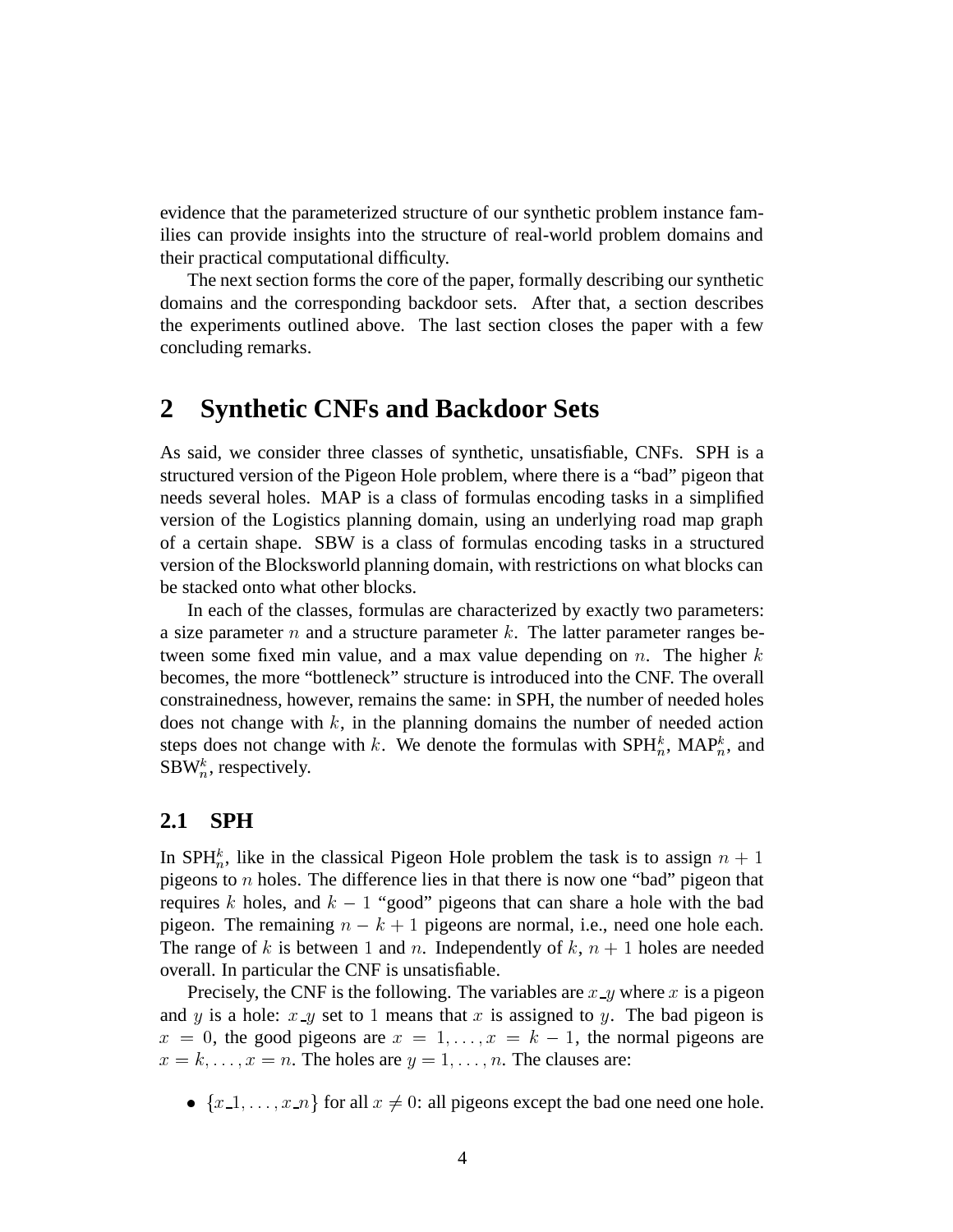- $\{\neg x \_y, \neg x' \_y\}$  for all  $x, x' \neq 0, x < x'$ , and all y: no two normal or good pigeons can share a hole.
- $\{\neg 0 \_\mathcal{Y}, \neg x \_\mathcal{Y}\}$  for all  $x \geq k$  and all y: none of the normal pigeons can share a hole with the bad pigeon.
- $GEQ({0,1,...,0,n},k)$ : a set of clauses that is satisfiable iff at least k variables out of the set  $\{0, 1, \ldots, 0, n\}$  are set to 1. We consider two options for the definition of  $GEQ({0 \dots 1, \dots, 0 \dots 1}, k)$ , see below.

The most straightforward, *naive*, definition of  $GEQ({0,1,...,0,n}, k)$  is the set of clauses  $\{0,y \mid y \in Y\}$  for all  $Y \subseteq \{1,\ldots,n\}, |Y| = n-k+1$ . To see that this is a correct encoding, observe that the size of the sets  $Y_0$  is chosen so that, when removing the holes  $Y_0$  from Y, only  $k-1$  holes are left. So if  $p_0$  occupies  $k$ holes then out of each set  $Y_0$ ,  $p_0$  occupies at least one hole. The other way around, if  $p_0$  occupies only (at most)  $k-1$  holes, then (any  $n-k+1$  subset of) the complement of these holes forms a set  $Y_0$  where the respective clause evaluates to  $\theta$ .

The drawback of the naive definition of  $GEQ({0,1,\ldots,0,n},k)$  is that it can require an exponential number of clauses, e.g. if one sets k to  $n/2$  and lets n range. If one fixes  $k$ , or the difference between  $n$  and  $k$ , to some value, however (as e.g. at the bottom/top ends of the k scale where k is fixed to  $1/n - k$ is fixed to 0), then the number of clauses is polynomial (in  $n$ ). One can obtain a definition of  $GEQ$   $\{0_1, \ldots, 0_n\}, k)$  that is polynomial in both  $n$  and  $k$  by introducing additional auxiliary variables, and connect them via appropriate clauses to implement a counter of the holes the bad pigeon is assigned to. We discuss such an encoding further below. For the moment, i.e. for the following formal discussion, we assume the naive definition of  $GEQ({0,1,...,0,n},k)$  in the SPH formulas. Beside being more clear and easier to understand, these formulas have the desirable property that they are a generalization of the standard pigeon hole formula. If we set  $k = 1$  then we obtain exactly the standard formula using the single clause  $GEQ({0,1,...,0,n}, 1) = {\{0,1,...,0,n\}}$  to ensure that the bad pigeon is assigned to at least one hole.

For  $k = n$ , we obtain a formula that is inconsistent under UP:  $|Y| = n$  $k + 1 = 1$  so we get the *n* clauses  $\{0, 1\} \dots \{0, n\}$ . In words, the bad pigeon occupies all holes. By UP, the clause  $\{n_1, \ldots, n_n\}$  becomes empty, i.e. there is no space for the last remaining normal pigeon. For  $k = n - 1$ , the CNF formula is consistent under UP.

The intuition behind our construction is that, as  $k$  increases, the bad pigeon becomes a bottleneck that yields smaller backdoors. It turns out that this intuition is exactly right, in the form of a linear decrease.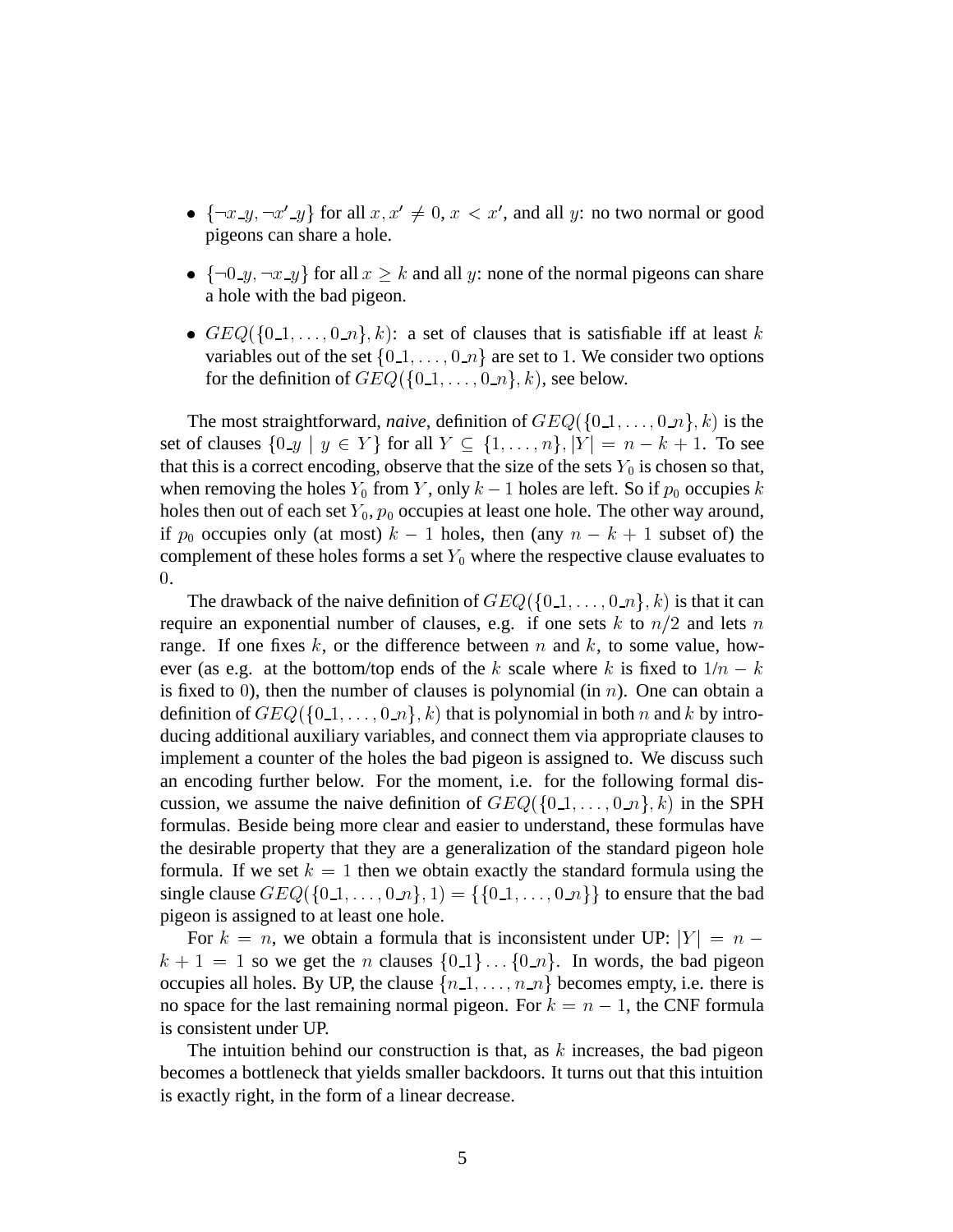**Theorem 1 (SPH)** Let  $n > 1$ ,  $1 \leq k \leq n - 1$ . To  $SPH_n^k$ , there is a backdoor of *size*  $(n - k) * (n - 1)$ .

The backdoors of size  $(n-k)*(n-1)$  are described below. We conjecture that the proved upper bound on backdoor size is also a lower bound. For all formulas with  $n \leq 5$ , we verified this empirically, by enumerating all smaller variable sets.<sup>6</sup>



Figure 1: A  $(n - k) * (n - 1)$  backdoor in  $SPH_n^k$ .

The  $(n - k) * (n - 1)$  backdoors in  $SPH_n^k$  are illustrated in Figure 1. One just selects all but two of the normal pigeons (i.e.,  $n-k-1$  of them) as set X, and  $n-1$ of the locations as set Y. The variable set  $\{x \_y \mid x \in X \cup \{0\}, y \in Y\}$  is then a backdoor. (Figure 1 shows the case where one selected all normal pigeons except  $x = k$  and  $x = k + 1$ , and all holes except  $y = n$ .) It involves a number of case distinctions, but is not overly difficult to see, that after setting all variables in the backdoor at least  $n - 1$  holes are occupied by UP. Then both remaining normal pigeons (those not in  $X$ ) are forced into the single remaining hole, yielding an empty clause. The main reason why less variables are needed with increasing  $k$ is that the naive encoding of  $GEQ$   $\{0.1, \ldots, 0.1\}$ , k) has the following *efficiency* property: if a partial assignment assigns  $0 \mathcal{A}$  to 0 for  $n - k$  holes y, then UP sets all other  $0-y'$  variables to 1; if a partial assignment assigns  $0-y$  to  $0$  for more than  $n - k$  holes y, then UP produces an empty clause. I.e., UP suffices to find out if there is just enough/not enough space left for the bad pigeon (the same holds true for the  $k = 1$  needed holes of any other pigeon).

As  $k$  increases, the backdoor size goes down from a linear function in the total number of variables (namely,  $(n - 1) * (n - 1)$  of  $n * (n + 1)$  variables) to a square root function  $(n - 1)$  in that number.

As opposed to the naive encoding of  $GEQ({0,1,...,0,n},k)$  treated above, Bailleux and Boufkhad [1] propose a polynomial-size encoding called

<sup>6</sup>Enumerating variable sets was also our method for finding the optimal backdoors in the first place.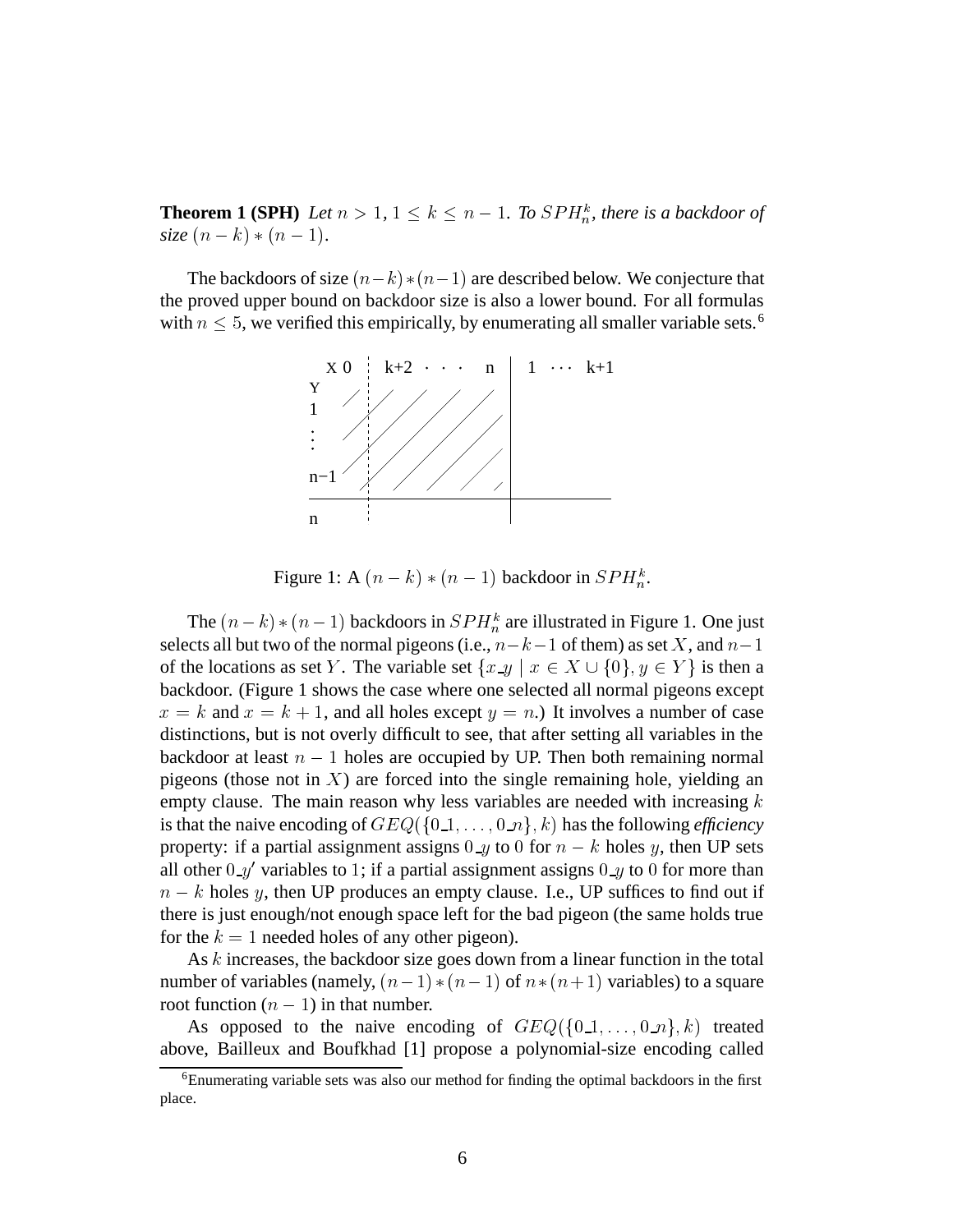$\Psi(\{0,1,\ldots,0,n\},k,n)$  (in  $\Psi(V,l,u)$ , u is an upper bound on the variables set to 1). The encoding introduces  $\Theta(n \log n)$  new variables, and  $\Theta(n^2)$  clauses, to implement a tree-shaped counting procedure that creates a vector of  $n$  output variables where all holes assigned to the bad pigeon are moved to one side.<sup>7</sup> One can then simply check, by looking at that side of the output variables, if the bad pigeon occupies enough holes. Theorem 1 remains valid because, as proved by Bailleux and Boufkhad,  $\Psi(\{0,1,\ldots,0,n\},k,n)$  has the same efficiency property as mentioned above for the naive encoding. The question is whether the backdoors can become smaller. We empirically found that this can indeed be the case.

For the case  $n = 4/k = 1$  our enumeration procedure found backdoors of size , rather than the <sup>7</sup> variables necessary in the naive encoding. The reason for the smaller backdoor here is that, in the Bailleux and Boufkhad encoding, setting only one (particular one) of the variables in the counter tree suffices to select, by UP, *two* holes (adjacent leaf nodes of the counter tree) in one of which the bad pigeon must lie. If, of every pair of adjacent leaf nodes, only one is left open, then the bad pigeon gets forced into a hole this way. When  $n - 2$  holes were already occupied, this leaves only a single hole open and UP determines a contradiction.

In more detail, for arbitrary values of *n* (while keeping  $k = 1$ ), we get the following. From the backdoor according to Theorem 1 for  $k = 1$ , to obtain the new backdoor one can skip  $\lfloor n/2 \rfloor$  variables regarding normal pigeons. Namely, a particular one of the  $n-1$  variables regarding each of  $\lfloor n/2 \rfloor$  selected normal pigeons can be skipped, without losing the property that: after value assignment, at least  $n-2$  holes are occupied, and of each pair of holes at least one is occupied. The number of normal pigeons of which we can *not* skip a variable (without losing the latter property) is  $\lceil n/2 \rceil - 1$ . In place of the skipped variables, we need to select some variables from the counter tree, enough to ensure that UP can determine in what pairs of holes the bad pigeon can lie. When *n* is a power of 2,  $n = 2^l > 2$ , the number of tree variables that must be selected is  $2^{l-1} - 1$ . So then the backdoor we get this way has size  $(n-1) * (n/2 - 1) + (n-2) * (n/2 + 2^{l-1} - 1$ . With  $n = 2^{l}$  this simplifies to  $(n - 1) * (2^{l-1} - 1) + (n - 2) * 2^{l-1} + 2^{l-1} - 1$  which is equal to  $(n - 1) * (2^{l} - 1) - 1 = (n - 1) * (n - 1) - 1$ , i.e. one variable less than the  $(n - 1) * (n - 1)$  variables needed according to Theorem 1.

For  $n = 4$ , the new backdoor is optimal; we did not check (were not able to check empirically) if this is also the case for larger  $n$  where  $n$  is a power of 2, but we conjecture that it is so. When  $n$  is not a power of 2, then it suffices to select  $2^{\lfloor log_2 n \rfloor - 1} - 1$  variables from the counter tree; probably, fewer tree variables suffice in certain cases, we did not check that in detail. Neither did we investigate what the effects of UP are, and what optimal backdoors result, for arbitrary values

<sup>&</sup>lt;sup>7</sup>I.e. in any satisfying assignment to  $\Psi({0,1,\ldots,0,n},k,n)$  the new variables behave in this way.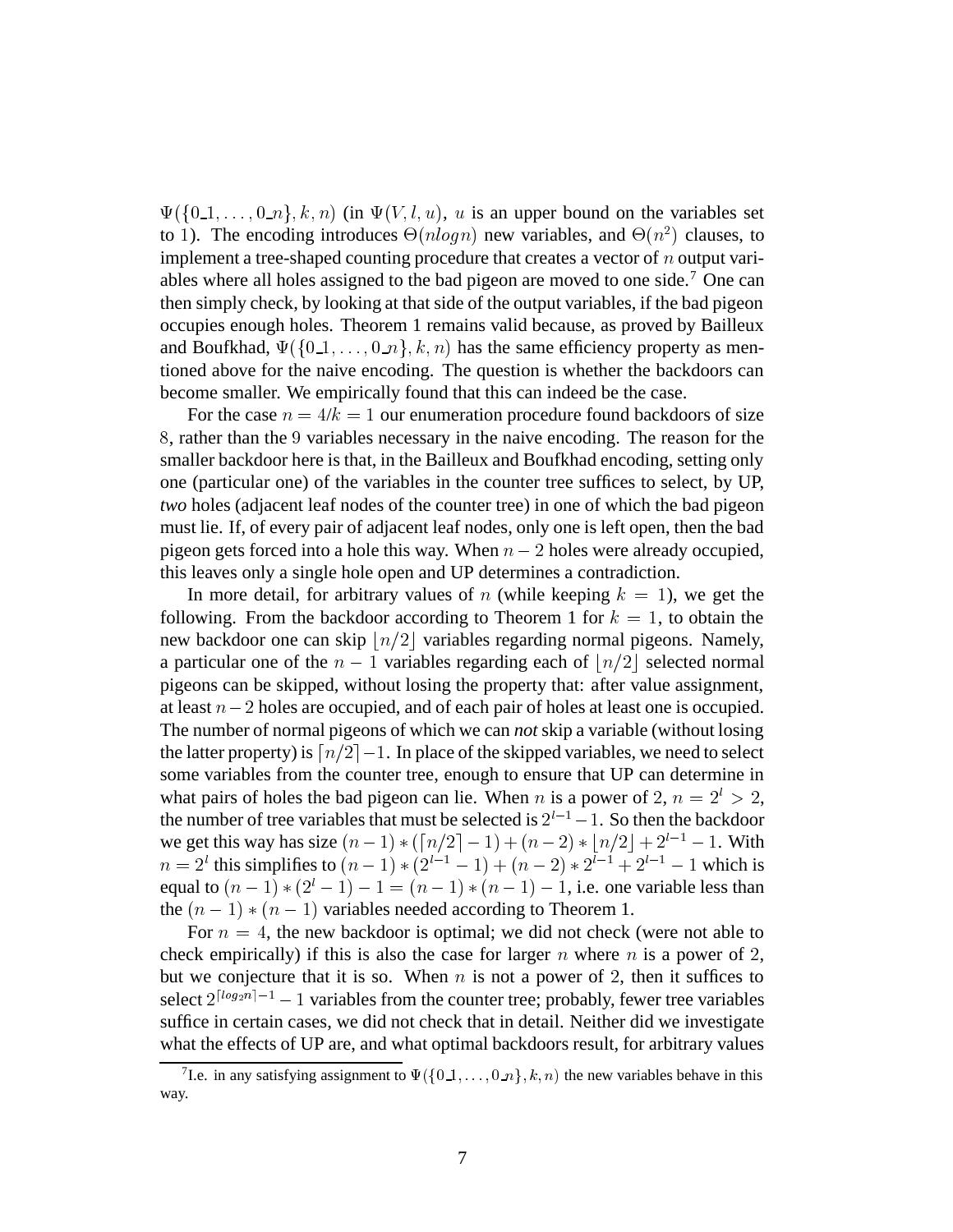of  $k$ . Probably, the size of the optimal backdoors becomes somewhat smaller in general, but only for rather high values of  $n$  and  $k$ , beyond the reach of complete enumeration. For  $n \leq 3$ , for  $n = 4/k = 2$ , for  $n = 4/k = 3$ , for  $n = 5/k = 4$ , for  $n = 5/k = 3$ , for  $n = 6/k = 5$ , and for  $n = 6/k = 7$  the optimal backdoor size is the same as under the naive encoding.

## **2.2 MAP**

The two planning domains are formalized in STRIPS [7]. This is the following simple problem-solving formalism. World states are described as sets of (the currently true) propositional facts. The task is to find a path of *actions* leading from a given *initial state*  $I$  to a state that contains a given set  $G$  of goal facts. Actions  $a$ have a *precondition*  $pre(a)$  requiring a set of facts to be true, and an *effect* making one set  $add(a)$  of facts (the *add effects*) true and another set  $del(a)$  of facts (the *delete effects*) false.

SAT encodings of STRIPS planning were first proposed in the context of the Blackbox system [11, 10]. Here, we use a somewhat simplified version of the so-called *Graphplan-based* encoding, which is the most efficient (known) encoding for solving practical domains. Our simplification of the encoding makes it easier to determine the exact behavior of UP, while largely preserving the original encoding's efficiency.

The Blackbox approach to planning works as follows. Set bound  $b$  on the plan length to 0. Generate a CNF  $\phi$  formula that is satisfiable iff there exists a plan of length b. Use a SAT solver to decide satisfiability. If  $\phi$  is satisfiable, then generate a plan based on the satisfying assignment. Otherwise, increment  $b$  and iterate. Obviously, this way, if there is a plan, this approach will find an optimal plan when  $b$  has reached the respective length.

In our two synthetic planning domains, we consider CNF encodings that are just one step too short, i.e., if  $m$  action steps are needed to solve a task then our CNF encodes  $b = m - 1$  steps only. The variables used in our encoding take the form  $a(t)$  where a is an action and t is a time step, i.e.  $1 \le t \le m - 1$ . The meaning is that  $a(t)$  is set to 1 iff action a will be executed at time t. We use artificial *NOOP* actions to concisely encode commitments to keeping some fact true in a time step. A NOOP for fact p has precondition  $pre(a) = \{p\}$ , add effects  $add(a)=\{p\},$  and no delete effects. For each fact  $p,$  we have such a NOOP, called  $NOOP-p$ . Setting  $NOOP-p(t)$  to 1 means, intuitively, that the search commits to not deleting  $p$  at time  $t$ .

An action  $\alpha$  is *present* in a time step  $t$  only if all preconditions of the action *can be true* at time t. The latter is a simple over-approximation of reachability: a fact can be true at time 1 iff it is contained in the initial state. A fact  $p$  can be true at a time  $t > 1$  iff there is at least one action a present at  $t - 1$ , with  $p \in add(a)$ .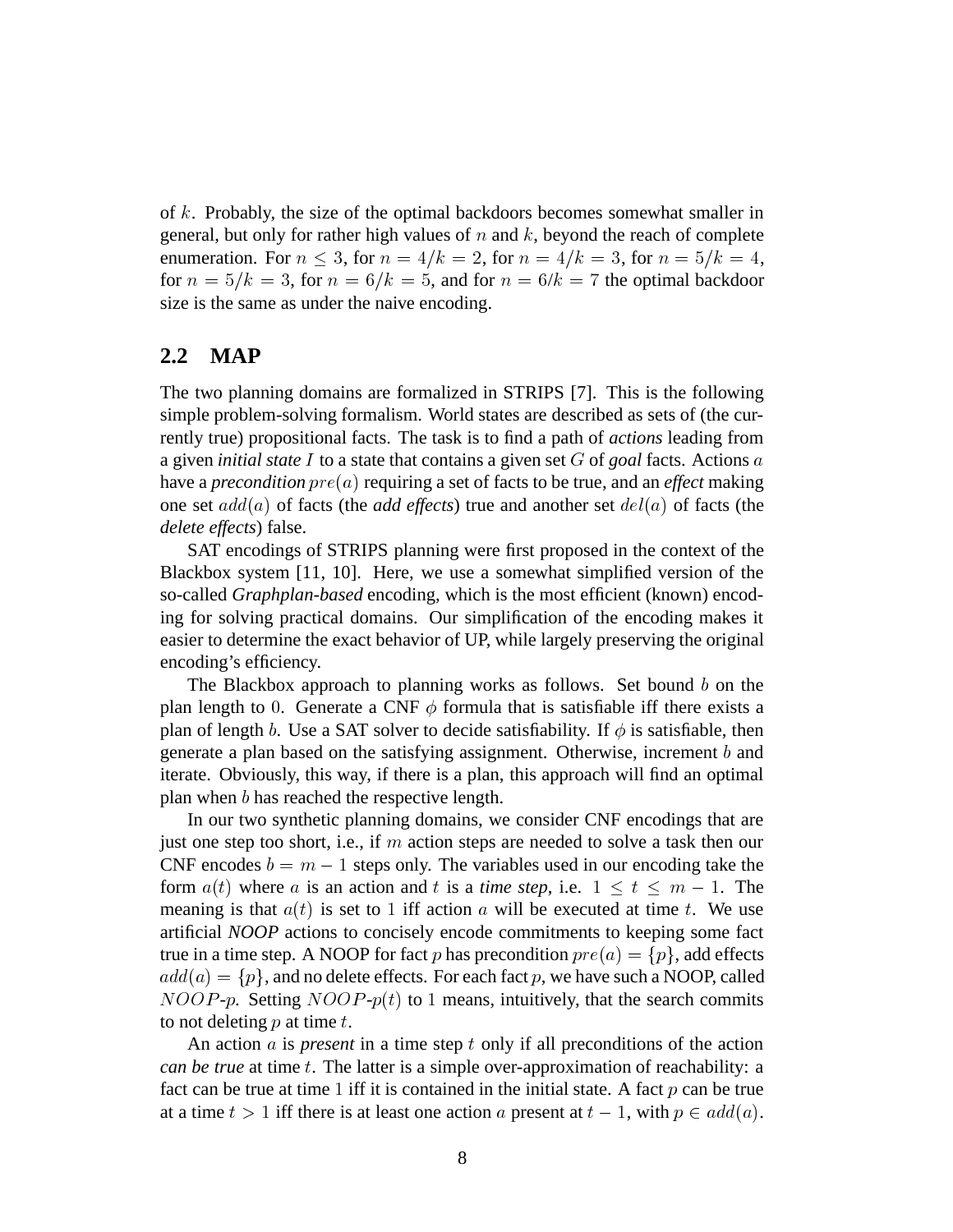The action variables  $a(t)$  in the encoding correspond to all a, t pairs where action  $\alpha$  is present at  $t$ . The clauses in the encoding are the following:

- *Action precondition (AC) clauses*. These clauses ensure that action preconditions are satisfied. For every action a at every time step  $t > 1$ , for every precondition fact p of a, we have the clause  $\{\neg a(t), a_1(t-1), \dots, a_l(t-1)\},\$ where  $a_1, \ldots, a_l$  are all actions present at  $t-1$  that add p. Note that action preconditions at time 1 don't need to be supported (they are true in the initial state).
- *Goal (GC) clauses*. These clauses ensure that the goals are satisfied after the last time step. For every goal fact g, we have the clause  $a_1(m 1), \ldots, a_l(m-1) \},$  where  $a_1, \ldots, a_l$  are all actions present at  $m-1$  that add  $q$ .
- *Exclusion (EC) clauses*. These clauses ensure that *incompatible* pairs of actions can not be executed at the same time step. A pair  $a, a'$  of actions is called incompatible if either both are not NOOPs, or  $a(a')$  is a NOOP for fact p and  $a'(a)$  deletes p. The inserted clause is  $\{\neg a(t), \neg a'(t)\}$  for all such pairs of incompatible actions, for all time steps  $t$  where both are present.<sup>8</sup>

In the MAP domain, the task is to visit a number of locations on the road map graph, parameterized by *n*, shown in Figure 2. Initially one is located at  $L_1^0$ . The only available actions have the form  $move-x-y$ , with precondition  $\{at-x\}$ , add effects  $\{at-y, visited-y\}$ , and delete effects  $\{at-y\}$ . Such an action is available for every pair  $x$ ,  $y$  of locations that is connected by an edge in the road map graph. Remember that any pair of non-NOOP actions is incompatible, so if one move action is set to  $1$  at a time step, then all other move actions at that step are forced out by UP.

*What* locations must be visited depends on the value of  $k$ . That value ranges in  $k \in \{1, 3, \ldots, 2n-3\}$ ; we require  $n > 1$ . If  $k = 1$  then the goal is to visit each of  $L_1^1, \ldots, L_n^1$ . For each increase of k by 2, the goal on the  $L_1$ -branch wanders out by two steps, and one of the other goals is skipped. That is, the goal is to visit  $L_1^k, L_2^1, \ldots, L_{n-(k-1)/2}$ . For  $k = 2n-3$  this is  $L_1^{2n-3}, L_2^1$ . We refer to  $k = 1$  as the *bottom case*, and to  $k = 2n - 3$  as the *top case*. These cases are indicated by the "b" and "t" inscriptions in Figure 2. Note that the length of a shortest plan is  $2n - 1$  independently of k. Our CNFs encode  $2n - 2$  steps.

If one was to set  $k = 2n - 1$ , then the CNF MAP<sup>k</sup> could not even be built. The last time step would not contain a supporting action for the goal (no such

<sup>&</sup>lt;sup>8</sup>In the Graphplan-based encoding, additional pairs of incompatible actions are identified by a more accurate approximation of reachability, yielding better runtime performance in many domains. In the MAP domain, our results below remain valid when including such additional clauses. We believe that the same holds true in the SBW domain, but we haven't checked that in detail yet.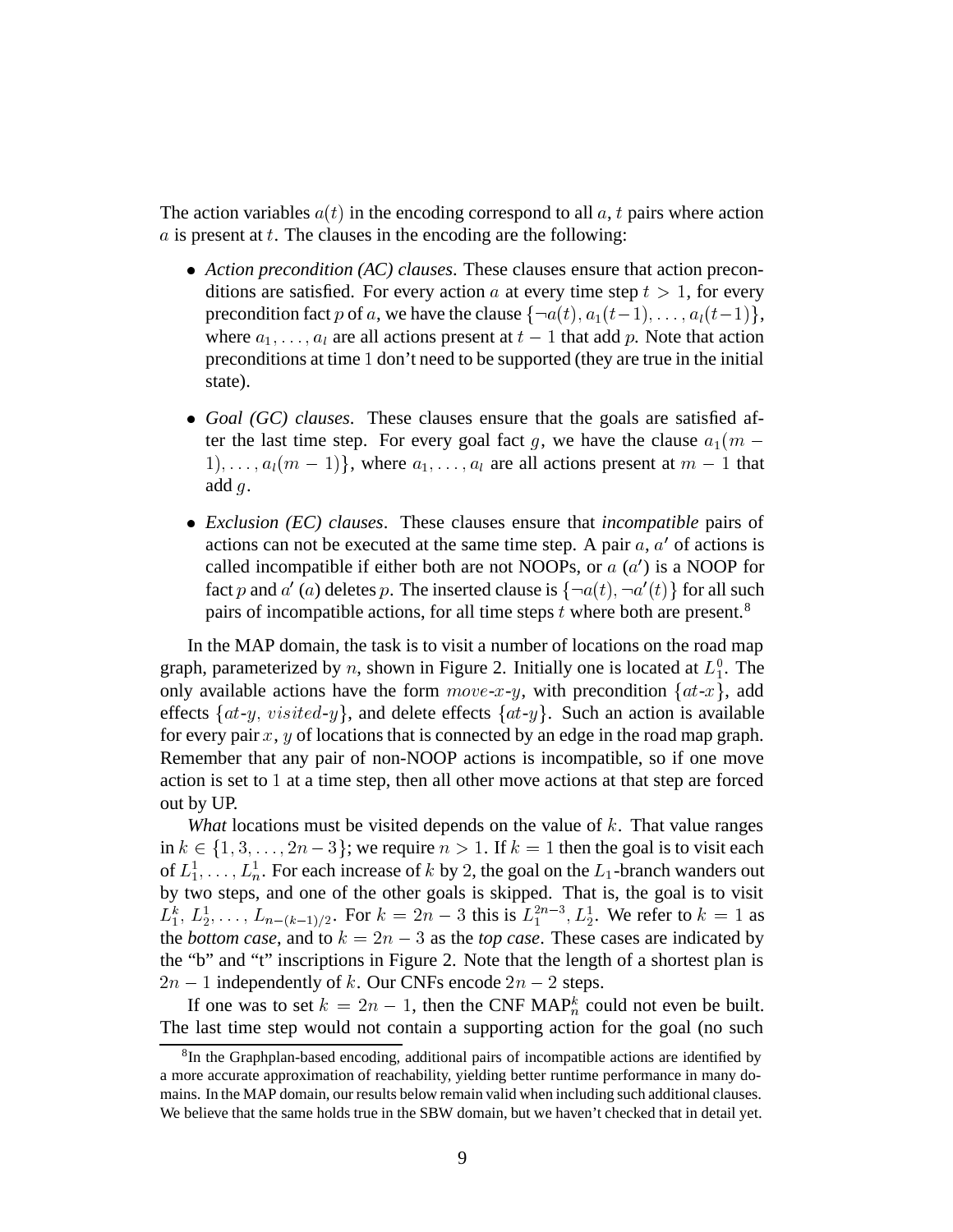

Figure 2: The MAP road map; "b" and "t" indicate the goal locations in the bottom case and the top case, respectively.

action would be present). With  $k \in \{1, 3, ..., 2n-3\}$ , the CNF is consistent under UP. The intuition behind the definition of  $\text{MAP}_n^k$  is that, as k increases, the  $L_1^k$  goal more and more becomes a bottleneck that can be exploited for efficient reasoning. We will now see how this intuition translates into the form of the optimal backdoors in the bottom and top cases.

In the bottom case, to prove unsatisfiability one has to do case distinctions for a number of variables square in  $n$ .

**Theorem 2 (MAP bottom case)** Let  $n > 1$ . To MAP<sup>1</sup><sub>n</sub>, there is a backdoor of size  $2n^2 - 7n + 7.$ 

We conjecture this is also a lower bound on backdoor size; for all  $n \leq 4$  we verified this empirically. Note that the total number of variables in the CNF is also a square function in  $n$ , so the backdoor is a linear-size variable subset.

The  $\Theta(n^2)$  number of backdoor variables comes from a linear number  $(n - 1)$ of map branches at a linear number  $(n - 2)$  of time steps. In more detail, at all time steps  $t \in \{3, \ldots, 2n-3\}$ , for all but the  $L_1$ -branch on the map, the backdoor contains variables. For  $n - 2$  of the branches  $i \neq 1$  the variables are *move*- $L_1^0$ - $L_i^1(t)$  and *NOOP*-visited- $L_i^1(t)$ , for one branch  $i \neq 1$  there is only *move-L*<sup>0</sup><sub>1</sub>-L<sub>1</sub><sup>1</sup>(*t*).<sup>9</sup> Finally, the backdoor contains the variable  $NOOP$ -a*t*-L<sup>0</sup><sub>1</sub>(1), yielding the overall size  $(n - 2) * [(n - 2) * 2 + 1] + 1 = 2n^2 - 7n + 7$ .

We remark that the DPLL search space induced by the above backdoor set is exponential in  $n$  independently of the order in that one considers the variables. In any subset of the backdoor obtained by leaving out at least one of the time steps

<sup>&</sup>lt;sup>9</sup>A variable *NOOP-visited-L*<sup>1</sup><sub>i</sub> $(t)$  encodes the commitment to have or have not visited location  $L_i^1$  by time t.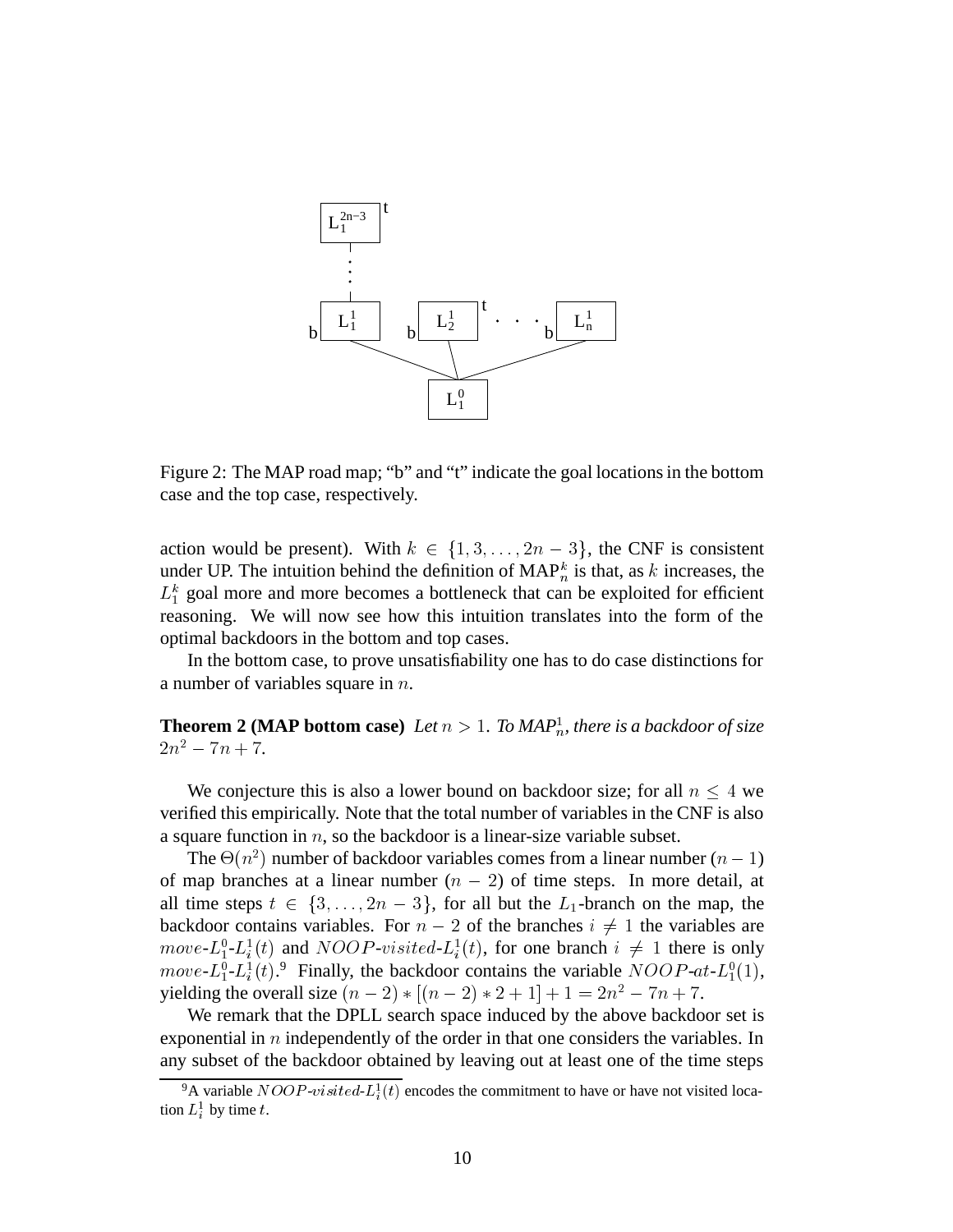$t \in \{3, \ldots, 2n-3\}$ , all assignments are consistent under UP that assign exactly one move variable to  $1$  in each step. That is, to see that there is not enough time, UP has to have commitments to *all* time steps.

Intuitively, the backdoor in the bottom case has square size in  $n$  because  $n$ branches are involved at  $2n - 2$  time steps. As a first guess, one would expect that, in the top case, a DPLL proof involving only a single branch (branch ., namely) could yield a backdoor of linear size in  $n$ . It turns out one can do much better than that.

**Theorem 3 (MAP top case)** Let  $n > 1$ . To MAP<sup>2 $n-3$ </sup>, there is a backdoor of size  $\lceil log_2 n \rceil$ .

We conjecture that this is also a lower bound; for all  $n \leq 8$  we verified this empirically. Note that *n* itself is asymptotic to the *square root* of the total number of variables in the CNF.

It is instructive to have a closer look at how the log-size backdoors in the top case arise. They have the form

$$
\{move L_1^{2^i-2} \cdot L_1^{2^i-1}(2^i-1) \mid 1 \le i \le \lceil log_2 n \rceil \}.
$$

That is, starting with  $move L_1^0 - L_1^1(1)$ , one has  $move L_1^{t-2} - L_1^{t-1}(t-1)$  variables where the value of t is doubled between each two variables. For  $n = 8$ , the backdoor is  ${move - L_1^0 - L_1^1(1), \ move - L_1^2 - L_1^3(3), \ move - L_1^6 - L_1^7(7)}$ . Let us sketch why branching over this set of variables suffices to prove unsatisfiability. Figure 3 contains an illustration.

If one assigns  $move L_1^0 - L_1^1(1)$  the value 0, then only 13 of the 14 available steps are left to move towards the goal location  $L_1^{13}$ . UP recognizes this, and forces moves towards  $L_1^{13}$  at all steps  $2 \le t \le 14$ . Since  $t = 1$  is the only remaining time step not occupied by a move action, UP over the  $L_2^1$  goal clause sets  $move$ - $L_1^0$ - $L_2^1(1)$  to 1, yielding a contradiction to the precondition clause of  $move L_1^0$ - $L_1^1(2)$ , that was already set to 1. So we must assign  $move$ - $L_1^0$ - $L_1^1(1)$  the value 1 instead of 0. Now, say one assigns  $move-L_1^2-L_1^3(3)$  the value 0. By UP this forces moves at all steps  $4 \le t \le 14$ . So the goal for  $L_2^1$  must be achieved by an action at step 3. But we have committed to  $move-L_1^0-L_1^1$  at step 1. This forces us to move back to  $L_1^0$  at step 2 and to move to  $L_2^1$  at step 3. But then the move forced in earlier at 4 becomes impossible. It follows that we must assign *move-* $L_1^2$ - $L_1^3(3)$  the value 1. Next step, if we assign *move-* $L_1^6$ - $L_1^7(7)$  the value 0, then moves are forced at  $8 \le t \le 14$ , and to achieve the  $L_2^1$  goal at step 7 we have to **move back from**  $L_1^3$  to  $L_1^0$  in the steps 4, 5, and 6. A move to  $L_2^1$  is forced at step 7, in contradiction to the move at 8 forced in earlier. Finally, if we assign *move-L*<sup>6</sup>- $L_1^6$ - $L_1^7(7)$  the value 1 then we need 7 steps to get back to  $L_1^0$ , and an eighth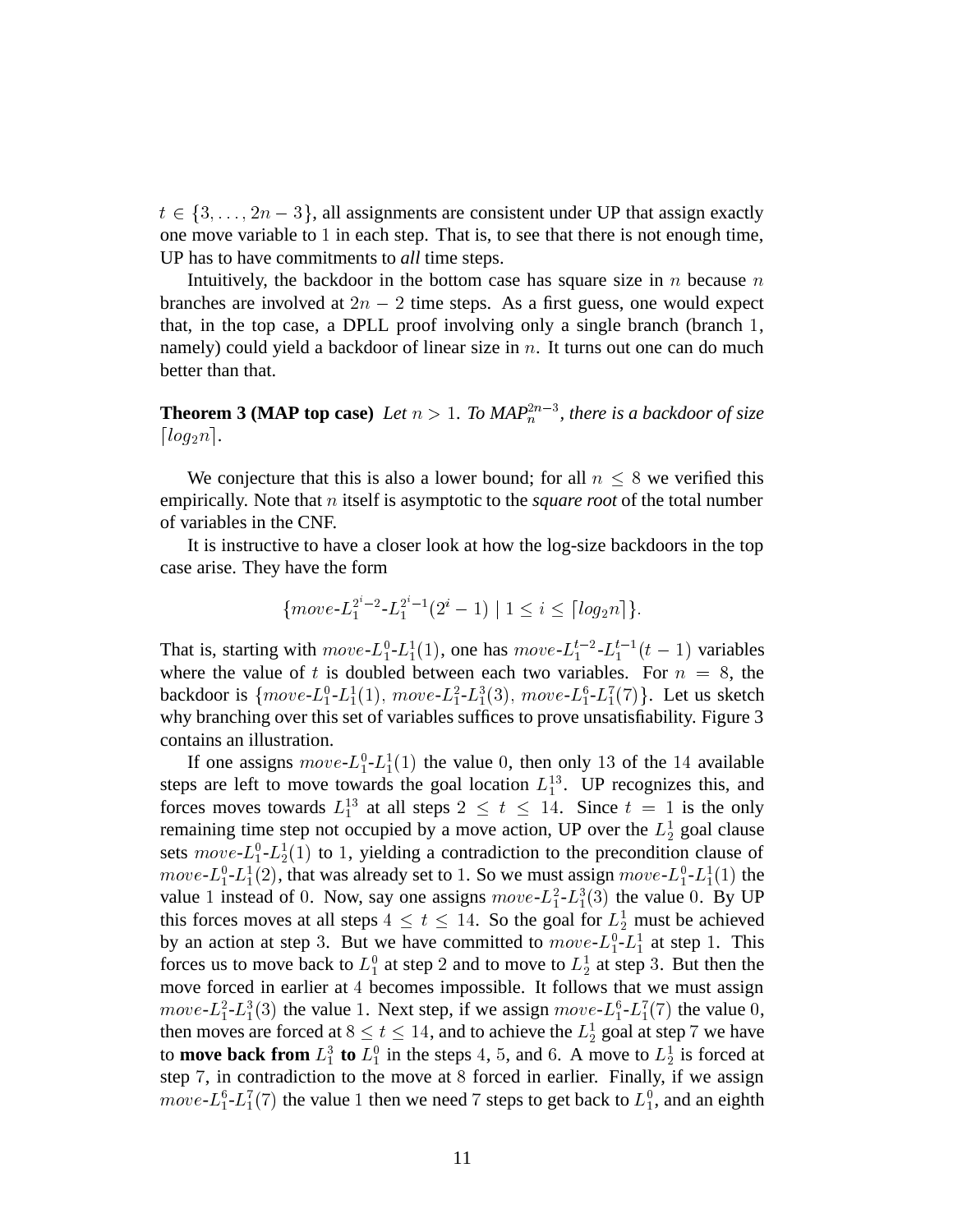

Figure 3: The workings of the optimal backdoor for  $\text{MAP}^{13}_{8}$ . Arrows indicate moves on the  $L_1$ -branch forced in by UP. Direction  $\rightarrow$  means towards  $L_1^{13}$ ,  $\leftarrow$ means towards  $L_1^0$ . When only a single open step is left,  $move$ - $L_1^0$ - $L_2^1$  is forced in at that step by UP, yielding a contradiction.

step to get to  $L_2^1$ . But we have only the 7 steps  $8, \ldots, 14$  available, so the goal for  $L_2^1$  is unachievable.

The key to the logarithmic backdoor size is that, to achieve the  $L_2^1$  goal, we have to move back from  $L_1^t$  locations we committed to earlier (as indicated in bold face above for  $t = 3$ ). We committed to move to  $L_1^t$ , and the UP propagations force us to move back, thereby occupying  $2 * t$  steps in the encoding. This yields the possibility to double the value of  $t$  between variables, without losing the backdoor property.

We remark that the above shows that there is a DPLL search tree for  $MAP<sub>8</sub><sup>13</sup>$ that contains only 3 inner (non-failed) nodes: setting  $move - L_1^0 - L_1^1(1)$  to 0 yields a contradiction by UP, after setting it to 1 setting  $move L_1^2 - L_1^3(3)$  to 0 yields a contradiction by UP, after setting that to 1 setting  $move\text{-}L_1^6$  - $L_1^7(7)$  to either 0 or 1 yields a contradiction by UP. The only non-failed nodes of the tree are those corresponding to the assignments  $\emptyset$ ,  $\{move-L_1^0-L_1^1(1) \mapsto 1\}$ , and  $\{move-L_1^0-L_1^1(1) \mapsto$  $1, move-L_1^2-L_1^3(3) \mapsto 1$ . In general (for arbitrary *n*), the DPLL search tree we get by ordering the backdoor variables this way has  $\lceil log_2 n \rceil$  non-failed nodes.

We remark that, while the above variables are a very good choice for branching points in DPLL, there also are very bad choices. For example, consider the variable set  $\{NOOP\text{-}visited-L_i^1(3) \mid 2 \leq i \leq n\}$ . For none of the  $2^{n-1}$  possible value assignments to these variables does UP cause any propagation. The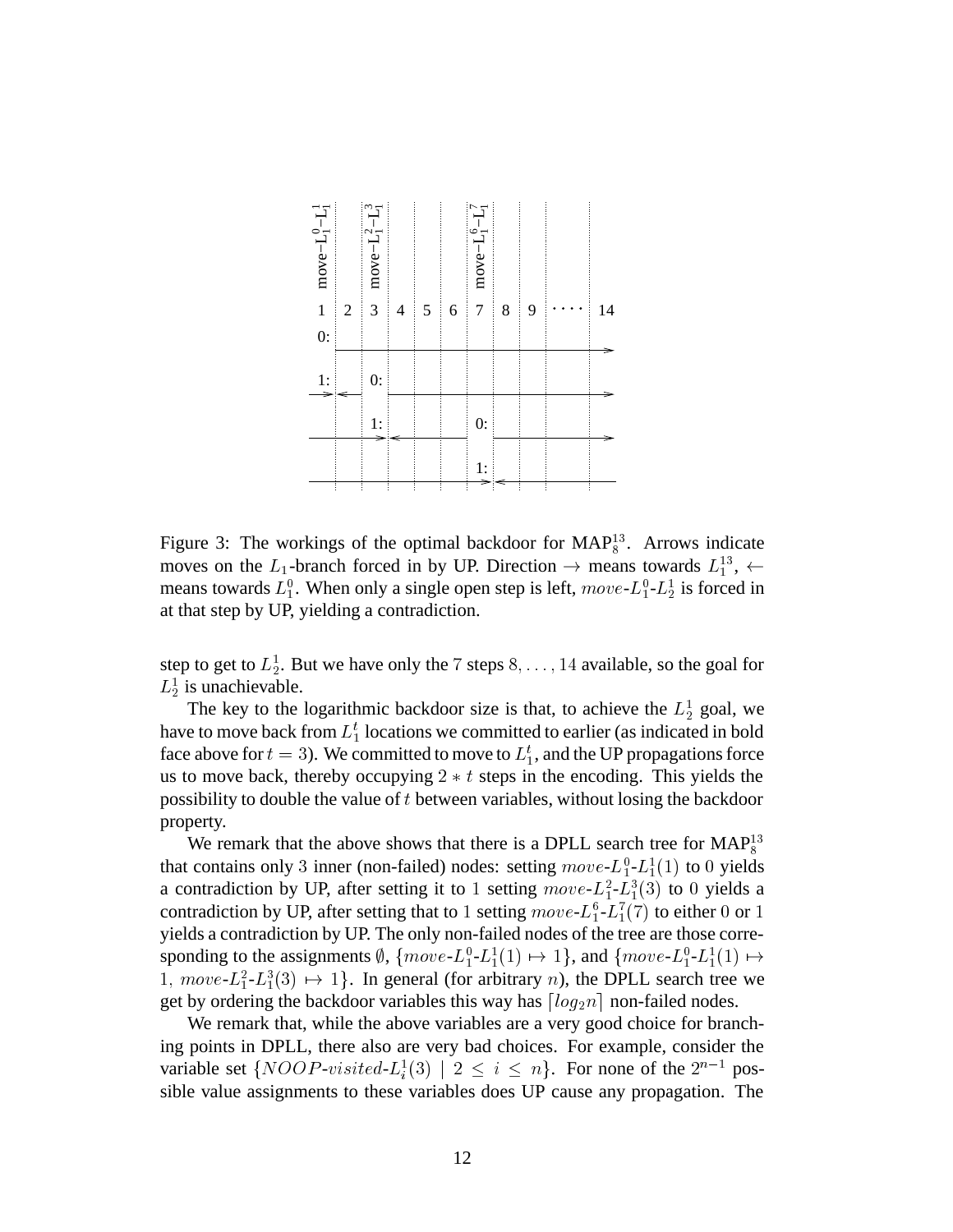same holds for any set  $\{NOOP-visited-L_i^1(t) \mid 2 \le i \le n\}$  where  $4 \le t \le$  $2n-3$ . Indeed, even for the entire set  $\{NOOP\text{-}visited\text{-}L_i^1(t) \mid 2 \leq i \leq 1\}$  $n, 3 \le t \le 2n-3$  there are exponentially many value assignments that do not cause any unit propagation, namely all those where there is no pair  $i$  and  $t$  so that  $NOOP-visited-L_i^1(t)$  is assigned to 0 and  $NOOP-visited-L_i^1(t+1)$  is assigned to 1 (the latter enforces a move to  $L_i^1$  at t, yielding a contradiction by UP). Interestingly, even for the  $move$ - $L_1^{t-2}$ - $L_1^{t-1}$  actions used in the optimal backdoors, suboptimal choices can be made, namely for the time index. One can set all variables *move*- $L_1^{t-2}$ - $L_1^{t-1}(t)$ , instead of the *move*- $L_1^{t-2}$ - $L_1^{t-1}(t-1)$  variables used in the optimal backdoors, to 0 without causing any UP. In particular,  ${move - L_1^0 - L_1^1(2)}$ ,  $move$ - $L_1^2$ - $L_1^3(4)$ ,  $move$ - $L_1^6$ - $L_1^7(8)$ } is not a backdoor for MAP $_8^{13}$ .10

It would be interesting to determine what the optimal backdoors are in general, i.e. in MAP<sub>n</sub>, particularly at what point the backdoors become logarithmic. Such an investigation turns out to be extremely difficult – for interesting combinations of  $n$  and  $k$  it is completely infeasible to find the optimal backdoors empirically, and so get a start into the theoretical investigation. We developed and implemented an enumeration program that utilizes symmetries in the planning task to cut down on the number of variable sets to be enumerated, but even with that the enumeration didn't scale up far enough. We leave this topic open for future work.

## **2.3 SBW**

As said, we also constructed and examined a structured version of the Blocksworld planning domain, with restrictions on what blocks can be stacked onto what other blocks.

The parameter  $n$  is the number of blocks. They are initially all located side-byside on a table  $t_1$ . The goal is to bring all blocks onto another table  $t_2$ , that has only space for a single block. That is, the  $n$  blocks must be arranged in a single large stack on top of  $t_2$ . The parameter  $k$  defines the amount of *stacking restrictions*. There are k "bad" blocks  $b_1, \ldots, b_k$  and  $n - k$  "good" blocks  $g_1, \ldots, g_{n-k}$ . For  $1 < i \leq k$ ,  $b_i$  can only be stacked onto  $b_{i-1}$ ;  $b_1$  can be stacked onto  $t_2$  and any  $g_i$ . The  $g_i$  can be stacked onto each other, and onto  $t_2$ . See an illustration in Figure 4.

The operators are the usual Blocksworld operators of the domain version that does not make use of an explicit robot arm, i.e. the predicates dealt with are "on", "on-table", and "clear" (as well as some supplementary stuff to implement the stacking restrictions and the goal). More precisely, there are two kinds of moving actions: those that move a block x from the table to a block y that is above  $t_2$  (a la Move-x-from-t-to-t2, short "movetot2-x-y"), and that move a block  $x$  from a block

<sup>&</sup>lt;sup>10</sup>The resulting DPLL search trees when considering the  $move \text{-} L_1^{t-2} \text{-} L_1^{t-1}(t)$  variables aren't very large, since in most cases setting such a variable to 1 makes the formula collapse during UP.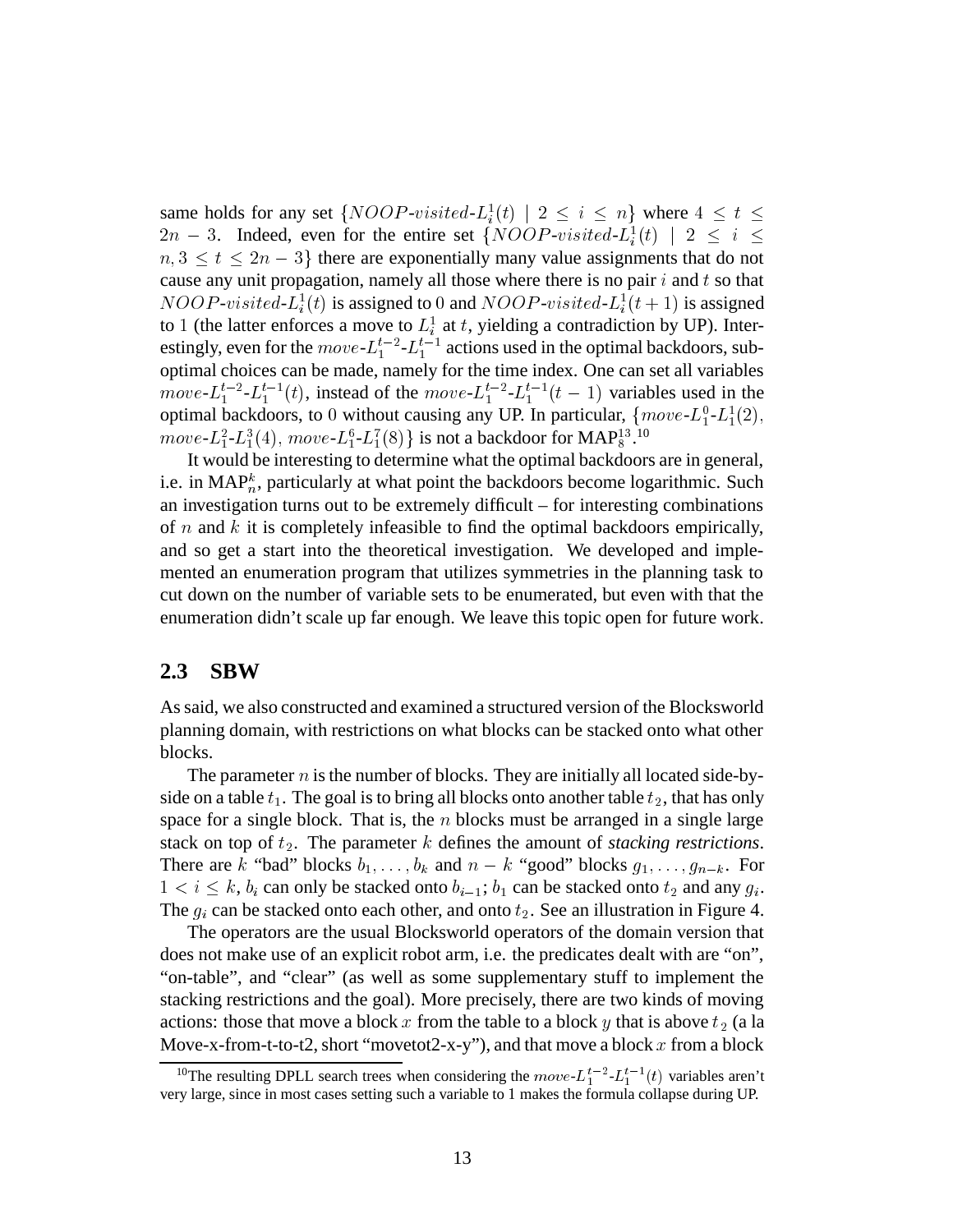

Figure 4: An (incomplete) illustration of the SBW domain.

y above  $t_2$ , or from  $t_2$  itself, to  $t_1$  (a la Move-x-from-t2-to-t, short "movefromt2x-y"). The former action adds a fact stating that now x is "above"  $t_2$ , the latter action deletes that fact. Initially only  $t_2$  is "above" itself. The goal condition is the conjunction of "above" for all blocks. As in MAP, the most important feature in our proofs is that every pair of move actions is incompatible, and so setting a move at time  $t$  to 1 excludes, by UP, all other move actions at  $t$ .

The optimal plan length in  $SBW_{n,k}$  is n, independently of k. As before we consider the unsatisfiable CNFs that are just a single step short of a solution, i.e. we consider the CNF encodings with the  $n-1$  time steps  $1, \ldots, n-1$ .

With  $n = 1$ , optimal plan length is 1 so our CNF encoding would have 0 steps and be empty. It is easy to see that, with  $n = 2$ , even with  $k = 0$  SBW<sub>n,k</sub> is inconsistent under UP – there is just a single time step, into which two moving actions must be fit. It is also easy to see that the CNF can not be constructed – no goal achievers are present – for  $SBW_{n,n}$ , since only  $n-1$  steps are available to stack the *n* blocks  $b_i$  in sequence. Also, SBW<sub>n,n-1</sub> is inconsistent under UP because there is only just enough time to stack the  $b_i$  sequence; each time step is assigned such a stacking action, and there is no time to stack the single  $g$  block. Altogether, in what follows we thus assume that  $n \geq 3$ , and  $0 \leq k \leq n-2$ .

It turns out that, similar as in the MAP family of formulas, at the bottom end of the  $k$  scale the optimal (conjectured) backdoors are linear in the total number of variables.

**Theorem 4 (SBW bottom case)** *Let*  $n > 1$ *. To SBW*<sub>n</sub>*, there is a backdoor of size*  $n^3 - 5n^2 + 9n - 6$ 

The total number of variables in the bottom case is also in  $\Theta(n^3)$ . We conjecture that the proved upper bound is also a lower bound; empirically we could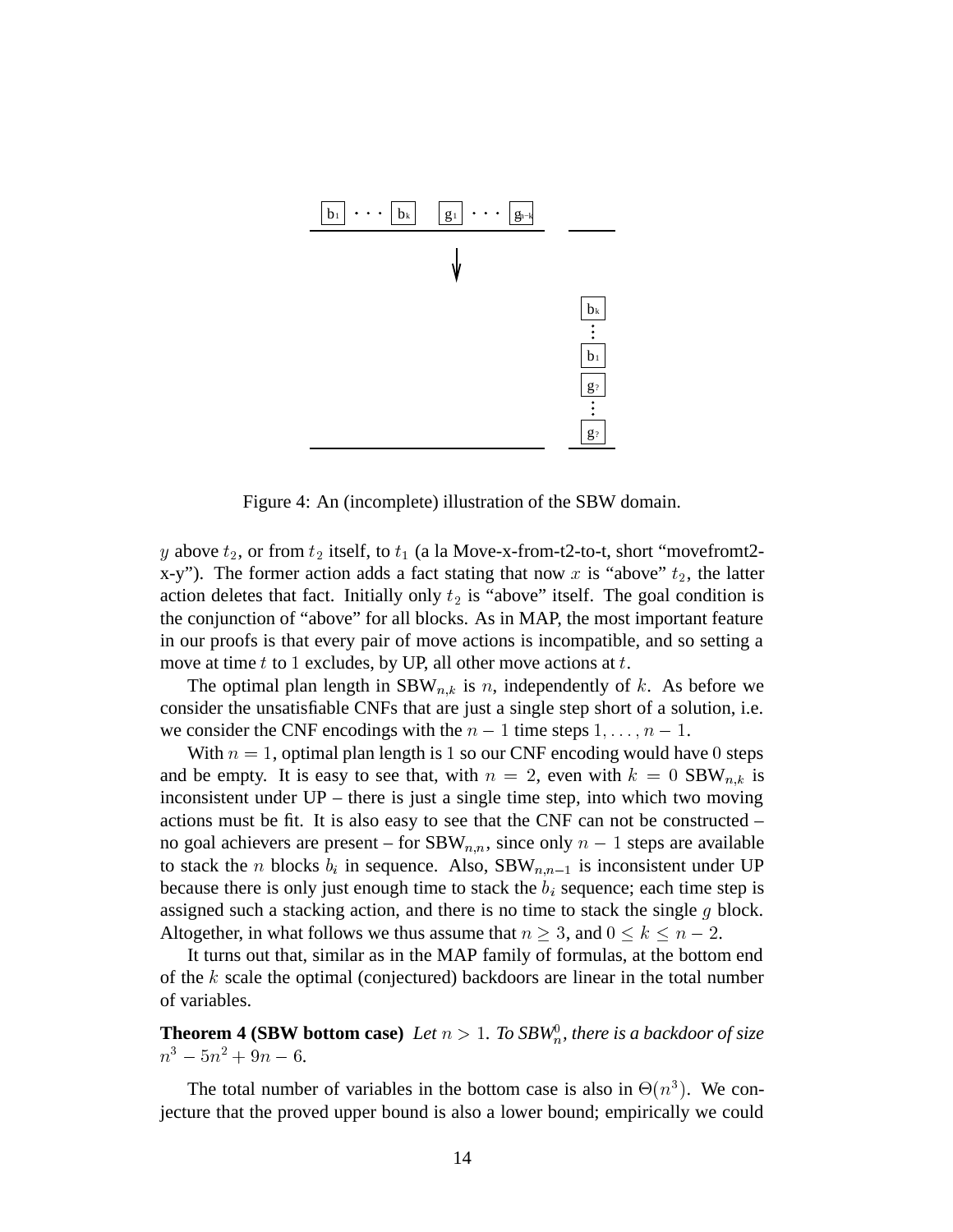verify this only for  $n = 3$ .

The  $\Theta(n^3)$  number of backdoor variables comes from a linear number of blocks, to be stacked onto a linear number of other blocks, at a linear number of time steps. Precisely, the backdoors we identified have the form

$$
\{move\text{tot2-}g_i \text{-}g_j(t) \mid 2 \le t \le n-1, 1 \le i \le n-2, 0 \le j \le n, j \ne i\} \setminus
$$

$$
\{move\text{tot2-}g_i \text{-}g_j(i+1) \mid 2 \le i \le n-2, 0 \le j \le n-2\}.
$$

That is, at all time steps except the first one, one considers all possibilities of stacking the first  $n-2$  blocks onto any other block above  $t_2$ ;  $g_0$  here denotes  $t_2$ , i.e.  $t_2$  is the "lowermost good block" to simplify the notation.<sup>11</sup> In certain cases, precisely for all blocks  $2 \le i \le n-2$ , at time  $i+1$ , one can, without losing the backdoor property, leave out the moves onto  $g_0, \ldots, g_{n-2}$ . So the total number of variables in the backdoor set is  $(n-2)(n-2)n-(n-3)(n-2) = n^3-5n^2+9n-6$ .

At the top end of the  $k$  scale, as before a logarithmic number of variables suffices.

**Theorem 5 (SBW top case)** Let  $n > 1$ . To SBW<sub>n</sub><sup>n-2</sup>, there is a backdoor of size  $2 + \lceil log_2(n/3) \rceil$ .

We verified this as a lower bound for up to  $n = 8$ , and we conjecture that it is a lower bound in general. The total number of variables in the top case is only a square function in  $n$ , so the backdoor size here is, as in MAP, logarithmic in the square root of that number. Table 1 illustrates the backdoors we identified, for up to  $n = 48$ .

Precisely, the backdoors have the form

$$
\{move tot2-g_1-t_2(1), move tot2-g_2-t_2(1)\} \cup \\
$$

$$
\{move to t2-b_{3*2^{i-1}-1}-b_{3*2^{i-1}-2}(3*2^{i-1}-1) | 1 \leq i \leq \lceil log_2(n/3) \rceil \}.
$$

The reason for the existence of these logarithmic size backdoors is, similarly to before, that UP can exploit long implication chains between variables at time steps whose distance doubles between each pair of variables. The variables (except those regarding the two good blocks) encode commitments regarding moves of bad blocks at appropriate time steps. The interplay of the variables, and our proof of their backdoor property, is quite reminiscent of the MAP top case. By induction over *i*, each variable  $movetot2-b_{3*2^{i-1}-1}-b_{3*2^{i-1}-2}(3*2^{i-1}-1)$  must be set to 1

<sup>&</sup>lt;sup>11</sup> Actually, see Appendix A, one can arbitrarily choose an  $n-2$  subset of the blocks, i.e. the selection of  $g_1, \ldots, g_{n-2}$  is just to simplify the notation.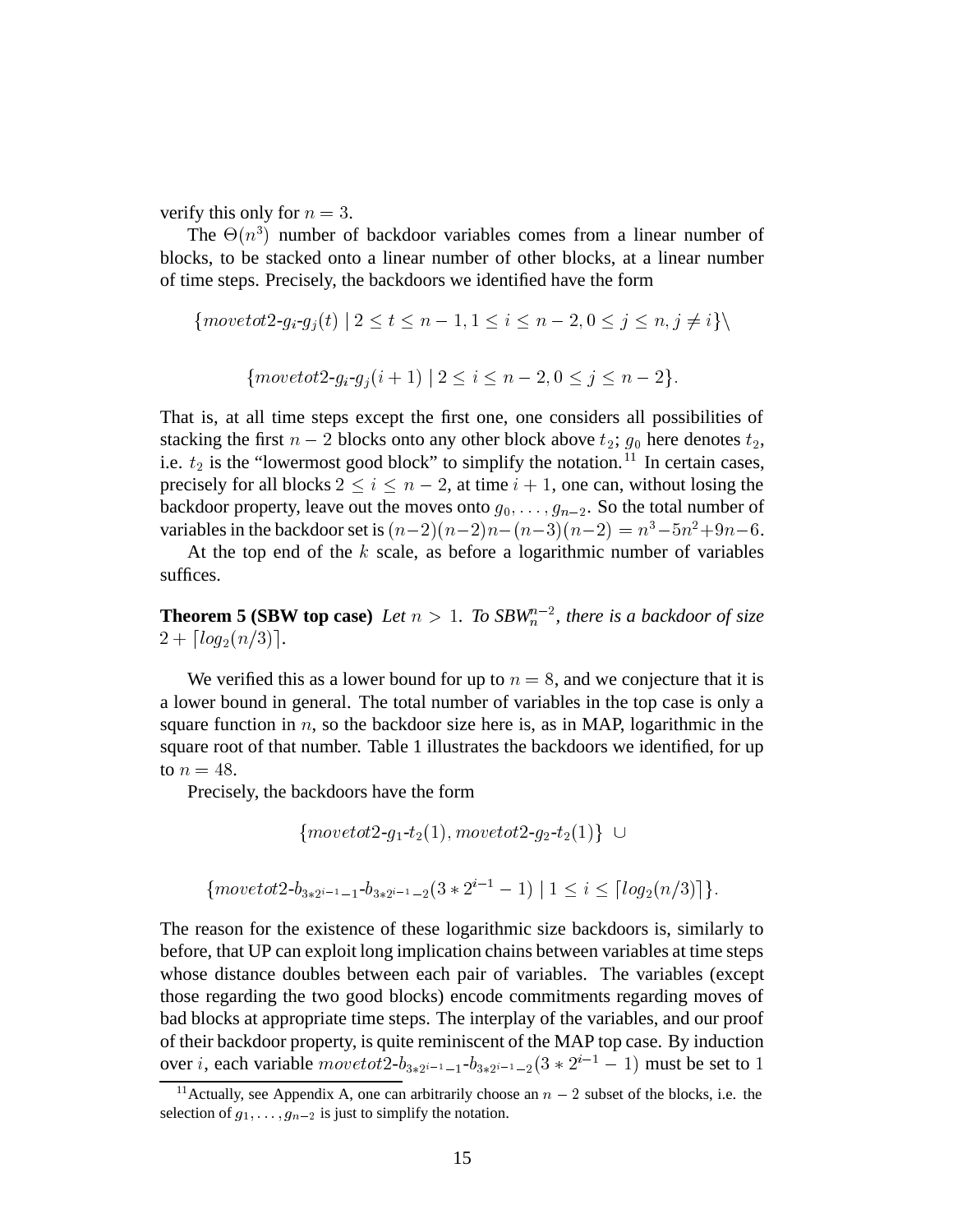| $\boldsymbol{n}$ | İ.             | (additional) backdoor variable(s) |
|------------------|----------------|-----------------------------------|
| $3 = 3 * 2^i$    | 0              | $move tot2 - g_1 - t_2(1)$        |
|                  |                | $move tot2-g_2-t_2(1)$            |
| 4                | 1              | $move tot2-b_2-b_1(2)$            |
| 5                |                |                                   |
| $6 = 3 * 2^i$    |                |                                   |
| 7                | $\overline{2}$ | move to $t2-b_5, b_4(5)$          |
|                  |                |                                   |
|                  |                |                                   |
| $12 = 3 * 2^i$   |                |                                   |
| 13               | 3              | $move tot2-b_{11}-b_{10}(11)$     |
|                  |                |                                   |
|                  |                |                                   |
| $24 = 3 * 2^i$   |                |                                   |
| 25               | 4              | $move tot2-b_{23}-b_{22}(23)$     |
|                  |                |                                   |
|                  |                |                                   |
| $48 = 3 * 2^i$   |                |                                   |

Table 1: An illustration of the optimal backdoors in  $SBW_n^{n-2}$ , for  $n \leq 48$ . Index *i* indicates the number of variables added on top of  $move tot2-g_1-t_2(1)$ and  $movetot2-g_1-t_2(1)$ . This is basically the index of the exponentially growing "equivalence classes" of subsequent formulas with the same backdoor set.

or else UP enforces moves "towards the goal" at  $1, \ldots, 3 * 2^{i-2} - 1$ , moves "away from the goal" at  $3 * 2^{i-2}, \ldots, 3 * 2^{i-1} - 2$ , and moves "towards the goal" at  $3 * 2^{i}, \ldots, n - 1$ . Setting the topmost (at the highest time step) variable in the backdoor to 1 yields a contradiction because UP enforces moves "away from the goal" at all higher time steps. In difference to the MAP top case, the time-step distance between the backdoor variables contains a factor <sup>8</sup>. This is due to the 2 plus 1 steps needed to move/remove  $b_2$  and  $b_1$  to/from  $t_2$ , plus scheduling the moves for  $g_1$  and  $g_2$  (giving a contradiction under UP).

As in MAP, we consider it interesting, but found it extremely difficult, to determine what the optimal backdoors are in general, in particular at what point of the  $k$  scale they become logarithmic. We leave this topic open for future work.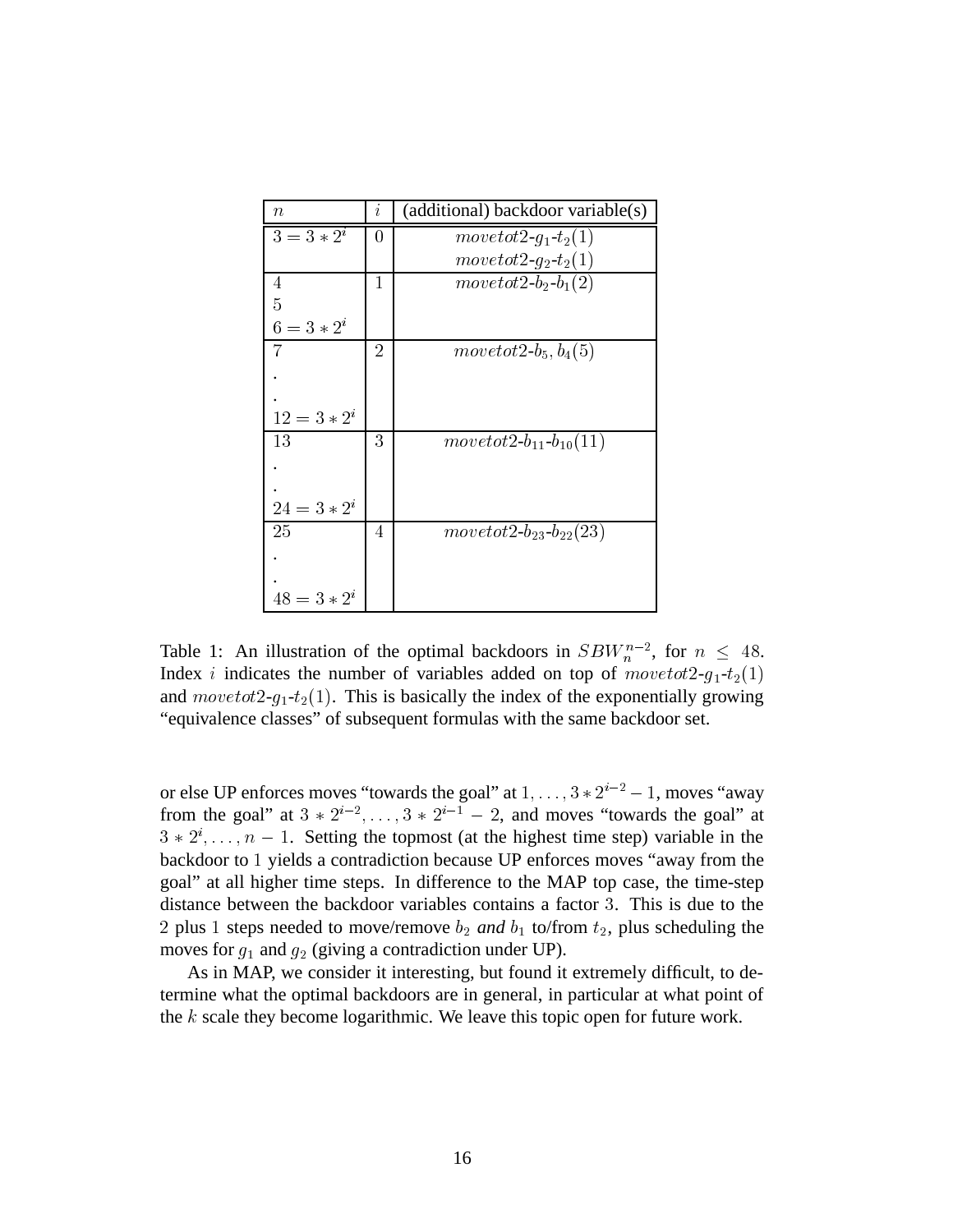

Figure 5: SAT solver performance, on a logarithmic scale, plotted against  $BNratio$  in CNFs formulas encoding planning instances from our three test domains.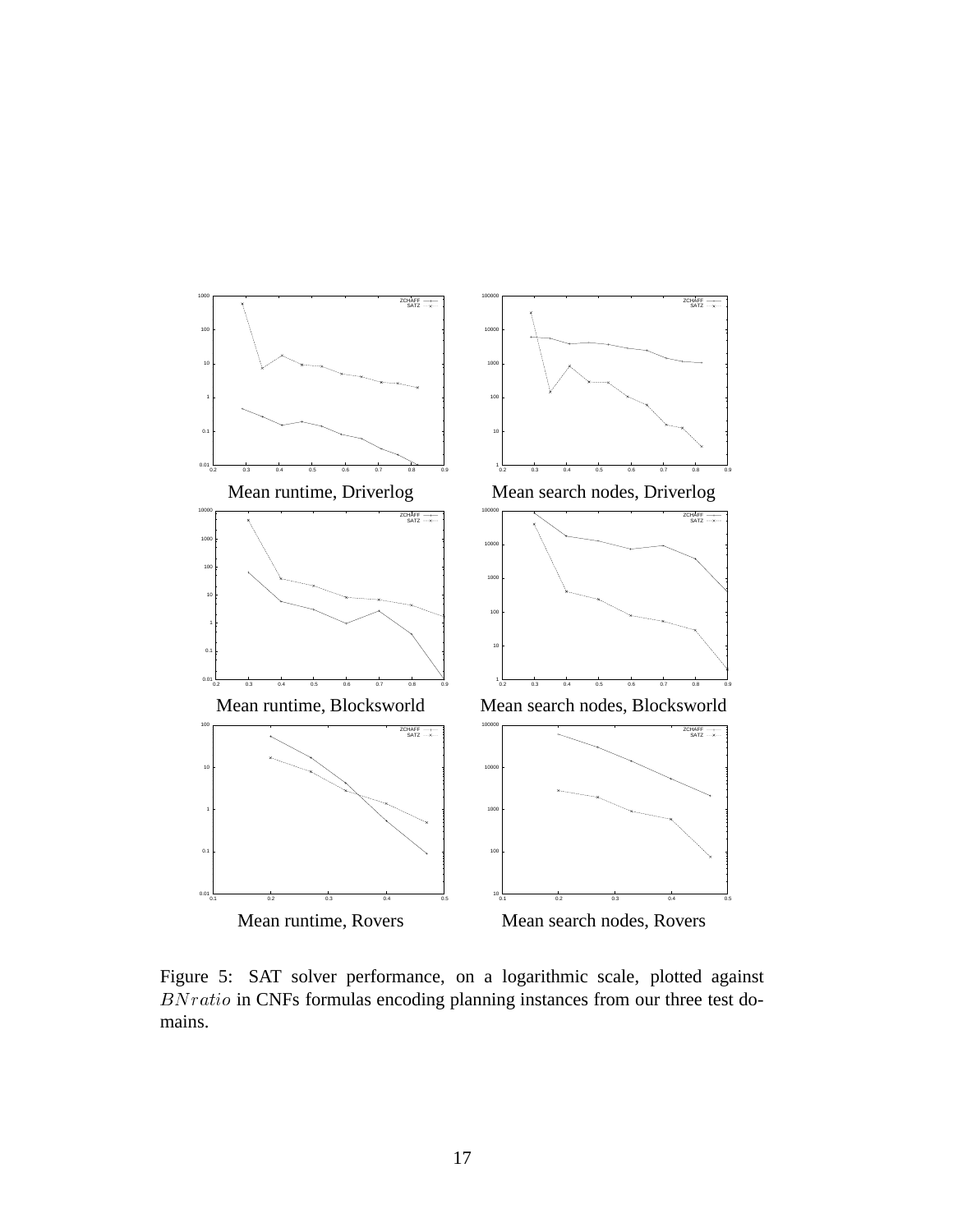# **3 Bottleneck Structure in Real-World CNFs**

Our intuition in the construction of the synthetic problems was to capture, in a clean form, structure that appears also in more realistic problems, if in a more blurred form. We ran some empirical experiments to check that our intuitions were correct. Our results suggest that this is indeed the case.

We ran experiments in three commonly used benchmark planning domains: Driverlog, Blocksworld, and Rovers. The first and last were used as benchmarks in the 3rd international planning competition. Driverlog is a complex version of the Logistics domain, involving trucks, drivers, and transportable objects. Drivers and trucks move on different road maps, the task is to bring objects, drivers, and trucks to specified goal locations. Rovers is a simplistic encoding of a spaceapplication where several rovers move along individual road maps, and have to gather data about rock or soil samples, take images, and transfer the data to a lander. Blocksworld is the standard domain encoding using a (single) robot arm to rearrange (stack, unstack, pickup, putdown) blocks on a table.

As explained in the introduction, to quantify the amount of "bottleneck" structure in a planning instance we defined the somewhat simplistic notion of the bottleneck ratio. For each goal fact g, we define  $cost(g)$  to be the length of a shortest plan achieving (just) g. By  $cost(G)$  we denote the length of a shortest plan achieving the entire set  $G$  of goals. The bottleneck ratio then is  $B N ratio :=$  $max_{q \in G} cost(g) / cost(G).$ 

As in the synthetic planning domains, we considered CNF formulas just one step short of a solution, i.e., with length  $cost(G) - 1$ , and we compared CNF formulas of the same length (i.e., planning instances with equal solution length). The CNF encoding used was the original Graphplan-based encoding from Blackbox [10]. For each of the three domains, we generated many instances randomly. Instances with equal  $cost(G)$  were compared based on SAT solver performance, and  $BNratio$ . The hypothesis was that solver performance improves with increasing  $BN ratio$ , giving an indication that the "bottleneck" nature occurs in the domains, and yields easier solvable CNF formulas.

In the two synthetic planning domains, with growing  $n$ , in the bottom case  $BN ratio$  converges to 0 while in the top case it converges to 1. Precisely,  $BN ratio$ is  $\frac{1}{2n-2}$  respectively  $\frac{2n-3}{2n-2}$  in MAP, and  $\frac{1}{n}$  respectively  $\frac{n-2}{n}$  in SBW.

For Driverlog and Rovers, we used the random problem generator provided with the competition examples. For Blocksworld, we used the random generator by Slaney and Thiebaux [16]. We ran a few tests to determine instance size parameters that enabled us to compute  $BNratio$  reasonably quickly, then we randomly generated thousands of instances of that size. We selected the largest resulting class of instances with equal  $cost(G)$  (since the distributions of  $cost(G)$  were rather broad, we needed many instances to obtain sufficiently large data sets). We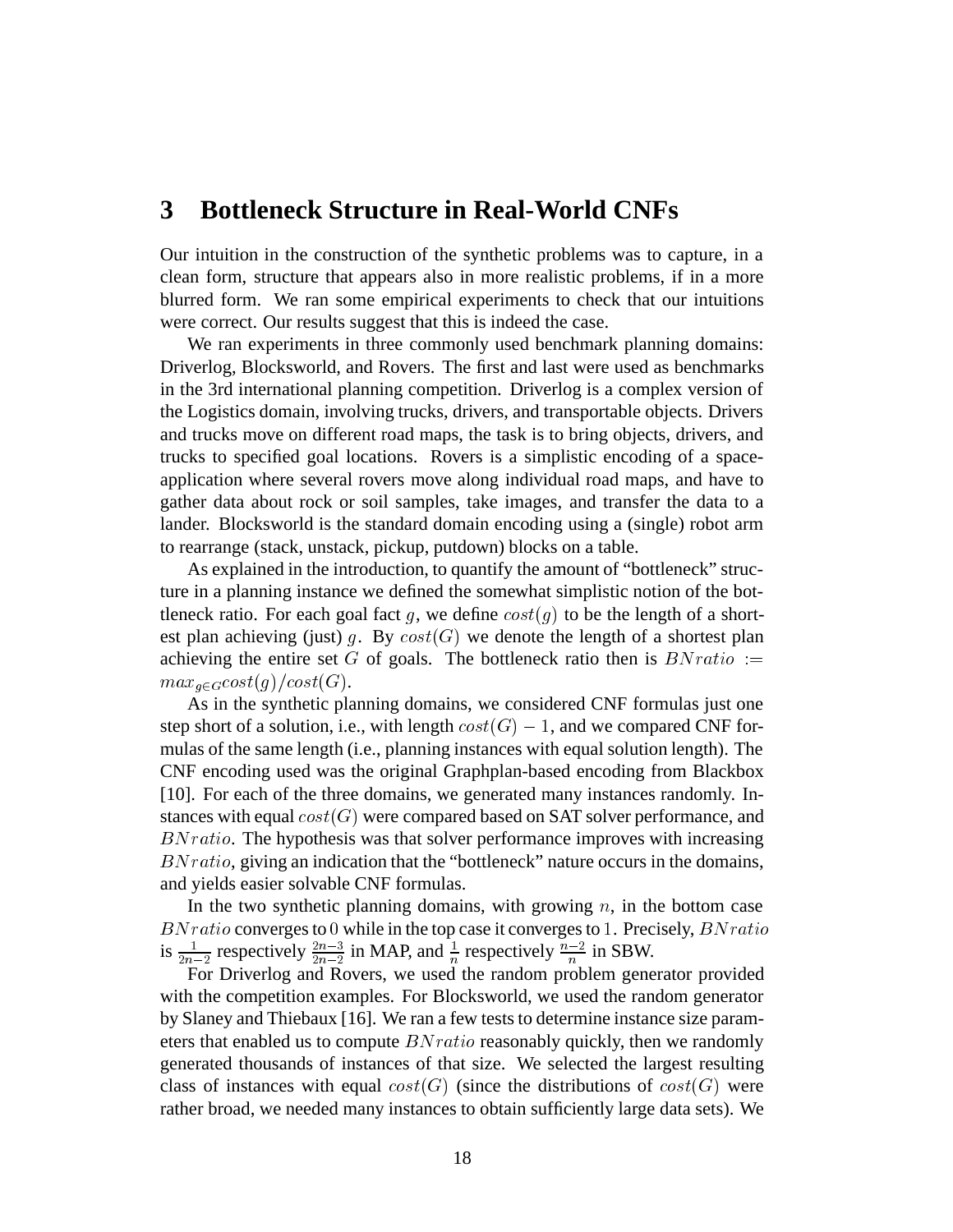ran ZCHAFF [14] and SATZ [12] on the respective CNF formulas, and measured the number of search nodes and the runtime taken. We plotted the results as a function of  $BN ratio$ , taking the mean of the sets of cases with identical  $BN ratio$ . Figure 5 shows the result plots. Both SAT solvers clearly show the hypothesized performance correlation, across all three domains. (On the side, we observe that, typically, ZCHAFF explores more search nodes than SATZ, but in less time.)

Due to the nature of our experiments – thousands of instances needed to be run in order to obtain sufficient data, and for every one of them we needed to compute  $BN ratio$  and run ZCHAFF as well as SATZ – the size parameters we could use were relatively small (e.g., <sup>7</sup> blocks in the Blocksworld). So we don't want to make excessive claims on the role of  $B N ratio$  as a measure of empirical problem hardness. Moreover, of course there are planning domains where there is no "bottleneck" structure whatsoever, e.g. the domain of deadlock detection in Dining-Philosophers. In such domains,  $B N ratio$  does not, or hardly, change over instances, and our structural observations do not apply. Still, our empirical results suggest that our synthetic CNFs capture a kind of structure that is relevant to at least some more realistic domains.

# **4 Conclusions**

We have presented detailed results on the connections between problem structure and backdoor size in several synthetic domains that we crafted to capture our intuitions about bottleneck behavior in CNF encodings of application domains. The most striking observation is that, depending on the amount of bottleneck behavior, the backdoor sizes can vary on an exponential scale.

Our proved results do not establish lower bounds on the backdoor sizes, but we were able to empirically verify our upper bounds as lower bounds for reasonably large formulas, in most cases. Establishing exact lower bounds analytically is, as remarked earlier, likely to be extremely difficult. So, to obtain meaningful results in reasonably complicated and realistic example domains, our mixed analytical/empirical approach is likely to work best.

We hope to inspire other research groups to perform similar studies. Questions to be investigated in the future include: Are similar kinds of structure relevant in applications from the verification area? What other kinds of structure are relevant? Last but not least, can one come up with novel search algorithms/search heuristics that exploit bottleneck structure?

### **Acknowledgements**

Martin Gütlein has worked, as a student programmer, on the development and implementation of the enhancement of our backdoor enumeration tool to take into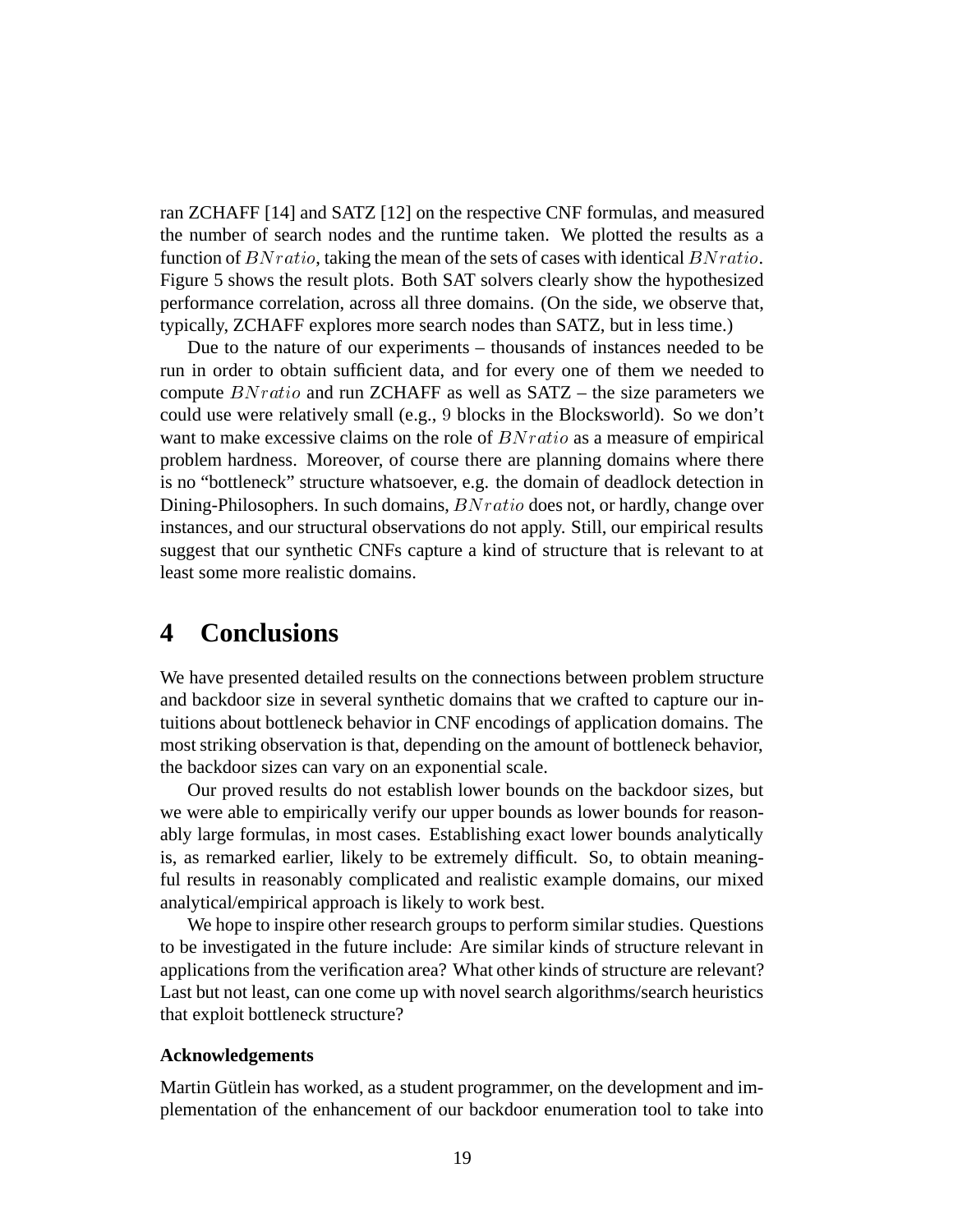account symmetries in planning task descriptions. Jörg Hoffmann is supported by the German Research Council (DFG) as part of the Transregional Collaborative Research Center "Automatic Verification and Analysis of Complex Systems" (SFB/TR 14 AVACS). Carla Gomes and Bart Selman are partially supported by the Intelligent Information Systems Institute, Cornell University (AFOSR grant F49620-01-1-0076).

# **References**

- [1] Olivier Bailleux and Yacine Boufkhad. Efficient cnf encoding of boolean cardinality constraints. In *Proceedings of the 9th International Conference on Principles and Practice of Constraint Programming (CP'03)*, pages 108– 122, 2003.
- [2] S. Buss and G. Turan. Resolution proofs of generalized pigeon hole principles. *Theoretical Computer Science*, 62:311–317, 1988.
- [3] Peter Cheeseman, Bob Kanefsky, and William M. Taylor. Where the *really* hard problems are. In *Proc. IJCAI'91*, pages 331–337, 1991.
- [4] S. A. Cook and R. A. Reckhow. The relative efficiency of propositional proof systems. *JSL*, 44:26–50, 1979.
- [5] R. Dechter. Enhancement schemes for constraint processing: Backjumping, learning and cutset decomposition. *AI*, 41(3):273–312, 1990.
- [6] R. Dechter. *Constraint Processing*. Morgan-Kauffmann, 2003.
- [7] Richard E. Fikes and Nils Nilsson. STRIPS: A new approach to the application of theorem proving to problem solving. *Artificial Intelligence*, 2:189– 208, 1971.
- [8] A. Haken. The intractability of resolution. *Theoretical Computer Science*, 39:297–308, 1985.
- [9] K. Iwama and S. Miyazaki. Tree-like resolution is super-polynomially slower than dag-like resolution for the pigeonhole principle. In *Proceedings of Algorithms and Computation*, pages 133–142, 1999.
- [10] Henry Kautz and Bart Selman. Unifying SAT-based and graph-based planning. In *Proceedings of the 16th International Joint Conference on Artificial Intelligence (IJCAI-99)*, pages 318–325, Stockholm, Sweden, August 1999. Morgan Kaufmann.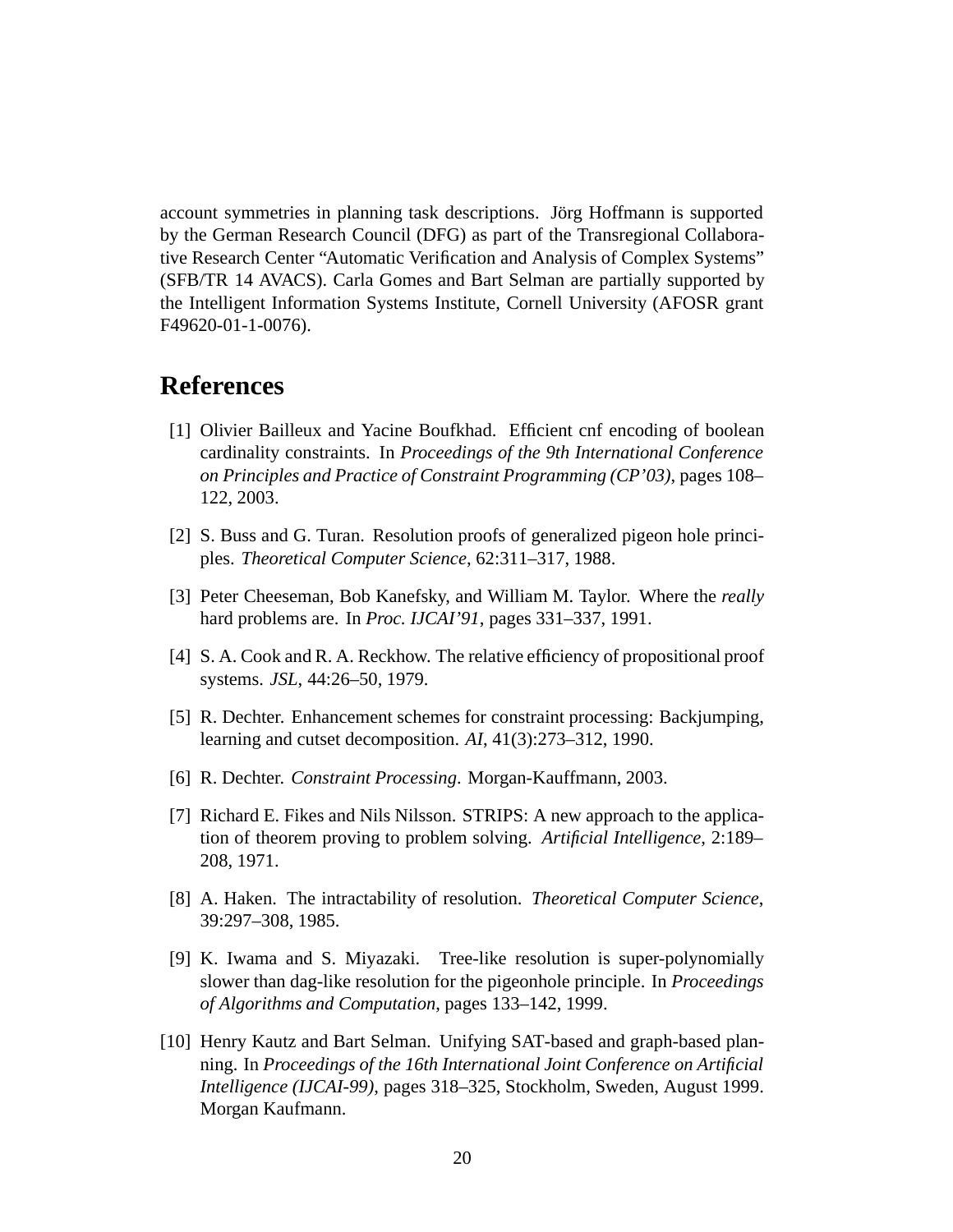- [11] Henry A. Kautz and Bart Selman. Pushing the envelope: Planning, propositional logic, and stochastic search. In *Proceedings of the 13th National Conference of the American Association for Artificial Intelligence (AAAI-96)*, pages 1194–1201. MIT Press, July 1996.
- [12] Chu Min Li and Anbulagan. Heuristics based on unit propagation for satisfiability problems. In *Proceedings of the 15th International Joint Conference on Artificial Intelligence (IJCAI-97)*, pages 366–371, Nagoya, Japan, August 1997. Morgan Kaufmann.
- [13] David Mitchell. Resolution and constraint satisfaction. In *Proc. CP'03*, 2003.
- [14] M. Moskewicz, C. Madigan, Y. Zhao, L. Zhang, and S. Malik. Chaff: Engineering an efficient SAT solver. In *Proceedings of the 39th Design Automation Conference, Las Vegas, June 2001*, pages 530–535, 2001.
- [15] I. Rish and R. Dechter. Resolution versus search: Two strategies for SAT. *JAR*, 24(1/2):225–275, 2000.
- [16] John Slaney and Sylvie Thiebaux. Blocks world revisited. *Artificial Intelligence*, 125:119–153, 2001.
- [17] Ryan Williams, Carla P. Gomes, and Bart Selman. Backdoors to typical case complexity. In G. Gottlob, editor, *Proceedings of the 18th International Joint Conference on Artificial Intelligence (IJCAI-03)*, Acapulco, Mexico, August 2003. Kaufmann.

# **A Proofs**

We prove the theorems regarding existence of backdoors of a certain size, for SPH, MAP, and SBW in turn.

### **A.1 SPH**

**Theorem 1** Let  $n > 1$ ,  $1 \leq k \leq n - 1$ . To  $SPH_n^k$ , there is a backdoor of size  $(n - k) * (n - 1).$ 

**Proof:** Denote by BD any var set such that there exist  $X \subseteq \{k, ..., n\}$ , and  $Y \subseteq \{1, \ldots, n\}, |X| = n - k - 1, |Y| = n - 1$ , with  $BD = \{x \_y \mid x \in \mathbb{R}\}$   $X \cup \{0\}, y \in Y\}$ . In words, *BD* talks about  $n - 1$  (i.e. all but one of the) holes,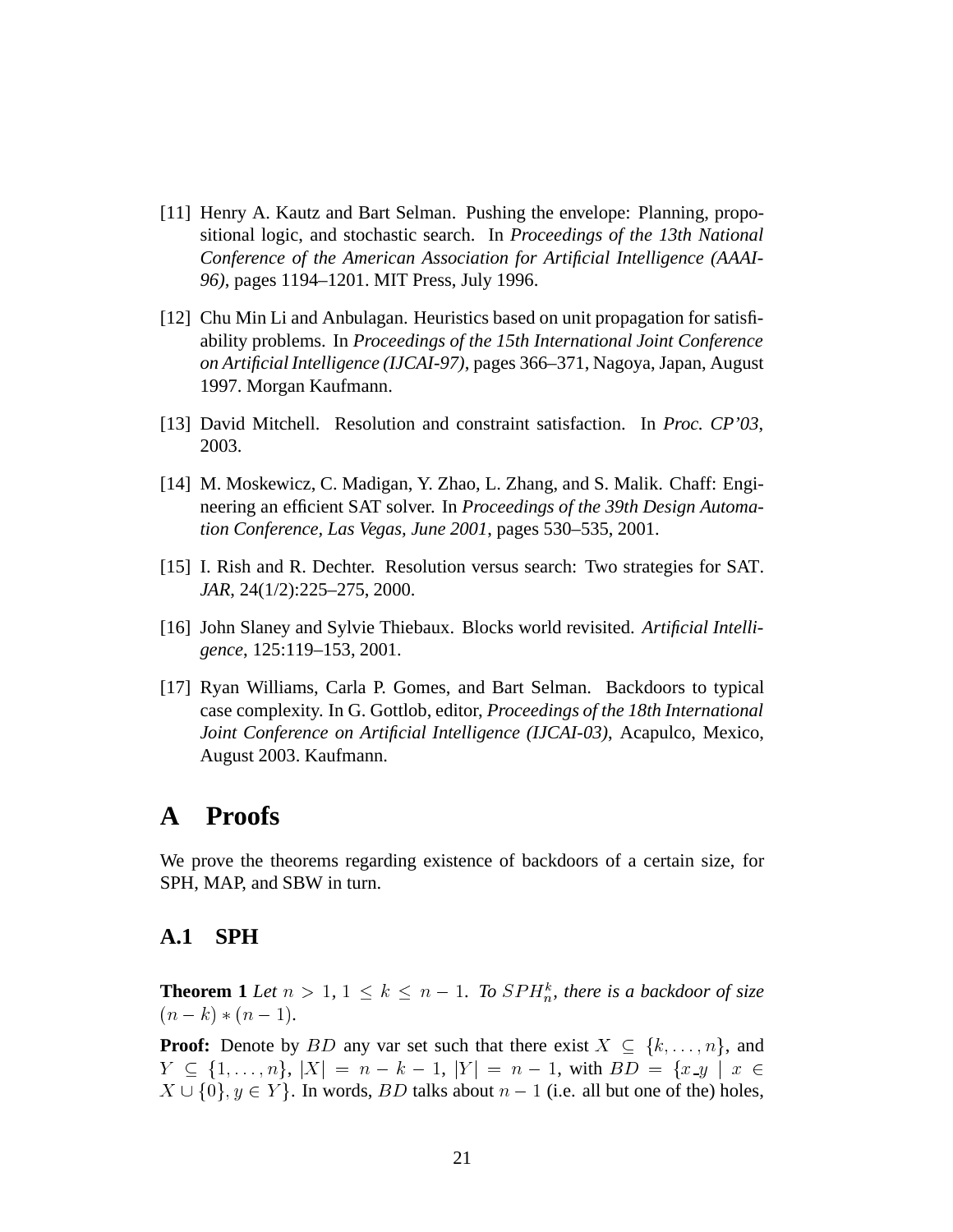for the bad pigeon, and for  $n - k - 1$  (i.e. all but two of the) normal pigeons. Obviously,  $|BD| = (n - k) * (n - 1)$ .

Before we prove that  $BD$  is a backdoor, observe that the naive encoding of  $GEQ({0,1,\ldots,0,n},k)$  has the following efficiency property. For any subset  $Y',$  $|Y'| = n - k$ , of holes, if  $0 \mathcal{A}$  is set to 0 for all  $y' \in Y'$ , then  $0 \mathcal{A}$  is set to 1 by UP for all  $y \notin Y'$ . The reason is that, in the respective clause  $\{0 \_\mathcal{Y} \mid y' \in Y' \cup \{y\} \}$ requiring holes for the bad pigeon, only the single open literal  $0-y$  is left. If  $|Y'| > n - k$ , then one of these clauses is contained in Y' and becomes empty.

Now, let  $a$  be any value assignment to the variables in  $BD$ . Consider the  $n - k - 1$  pigeons x in  $B_x$ . For all these x, BD talks about all but one hole, so there is at least one hole y so that  $x \, y = 1$  after UP. Since no two x can occupy the same hole, it follows that, when all X variables are set, at least  $n - k - 10y'$ variables are set to 0 after UP. If more than  $n - k$  0  $y'$  variables are set to 0, we get an inconsistency with the efficiency property observed above. If exactly  $n - k$  $0-y'$  variables are set to 0, then with the efficiency property the remaining  $k$  0  $-y$ variables are set to 1. The holes are then all occupied and the two normal pigeons not in X yield a contradiction. So we can assume that the  $n - k - 1$  pigeons in X occupy only one hole each. The respective  $n - k - 1 \, 0 \, \mathcal{A}$  variables are set to 0 after UP. Consider the remaining unset  $0-y$  variables in  $BD$ . If a single one of them was set to  $0$ , with what was said above all others would be set to  $1$ . This would yield  $n - 1$  occupied holes, and in effect by UP we would get a contradiction with the two normal pigeons not in X. So a must set all remaining unset  $0 \mathcal{A}$  variables in  $BD$  to 1. But there are at least  $k$  of these unset  $0 \text{--} y$  variables in  $BD$ : if all holes occupied by the X pigeons are in Y, then exactly  $k (= n - 1 - (n - k - 1))$ variables  $0 \text{--} y \in BD$  are unset; if one of the holes occupied by the X pigeons is the single hole not in Y, then  $k + 1$  variables  $0 \mathcal{L} \in BD$  are unset. So, when a sets all unset  $0_y$  variables in BD to 1, at least  $n - k - 1 + k = n - 1$  holes are occupied, and again we get an inconsistency with the two normal pigeons not in X. This concludes the argument.

### **A.2 MAP**

We first consider the bottom case, then the top case.

#### **A.2.1 Bottom Case**

The proof to Theorem 2 is currently in a step-by-step form, i.e. a sequence of lemmas and theorems. We use the following notations. For a CNF  $\phi$ ,  $\phi_a$  denotes the CNF that results from inserting the  $\alpha$  values, and removing satisfied clauses as well as unsatisfied literals. For a planning CNF, the set of clauses with maximum time t in them are denoted  $\phi(t)$ . By  $UP(\phi)$  we denote the result of applying Unit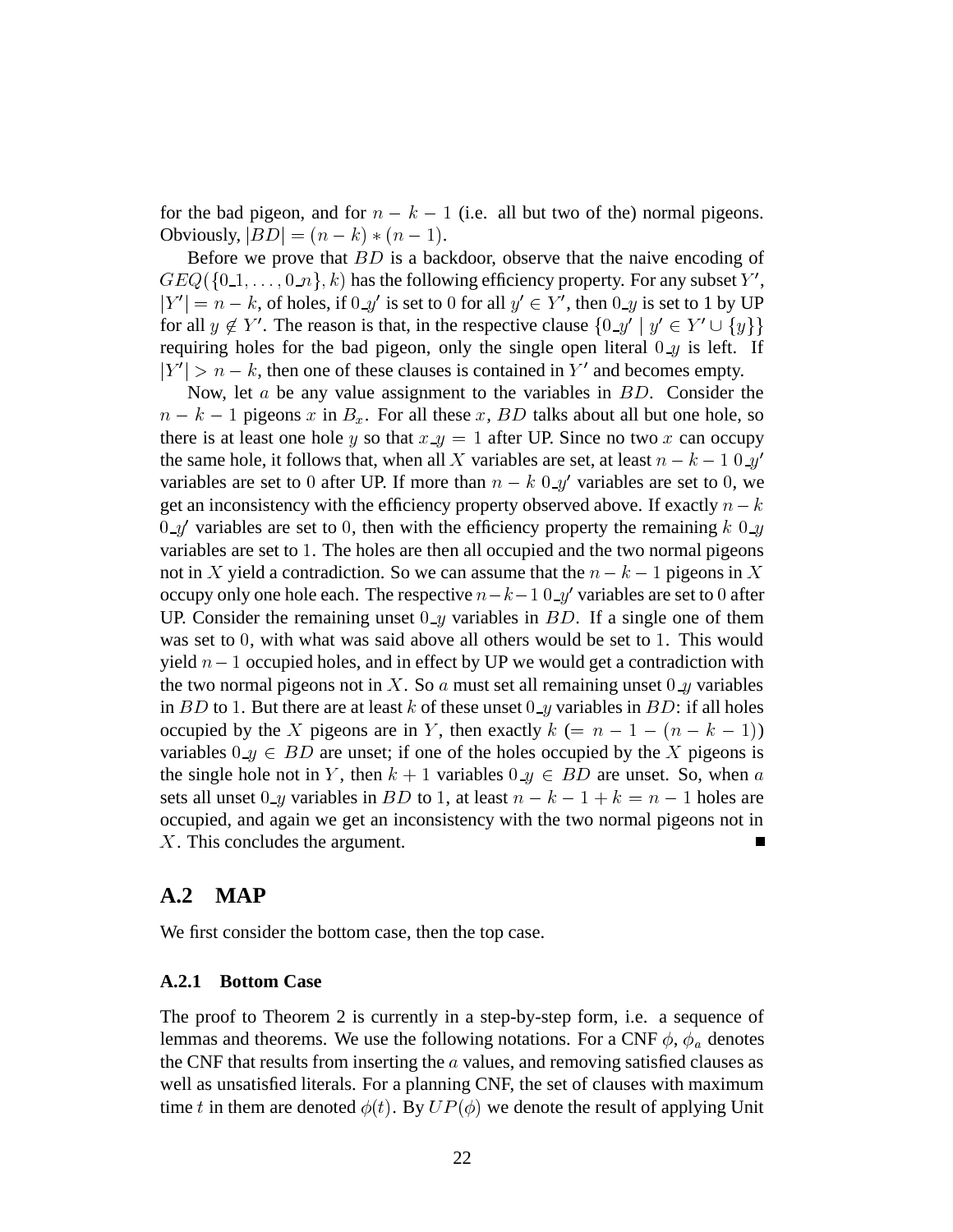Propagation to the CNF  $\phi$ , where again satisfied clauses/unsatisfied literals are removed. Remember that we call the clauses encoding action precondition support *action precondition (AC) clauses*, the clauses encoding goal support *goal (GC) clauses*, and the clauses encoding action incompatibility *exclusion (EC) clauses*.

We consider the formulas  $MAP_n^1$ . We denote  $T := \{3, 5, \ldots, 2n - \}$ 3. We denote by  $G(\phi)(t)$  the subset of  $\{1 \dots n\}$  s.t. for  $i \in G(\phi)(t)$ :  $\{NOOP-visited-L_i^1(t), move-L_i^0-L_i^1(t)\}\in \phi(t)$ . We denote by  $BD_{full}$  the set  $\{NOOP-visited-L_i^1(t), move-L_1^0-L_i^1(t) | 1 \le i \le n, t \in T\}.$ 

**Lemma 1** Denote with  $\phi$  the CNF formula MAP<sub>n,1</sub>. Let  $t \in T$ , and let  $a'$  be an assignment to the vars in  $BD_{full}$  at times  $\geq t+2$ . Then, for any assignment a that extends  $a'$  to the vars in  $BD_{full}$  at times  $\geq$   $t$ , either  $UP(a(\phi))$  is inconsistent *or we have*  $|G(UP(\phi_a))(t-1)| \geq |G(UP(\phi_{a'}))(t+1)| - 1$ .

#### **Proof:**

We distinguish three cases. Case 1:  $a(move \t- L_1^0 - L_x^1(t)) = 1$  for one  $x \in$  $\{1 \dots n\}$ . Then, by UP, the following assignments follow:  $move$ - $L_1^0$ - $L_{x'}^1(t) = 0$ for  $x' \neq x$  (in particular we get a contradiction if one of these vars is already set to 1);  $move L_1^0 - L_i^1(t + 1) = 0$  for all i;  $NOOP-visited-L_i^1(t + 1) = 1$  for  $g \in G(UP(\phi_{a'}))(t+1)$ ;  $NOOP-visited-L_a^1(t) = 1$  for  $g \in G(UP(\phi_{a'}))(t+1)$  $|1\rangle \setminus \{x\}$  [because the respective drive actions are out already; if these NOOPs are set to  $0$  we get a contradiction]. The last step proves the claim: for each  $g \in G(UP(\phi_{a'}))(t+1) \setminus \{x\}$  we get, from the AC clause to  $NOOP\text{-}visited\text{-}L_a^1(t)$ , a clause  $\{NOOP\text{-}visited\text{-}L_i^1(t-1), move\text{-}L_i^0(L-1)\}.$ 

Case 2:  $a(move - L_1^0 - L_i^1(t)) = 0$  for all i, and  $a(NOOP - visited - L_x^1(t)) = 0$ for one  $x \in G(UP(\phi_{a'}))(t+1)$ . Then, by UP, the following assignments follow:  $NOOP-visited-L_x^1(t + 1) = 0$  [because both precond achievers are out];  $move L_1^0 - L_x^1(t + 1) = 1$  [due to G constraint];  $move L_1^0 - L_x^1(t + 1) = 0$  for  $x' \neq x$ ; NOOP-visited-Lg1(t + 1) = 1 for  $g \in G(UP(\phi_{a'}))(t+1) \setminus \{x\}$  [due to G constraints];  $NOOP\text{-}visited\text{-}L_a^1(t) = 1$  for  $g \in G(UP(\phi_{a'}))(t+1) \setminus \{x\}$  $\blacksquare$  . The contract of the contract of the contract of the contract of the contract of the contract of the contract of the contract of the contract of the contract of the contract of the contract of the contract of the [because the respective drive actions are assigned out; if these NOOPs are set to 0 we get a contradiction]. The claim now follows with the same argument as in Case 1.

Case 3: none of the above cases holds. Then, in particular,  $a(NOOP-visited-L_q^1)(t) = 1$  for all  $g \in G(UP(\phi_{a'}))(t+1)$ . But this directly proves our claim as above.

 $\blacksquare$ 

See Figure 6 for an illustration of  $BD_{full}$  (and its restrictions as discussed below) with  $n = 4$ .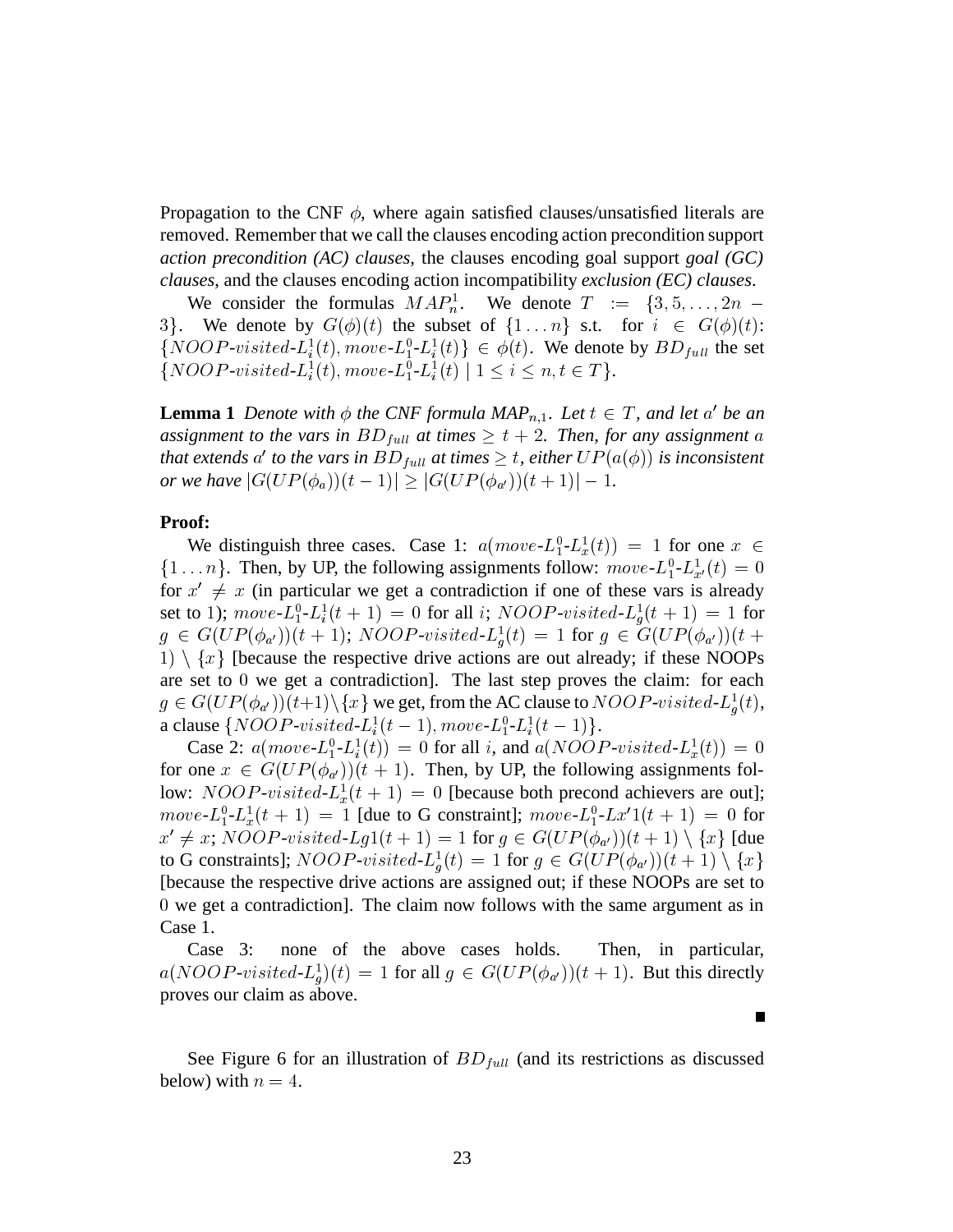

Figure 6: The MAP  $BD_{full}$  variables for  $n = 4$ . The areas marked []A/B illustrate the restrictions A and B as discussed below.

**Lemma 2** *Denote with*  $\phi$  *be the CNF formula MAP*<sub>n,1</sub>*. Let* a *be an assignment to* some subset of the variables including  $NOOP$ -at- $L_1^0(1)$ . If  $|G(UP(\phi_a))(2)| \geq 2$ *then*  $UP(\phi_a)$  *is inconsistent.* 

#### **Proof:**

Assume  $a(NOOP-at-L_1^0(1)) = 0$ . By UP, we get the assignments:  $move L_1^0 - L_x^1(2) = 0$  and  $move L_1^0 - L_x^1(2) = 0$  [*NOOP-at-L*<sub>1</sub><sup>0</sup> is the only precond achiever];  $NOOP-visited-L_x^1(2) = 1$  and  $NOOP-visited-L_{x'}^1(2) =$ 1 [G constraints, see above];  $move L_1^0 - L_x^1(1) = 1$  and  $move L_1^0 - L_x^1(1) =$ . in contradiction [only precond achievers as NOOP not yet in]. Assuming  $a(NOOP-at-L_1^0(1)) = 1$ , UP gives us:  $move-L_1^0-L_x^1(1) = 0$  and  $move L_1^0 - L_{x'}^1(1) = 0$  [incompatible with the NOOP];  $NOOP\text{-}visited\text{-}L_x^1(2) = 0$ and  $NOOP\text{-}visited\text{-}L_x^1(2) = 0$  [precondition achievers out];  $move\text{-}L_1^0\text{-}L_x^1(2) =$ 1 and  $move$ - $L_1^0$ - $L_{x'}^1(2) = 1$  in contradiction. This finishes the argument.

Denote by  $BD_{|B|}$  the var set  $BD_{|B|}$  =  $\{NOOP-visited-L_i^1(t), move-L_i^0-L_i^1(t) \mid t \in T, 2 \leq i \leq n\}.$  In words,  $BD_{[B]}$  results from  $BD_{full}$  by skipping, at each step t in T, the vars for the  $L_1$ branch. (The  $L_1$  branch plays a special role since the goal for  $L_1^1$  is the only one that can *not* only be achieved by moving there from  $L_1^0$  – one can also move there from  $L_1^2$ .)

 $\blacksquare$ 

**Theorem 6** Denote with  $\phi$  the CNF formula MAP<sub>n,1</sub>. Let a be an arbitrary assignment to the vars in  $BD_{|B|}\cup\{NOOP\text{-}at\text{-}L_1^0(1)\}.$  Then  $UP(\phi_a)$  is inconsistent.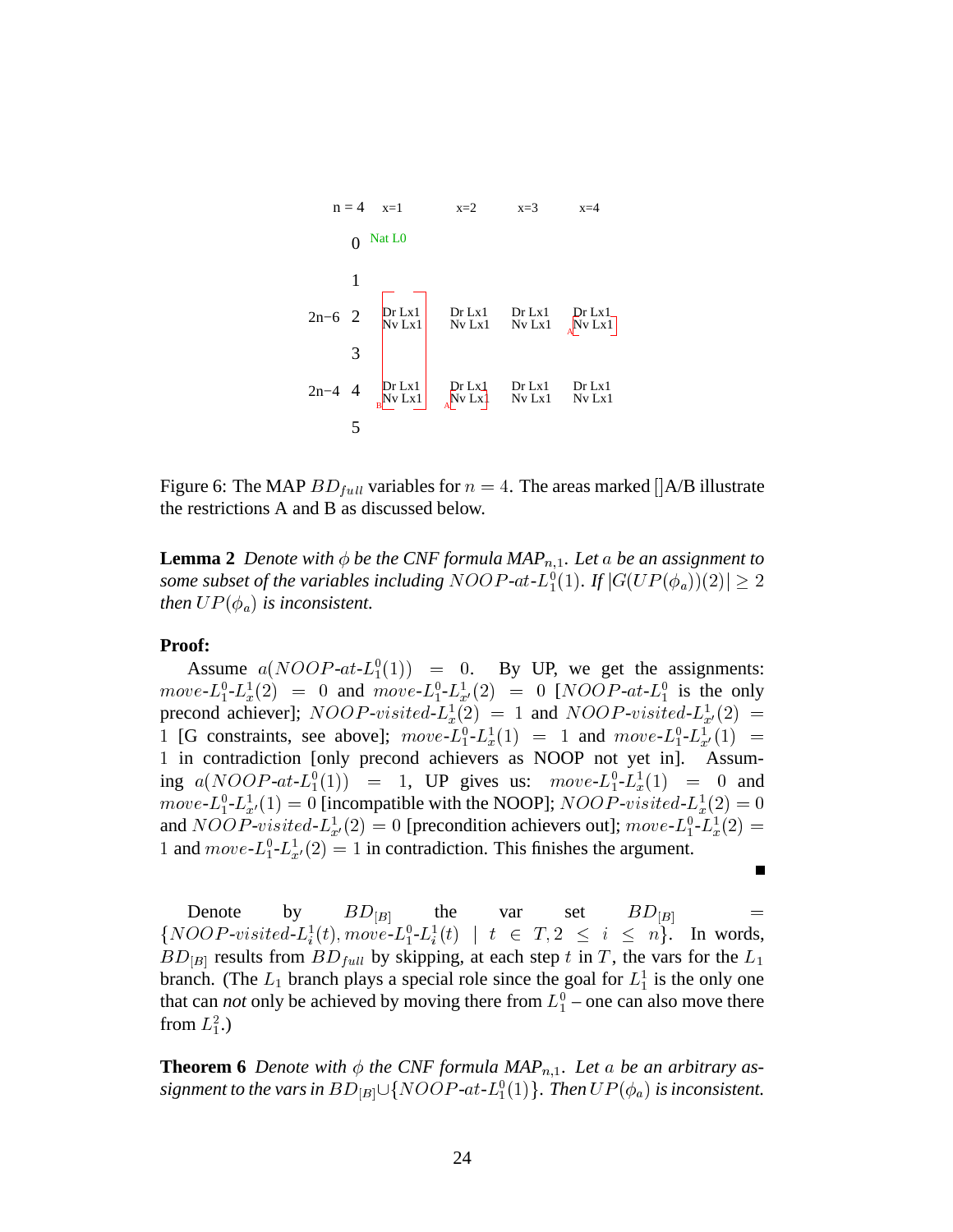### **Proof:**

First, observe that  $\alpha$  can be constructed by starting with the variables at time  $2n - 3$  and proceeding downwards. By  $a(t)$  we now denote a's restriction to the vars in  $BD_{|B|}$  at times  $\geq t$ . At  $t = 2n - 3$ ,  $t + 1$  is the final encoding layer, and the goal clauses give us  $G(UP(\phi_{a(t+2)}))(t+1) = \{2 \dots n\}$ . Applying Lemma 1 gives us a contradiction, or  $|G(UP(\phi_{a(t)}))(t-1)| \geq n-2$ . Iteratively applying the lemma downwards over the additional  $n-3$  time points t in T gives us (a contradiction or)  $|G(UP(\phi_{a(3)}))|2\rangle \geq 1$ . That is, under unit propagation, no matter what values a assigns to the vars in  $BD_{|B|}$  at times  $\geq 3$ , we have (a contradiction or) a y such that  $\{NOOP\text{-}visited-L_x^1(1), move-L_1^0-L_x^1(1)\}\in UP(\phi_{a(3)})(2)$ .

Next, observe that there are certain regularities regarding the "lemma cases" that can be "used" without inconsistencies. First, if at some  $t$  Case 3 is used (all NOOPs are set to 1) then  $|G(UP(\phi_{a(2)}))(2)| \geq 2$  follows and we get an inconsistency with Lemma 2. So we can assume that only Cases 1 and 2 are used. Similarly, if at some point  $t$  Case 1 or 2 is used on a value that has no G constraint at  $t + 1$ , then all the other G constraints are transported to  $t - 1$  and we get  $|G(UP(\phi_{a(2)}))(1)| \geq 2$ , yielding a contradiction. Thus, whenever Case 2 is used, the NOOP at  $t$  must be set to 0 for a value  $i$  that has a G constraint at  $t + 1$  (implying that by UP  $move L_1^0 - L_i^1(t + 1)$  is set to 1). Now, say at some consecutive levels t and  $t + 2$  Case 2 is used at t and Case 1 is used at  $t + 2$ . Then for some i  $move$ - $L_1^0$ - $L_i^1(t+1)$  is set to 1, and for some other i'  $move$ - $L_1^0$ - $L_{i'}^1(t+2)$ is set to 1, which is a contradiction [as  $move$ - $L_1^0$ - $L_i^1(t + 1)$  forces out all precond achievers of  $move$ - $L_1^0$ - $L_{i'}^1(t + 2)$ ]. Thus we can assume that there is some point  $t_0 \in T \cup \{1\}$  such that at all  $t \leq t_0$  Case 1 is used, and at all  $t > t_0$  Case 2 is used. (If  $t_0 = 1$  then only Case 2 is used, if  $t_0 = 2n - 3$  then only Case 1 is used.)

Next, observe that the G constraint for 1 gets transported down to  $t_0$ . When using Case 2 at  $2n-3$ , some  $move L_1^0 - L_i^1(2n-2)$  is set to 1, and UP sets  $move L_1^0 - L_1^1(2n-2)$  to 0,  $move - L_1^2 - L_1^1(2n-2)$  to 0, and  $NOOP-visited - L_1^1(2n-2)$ 2) to 1, producing the G constraint for 1 at  $2n-3$ . When using Case 2 at t s.t. the G constraint for 1 is present at  $t + 2$ , some  $move L_1^0 - L_i^1(t + 1)$  is set to 1, and UP sets  $move$ - $L_1^0$ - $L_1^1(t + 1)$  to 0,  $move$ - $L_1^2$ - $L_1^1(t + 1)$ ,  $move$ - $L_1^0$ - $L_1^1(t + 2)$  to 0,  $move L_1^2 - L_1^1(t + 2)$  to 0,  $NOOP-visited-L_1^1(t + 2)$  to 1 (G constraint), and  $NOOP-visited-L_1^1(t + 1)$  to 1, producing the G constraint for 1 at t.

We are now ready to prove the theorem by a case distinction over the value of  $t_0$ . Case A:  $t_0 = 2n - 3$ , only Case 1 is used. If  $a(NOOP-at-L_1^0(1)) = 1$ , UP assigns  $move$ - $L_1^0$ - $L_u^1(2)$  to 1 [G constraint] in contradiction to the  $move$ - $L_1^0$ - $L_u^1(1)$ that is already set to 1 [by Case 1]. If  $a(NOOP-at-L_1^0(1)) = 0$ , then UP assigns  $move$ - $L_1^0$ - $L_n^1(2)$  to 0,  $NOOP$ -visited- $L_n^1(2)$  to 1 [G constraint], and *move-* $L_1^0$ - $L_3^1(1)$  to 1. Then, every 2 layers, 1, 3, . . . , 2n – 3, a *move-* $L_1^0$ - $L_i^1$  var is set to 1. This implies that  $move L_1^0 - L_1^1(t)$  and (where available)  $move - L_1^2 - L_1^1(t)$ are set to 0 by UP for all  $1 \le t \le 2n-2$ , which implies that the G constraint for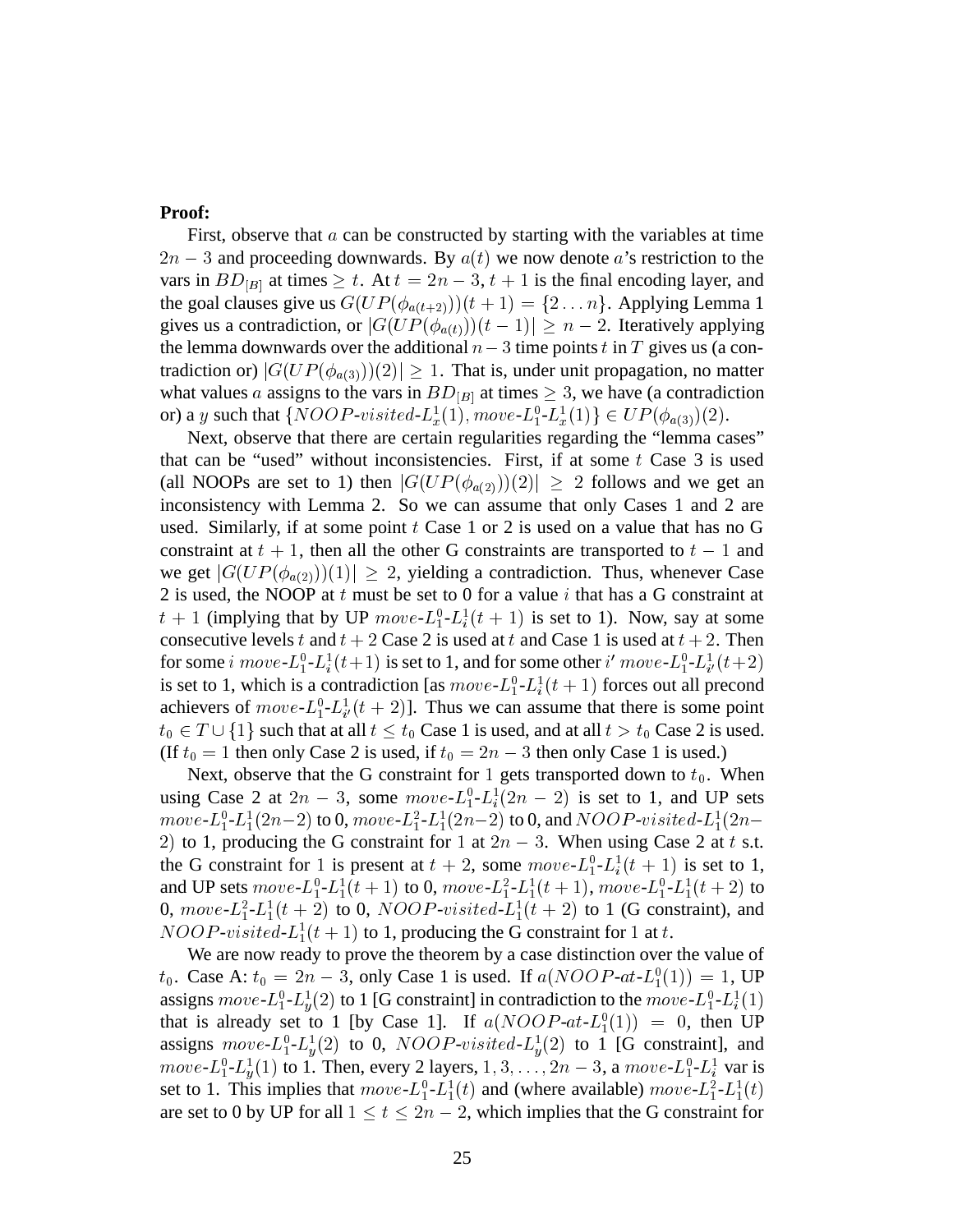1 at  $2n - 2$  becomes unachievable.

Case B:  $1 < t_0 < 2n - 3$ , up to  $t_0$  Case 1 is used and above  $t_0$  Case 2 is used. If  $a(NOOP-at-L_1^0)(1) = 1$  we get a contradiction exactly as in Case A. If  $a(NOOP-at-L_1^0)(1) = 0$ , then similar to Case A we get that  $move-L_1^0-L_1^1(t)$ and (where available)  $move L_1^2 - L_1^1(t)$  are set to 0 for all  $1 \le t \le t_0 + 1$ ;  $move L_1^2 - L_1^1(t_0 + 2)$  is also set to 0 because the preconditions can not be achieved. UP sets  $NOOP\text{-}visited-L<sub>1</sub><sup>1</sup>(t<sub>0</sub>+2)$  to 0, and with the above [transportation of the G constraint for 1] UP sets  $move$ - $L_1^0$ - $L_1^1$ ( $t_0 + 2$ ) to 1 in contradiction to the  $move L_1^0$ - $L_i^1(t_0 + 3)$  set to 1 by the Case 2 used at time  $t_0 + 2$ .

Case C:  $t_0 = 0$ , only Case 2 is used. If  $a(NOOP-at-L_1^0(1)) = 1$ , UP assigns  $move L_1^0$ - $L_1^1(1)$  to 0,  $move$ - $L_1^0$ - $L_y^1(1)$  to 0,  $NOOP$ -visited- $L_y^1(2)$  to 0,  $move L_1^0 - L_u^1(2)$  to 1 [G constraint],  $move L_1^0 - L_1^1(2)$  to 0,  $move L_1^0 - L_1^1(3)$ to 0, and  $move L_1^2 - L_1^1(3)$  to 0. As all the moves to  $L_1^1$  are out, the G constraint for 1 at time 3 becomes unachievable. If  $a(NOOP-at-L_1^0(0))$  = 0, UP sets  $move$ - $L_1^0$ - $L_u^1(2)$  to 0,  $NOOP$ - $visited$ - $L_u^1(2)$  to 1 [G constraint],  $move\text{-}L_1^0\text{-}L_u^1(1)$  to 1,  $move\text{-}L_1^0\text{-}L_1^1(1)$  to 0,  $move\text{-}L_1^0\text{-}L_1^1(2)$  to 0,  $move\text{-}L_1^2\text{-}L_1^1(3)$ to 0,  $NOOP\text{-}visited-L_1^1(3)$  to 0, and  $move-L_1^0-L_1^1(3)$  to 1 [transportation of the G constraint for 1] in contradiction to the  $move$ - $L_1^0$ - $L_i^1(4)$  set to 1 already by the Case 2 used at time 3.

Denote by  $BD_{[AB]}$  any var set s.t. exists a vector of  $x_t \in \{2, \ldots, n\}$ , with  $BD_{[AB]} = \{NOOP\text{-}visited-L_i^1(t) \mid t \in T, 2 \leq i \leq n, i \neq x_i\} \cup$  $\{move L_1^0 - L_i^1(t) \mid t \in T, 2 \leq i \leq n\}$ . In words,  $BD_{[AB]}$  results from  $BD_B$ by skipping one NOOP var at each step  $t$  in  $T$ .

**Theorem 7** Denote with  $\phi$  the CNF formula MAP<sub>n,1</sub>. Let a be an arbitrary assignment to the vars in a set  $BD_{[AB]} \cup \{NOOP-at-L_1^0(1)\}$ . Then  $UP(\phi_a)$  is *inconsistent.*

#### **Proof:**

Observe that the only way to avoid  $|G(UP(\phi_{a(2)}))(1)| \geq 2$  is to get rid of one G constraint at every layer  $t \in T$ . This means that, at each t, either: Case 1 is used and  $move$ - $L_1^0$ - $L_{y_t}^1(t)$  is set to 1 for a  $y_t$  with G constraint at  $t + 1$ ; or Case 2 is used and  $move L_1^0 - L_{y_t}^1(t + 1)$  is set to 1 for a  $y_t$  with G constraint at  $t + 1$ ; or Case 3 is used and  $x_t =: y_t$  has a G constraint at  $t + 1$  (otherwise all G constraints at  $t+1$  are transported to  $t-1$  by the  $NOOP\text{-}visited\text{-}L_i^1(t)$  vars set to 1). The G constraints must be different for each  $t$ , i.e., the  $y_t$  in our notation here are pairwise different. If a  $y_t$  G constraint has been removed at some t, then below t the  $NOOP\text{-}visited-L_{y_t}^1$  var, if it is in the var set, must be set to 0 to avoid reintroduction of the G constraint. So, when  $y_1$  is the value for which a G constraint is left at point 2, then  $y_1$  is different from all  $y_t$ .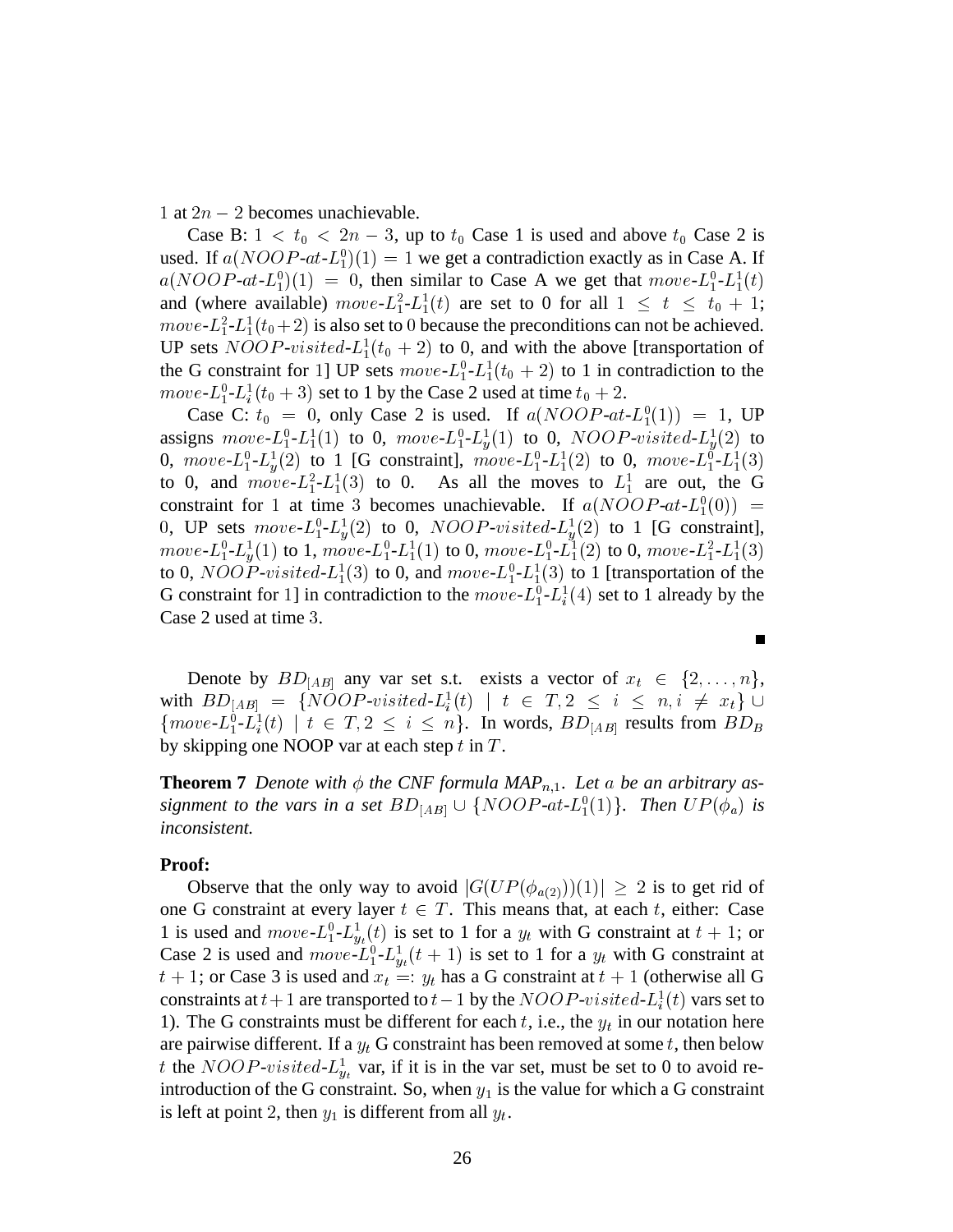Now, say the lowest layer where Case 3 is used is  $t$ . No matter what value *a* assigns to  $NOOP$ - $at$ - $L_1^0(0)$ ,  $move$ - $L_1^0$ - $Ly_01$  gets set to 1 at either point 0 or point 1, and all other  $move$ - $L_1^0$ - $L_i^1$  vars get set to 0 at both points 0 and 1. As Case 1 or 2 is used at all layers below t,  $move$ - $L_1^0$ - $L_{y_t}^1$  is set to 0 at all these layers (Case 1 is clear, Case 2 at a point  $t' < t$  excludes  $move$ - $L_1^0$ - $L_{y_t}^1(t'+1)$  by UP, and sets  $move$ - $L_1^0$ - $L_{y_t}^1(t')$  to 0 by the assignment itself). Note that as argued above the  $move$ - $L_1^0$ - $L_{y_{t'}}$  1) vars set to 1 below t are all such that  $y_{t'}$  is different from  $y_t$ . It follows that  $NOOP\text{-}visited\text{-}L_{y_t}^1(t)$  is set to 0 (the precondition achievers are out). But then, with the G constraint for  $y_t$  at  $t + 1$ , the assignment we get at t and  $t + 1$  is exactly Case 2. Applying the argument iteratively upwards to the other layers where Case 3 is used, we end up with an assignment that does not use Case 3 at all. The theorem follows from here with exactly the same arguments as given in the proof to Theorem 6. (The assignments can differ in that some of the  $NOOP-visited-Lx_t^1$  vars can remain unset where they are set to 0 in  $BD_{[B]}$ . But that does not affect the arguments regarding the behavior of Case 1 and Case 2 with respect to each other, the transportation of the G constraint for 1 over the Case 2 layers, and the  $t_0$  case distinction.)

The size of  $BD_{[AB]} \cup \{NOOP-at-L_1^0(1)\}\$ is  $(n-2)*(n-2)*2+1]+1=$  $2n^2 - 7n + 7$ . So Theorem 2 follows from Theorem 7.

Г

#### **A.2.2 Top Case**

Denote by  $BD_{top}$  the set  $\{move L_1^{2^i-2} - L_1^{2^i-1}(2^i-1) \mid 1 \le i \le \lceil log_2 n \rceil \}$ . See Figure 7 for an illustration of  $BD_{top}$  with  $n = 4$ . We have 1 var for  $n = 2, 2$  vars for  $n = 3, 4, 3$  vars for  $n = 5, 6, 7, 8, 4$  vars for  $n = 9, 10, 11, 12, 13, 14, 15, 16,$ and so on. The vars are  $move L_1^0 - L_1^1(1)$ ,  $move L_1^2 - L_1^3(3)$ ,  $move L_1^6 - L_1^7(7)$ ,  $move\text{-}L_1^{14}\text{-}L_1^{15}(15), \ldots$ 

**Theorem 8** Let  $\phi$  be the CNF encoding of MAP- $L_n^{2n-3}$ . Let a be an arbitrary assignment to the vars in  $BD_{top}$ . Then  $UP(\phi_a)$  is inconsistent.

#### **Proof:**

We start with two observations:

- **(O1)**  $move L_1^i L_1^{i+1} (i+1)$  set to 1 implies, by UP,  $move L_1^j L_1^{j+1} (j+1)$ **set to 1 for all**  $1 \leq j \leq i$ . This is because, from i downwards, the only precond achiever in the level below is the (next lower)  $move$ .
- **(O2)**  $move L_1^i L_1^{i+1} (i+1)$  set to 0 implies, by UP,  $move L_1^j L_1^{j+1} (j+1)$ 2) set to 1 for all  $i \leq j \leq 2n - 4$ . This is because, with the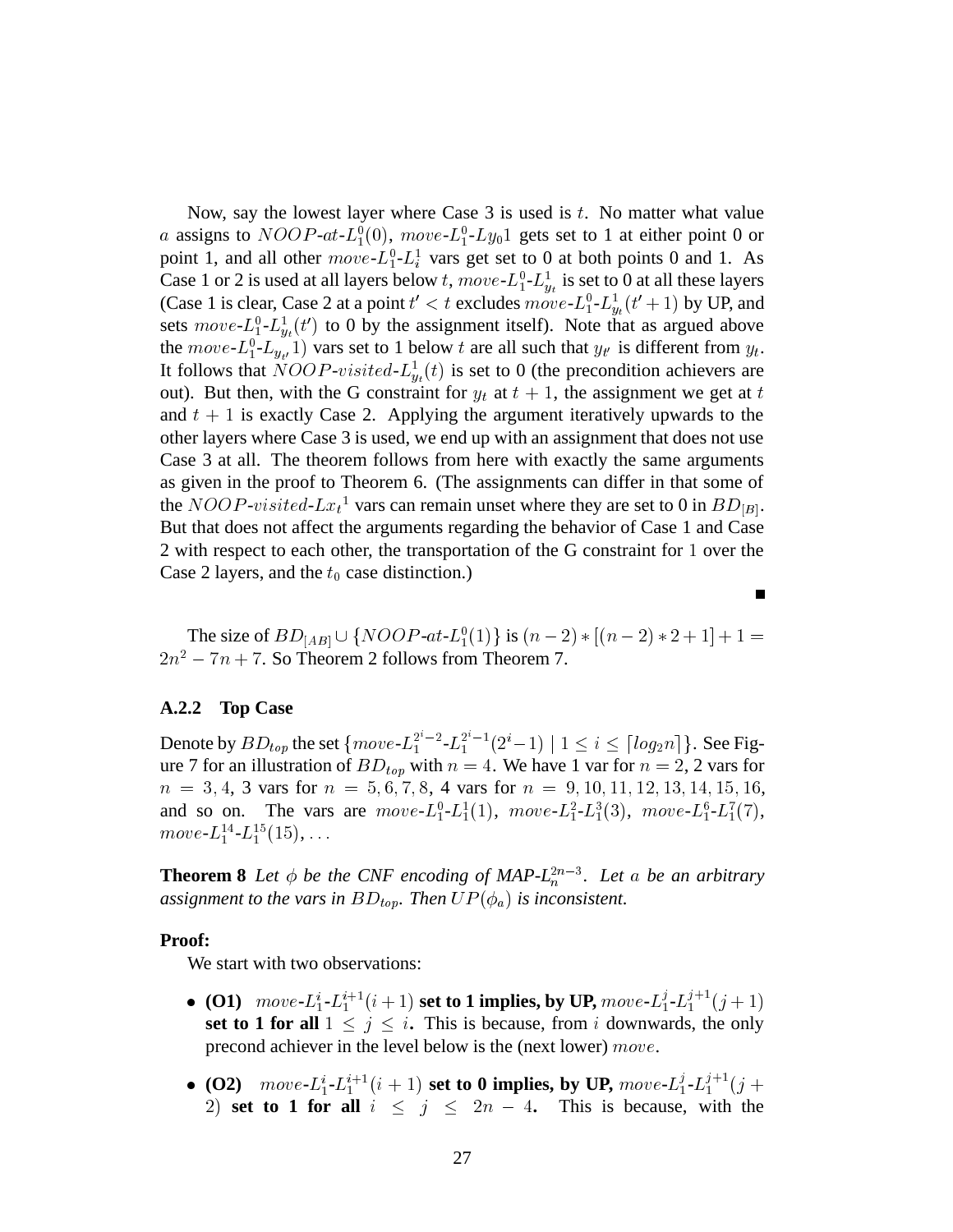```
k = 7 6 Dr L61 L71
     Dr L21 L31
2
     0 Dr L0 L11
     7
   n = 5 x=1 x=2 (x=3) (x=4) (x=5)5
     4
     3
     1
```
Figure 7: The MAP  $BD_{top}$  variables for  $n = 5(6, 7, 8)$ .

loss of the add support of  $move L_1^{i-1}L_1^{i+1}(i + 1)$ ,  $move L_1^{i+1}L_1^{i+2}(i + 1)$ 2) (as well as  $NOOP-at-L_1^{i+1}(i + 2)$ ) is forced out and so on until  $move L_1^{2n-4} - L_1^{2n-3}(2n-3)$  (and  $NOOP-at-L_1^{2n-4}(2n-3)$ ). But then  $NOOP-at-L_1^{2n-3}(2n-2)$  is forced out, and  $move-L_1^{2n-4}-L_1^{2n-3}(2n-$ <sup>32</sup> is forced in [G constraint], This propagates downwards until *move-L*<sup>i</sup><sub>1</sub>,  $L_1^{i+1}(i+2)$  because all the NOOPs in the respective levels are already forced out.

We prove that, for all  $1 \leq i \leq \lceil log_2 n \rceil$ ,  $(**)$   $move L_1^{2^i-2} \cdot L_1^{2^i-1}(2^i-1)$  must be set to 1 or else UP yields a contradiction. This suffices because setting  $move L_1^{2\lceil log_2 n \rceil - 2} - L_1^{2\lceil log_2 n \rceil - 1} (2^{\lceil log_2 n \rceil} - 1)$  to 1 yields a contradiction. Let us first show the latter. With (O1), below  $2^{\lfloor log_2 n \rfloor}$  every layer has a *move* set to 1 so all other *moves* are out, in particular  $move L_1^0 - L_2^1$ . To re-insert  $move L_1^0 - L_2^1$ , one needs, by sequencing AC clauses i.e. going back from  $L_1^{2^{1\log_2 n}-1}$  to  $L_1^0$ ,  $2^{\lfloor log_2 n \rfloor}-1$ steps. In all,  $2^{\lfloor log_2 n \rfloor}$  steps to reach the branch-2 goal. Note that  $2^{\lfloor log_2 n \rfloor} \geq n.$  From layer  $2^{\lfloor log_2 n \rfloor}$ , there are only  $2n - 2^{\lfloor log_2 n \rfloor} - 1$  layers left. With  $2^{\lfloor log_2 n \rfloor} \ge n$ , we have at most  $n - 1$  layers left, which is less than the number of needed layers,  $\geq n$ . So the branch-2 G constraint becomes unachievable.

We now prove (\*\*) by induction over i. Base case,  $i = 1$ ,  $move L_1^0 - L_1^1(1)$ . If we set that to 0, then by **(O2)** all  $move L_1^j - L_1^{j+1}(j + 1)$  are forced in for  $1 \leq j \leq 2n-3$ . This means, in particular, that  $move L_1^0 - L_2^1$  is forced out at all layers  $> 1$ . So the branch-2 G constraint gets transported by NOOPs down to layer 1, and  $move$ - $L_1^0$ - $L_2^1(1)$  gets forced in, in contradiction to  $move$ - $L_1^0$ - $L_1^1(2)$  which is already in. Inductive case,  $i \rightarrow i+1$ . We assume that  $move L_1^{2^i-2} - L_1^{2^i-1}(2^i-1)$ is set to 1, and by **(O1)** we get  $move L_1^j - L_1^{j+1} (j + 1)$  set to 1 for all  $1 \leq$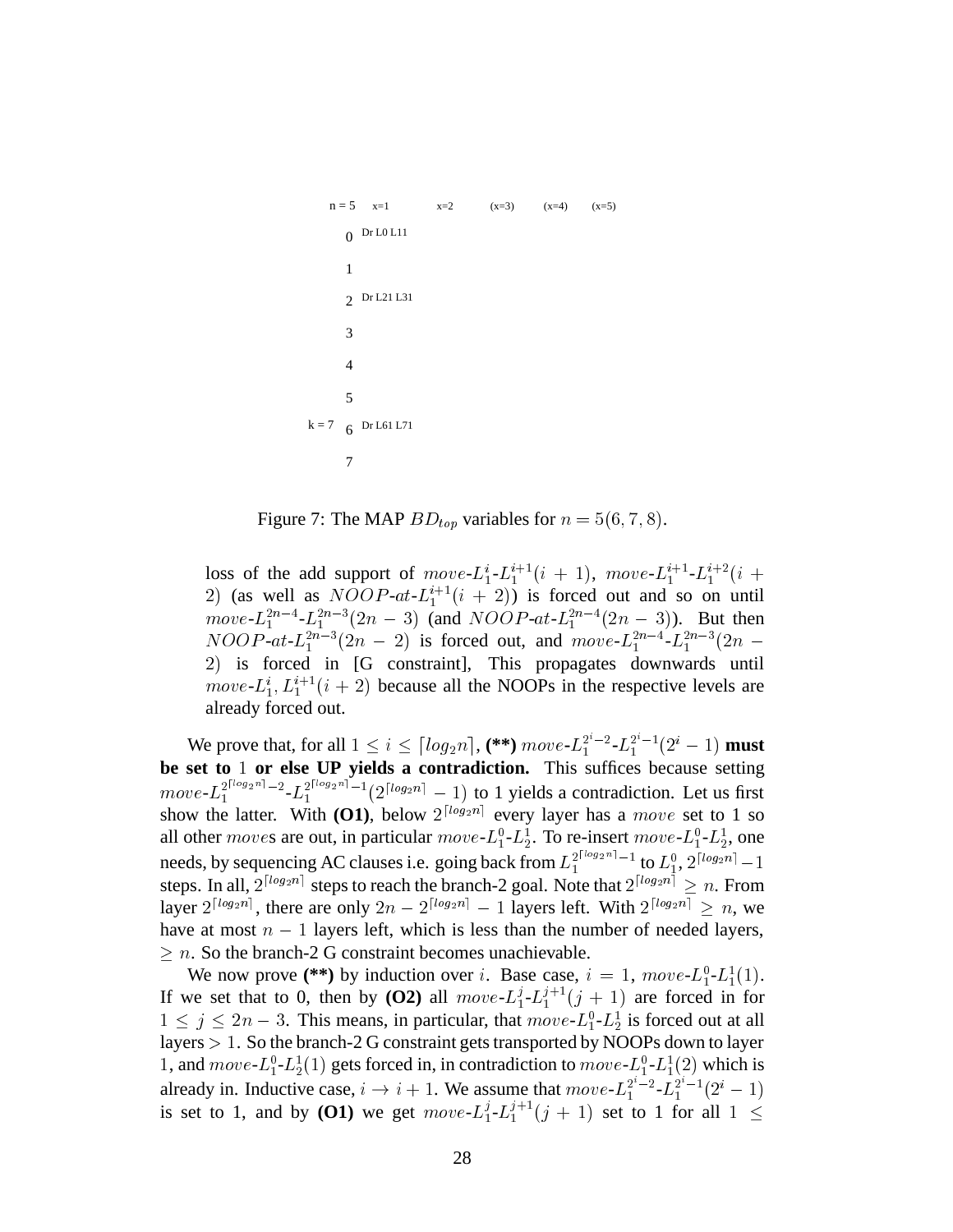$j \leq 2^{i} - 1$ . So  $move L_{1}^{0} - L_{2}^{1}$  is out for all layers  $\leq 2^{i} - 1$ . Say we set  $move L_1^{2^{n+1}-2} - L_1^{2^{n+1}-1}(2^{i+1}-1)$  to 0. Then by (O2) we get *moves* at all layers  $> 2^{i+1} - 1$ , so  $move L_1^0$ - $L_2^1$  is also out for all layers  $> 2^{i+1} - 1$ . We get the branch-2 G constraint at layer  $2^{i+1} - 1$ . Between layer  $2^i - 1$  and layer  $2^{i+1} - 1$ , it are  $2^i$  layers. But the number of steps we need to make the  $move L_1^0 - L_2^1$  precondition achievable, i.e. to get back to  $L_1^0$  from  $L_1^{2^*-1}$ , is  $2^i - 1$ . So  $move$ - $L_1^0$ - $L_2^1$  first re-appears (is not set to  $0$  by AC clauses) in layer  $2^{i+1} - 1$ . Due to the G constraint it is set to 1, and iteratively downwards the same happens with the  $moves$  back from  $L_1^{2^i-1}$  to  $L_1^0$ . But then  $move L_1^{2^{i+1}-2}$ - $L_1^{2^{i+1}-1}(2^{i+1})$ , which is already set to 1, becomes unachievable.

П

Theorem 8 obviously entails Theorem 3.

## **A.3 SBW**

We first consider the bottom case, then the top case.

#### **A.3.1 Bottom Case**

In the case  $k = 0$ , there are only "good" blocks, with no restrictions whatsoever on the possible stacking order. With  $n = 2$  this is inconsistent under UP, so we assume  $n \geq 3$  and  $k = 0$ . We use the convention that  $g_0$  denotes  $t_2$ , i.e.  $t_2$  is the "lowermost good block" – this is useful to simplify the notation in the proofs.

Denote by  $BD_{full}$  any variable set such that exists

$$
X = \{x_1, \ldots, x_{n-2}\} \subseteq \{g_1, \ldots, g_n\}
$$

with

$$
BD_{full} = \{move to t2-x_i-g_j(t) | 2 \le t \le n-1, 1 \le i \le n-2, 0 \le j \le n, j \ne x_i\}.
$$

In words, we select an  $n-2$  subset of the blocks, and then include into  $BD<sub>full</sub>$ , at all time steps except the first one (number 1), for all selected blocks  $x$ , all possibilities of getting  $x$  above  $s$ . For the rest of this section, for simplicity of the presentation we will assume that  $X = \{g_1, \ldots, g_{n-2}\}\$ . Obviously, this does not make us lose generality since the blocks are all symmetric. See Figure 8 for an illustration of  $BD_{full}$  in the case  $n = 5$ .

We re-use (an obvious generalization of) the shorthand notation from Figure 8 in the proof that  $BD_{full}$  is a strong backdoor.

**Theorem 9** *For*  $n \geq 3$ ,  $BD_{full}$  *is a backdoor in SBW-L*<sub>*n*,0</sub>.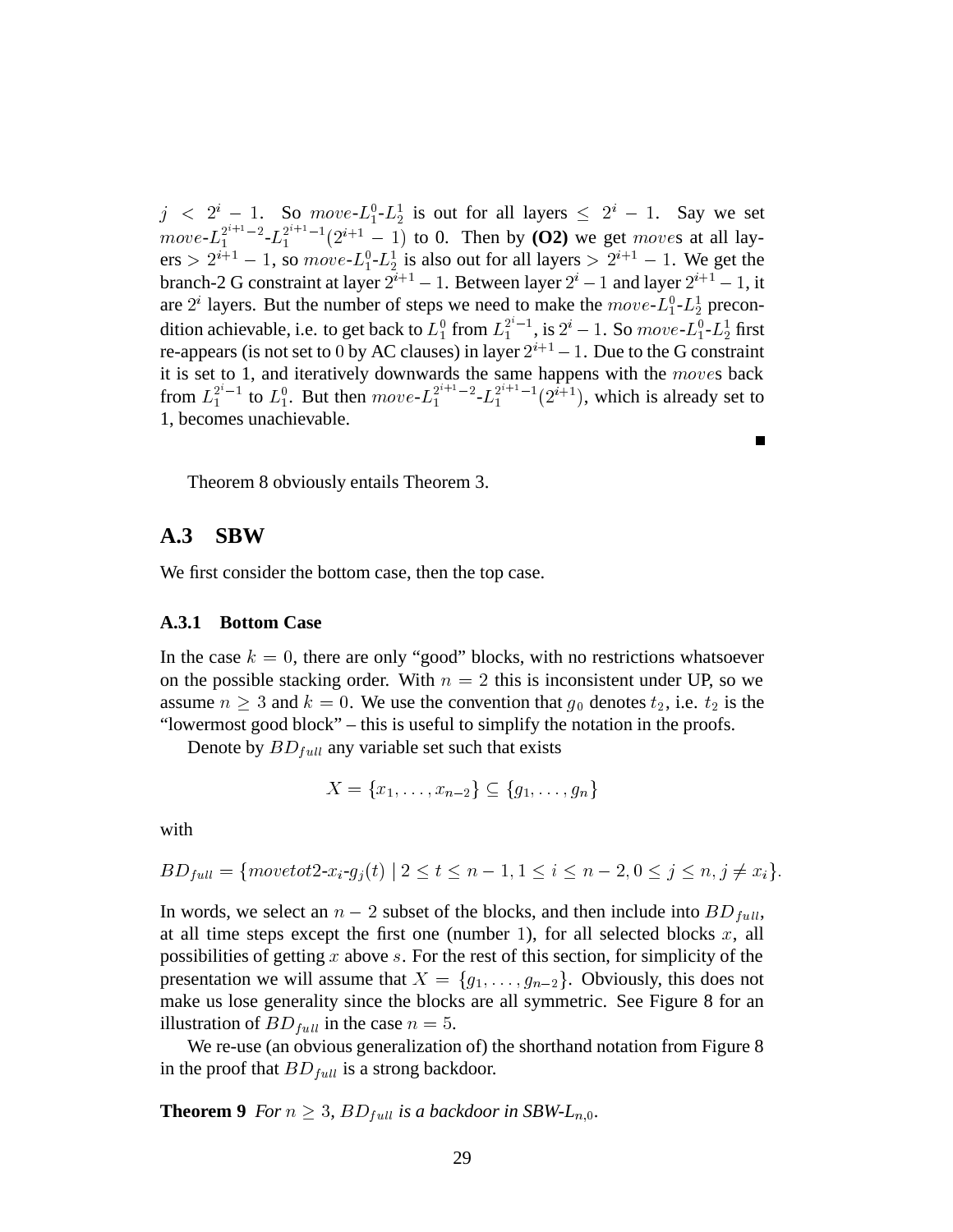

Figure 8: An illustration of  $BD_{full}$  for  $n = 5$ . The notations  $t/2/3/4/5$  are shorthand for  $move tot2-g_1-t_2, move tot2-g_1-g_2, move tot2-g_1-g_3, move tot2-g_1-g_4,$ movetot 2- $g_1$ - $g_5$ , likewise for  $t/1/3/4/5$  and  $t/1/2/4/5$ . The areas marked "cut" illustrate the  $BD_{cut}$  variable set, see below.

**Proof:** Consider only the  $BD_{full}$  variables for one block  $x$  in separation, i.e., e.g., with  $x = 1$  the variables  $t/2/\ldots/n$  at times  $1, \ldots, n-2$ . Observe that, when all these variables are assigned a value, then after UP there is at least one time step were a  $\textit{movetot2-g_x-g}'$  variable is set to 1. If all the vars are assigned 0 then by UP on the goal constraint for  $x \ NOOP\t - above \ t_2 \t-1$  is set to 1 at time  $n-1$ , and consecutively at all times  $n-3, \ldots, 1$ ; when  $NOOP\text{-}abovet_2\text{-}g_x(2)$ is set to 1,  $move tot2-g_x-t_2(1)$  is forced in. With the linearization constraints, it follows that, after assigning values to all  $BD<sub>full</sub>$  variables, after UP there is either an inconsistency, or an  $n - 2$  subset T of the time steps  $1, \ldots, n - 1$  such that at all  $t \in T$  one  $move tot2-g_x-g'$  variable,  $g_x \in X$ , is set to 1. But when  $n-2$  time steps are occupied by a  $move tot2-g_x-g'$ , only a singe time step  $t_0$ remains open. The goal constraints for the two blocks  $y$  and  $z$  not in  $X$  are transported, by  $NOOP$ -above $t_2$ - $g_y$  and  $NOOP$ -above $t_2$ - $g_z$ , down to  $t_0$ . All moves  $move tot2-g_y-g'$  and  $move tot2-g_z-g'$  are forced out at all times below  $t_0$ . So moves movetot2- $g_y$ -g' and movetot2- $g_z$ -g' are forced in at  $t_0$ , yielding an inconsistency.  $\blacksquare$ 

In words, assigning values to  $BD_{full}$  forces us to fix moving time steps for the  $n-2$  blocks X, and UP then sees that there is no way to move the remaining two blocks within the single remaining time step.

Note that the proof to Theorem 9 makes no use whatsoever of the fact that the actual target blocks  $g'$  in the selected moves  $move tot2-g_x-g'(t)$  can not be arranged arbitrarily, due to the interactions between the moves (e.g. if  $g_1$  was moved onto  $t_2$  in step 1, then we can not move  $g_2$  onto  $t_2$ , or  $g_3$ , or any other block than  $g_1$ , in step 1). We will now see that interactions of this kind lead to smaller backdoors.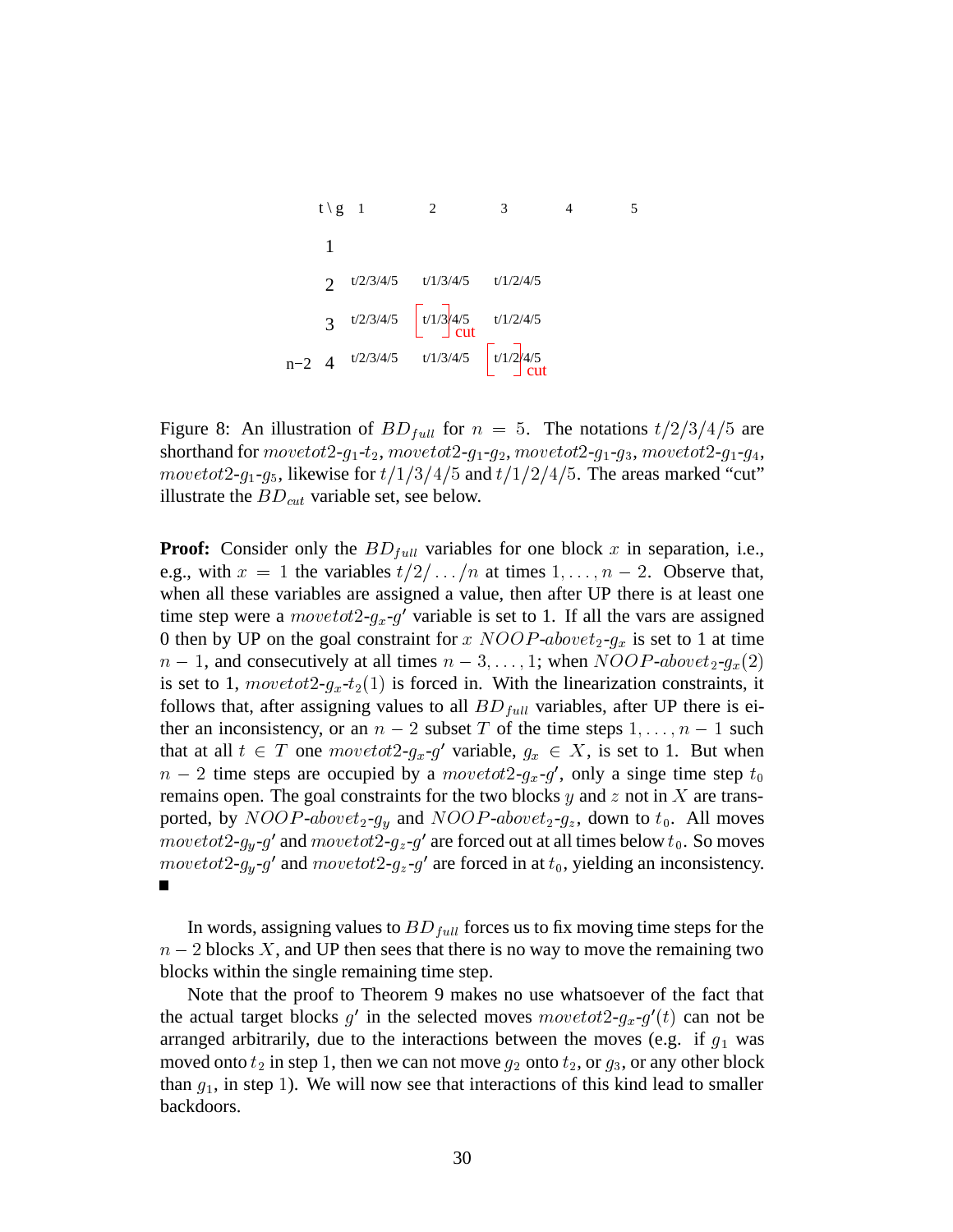Denote by  $BD_{cut}$  the variable set  $BD_{cut} = BD_{full} \setminus \{move tot2-g_i-g_j(i+1) \mid$  $2 \leq i \leq n-2, 0 \leq j \leq n-2$  where as above we assume that the selected variables X for  $BD_{full}$  are  $X = \{g_1, \ldots, g_{n-2}\}.$  In words,  $BD_{cut}$  results from  $BD_{full}$  by skipping, for all blocks  $2 \le i \le n-2$ , at time  $i+1$ , all possible moves except those to the two blocks not in  $X$ . See the marked areas in Figure 8 for an illustration.

#### **Theorem 10** *For*  $n \geq 3$ ,  $BD_{cut}$  *is a backdoor in SBW-L*<sub>n.0</sub>.

**Proof:** Let  $a$  be an assignment to  $BD_{cut}$ . We show how an inconsistency can be derived by UP. For simplicity, we identify the blocks  $g_i$  with their indices  $i$  in what follows. For the *cut-affected* blocks  $x \in \{2, \ldots, n-2\}$ , we refer to the move variables for x at time  $x + 1$  as the *cut-field* of x. Denote by  $X \subseteq \{2, ..., n - 2\}$ the indices of those cut-affected blocks  $x$  whose cut-field is not occupied by  $a$ , i.e. where a does not assign any  $BD_{cut}$  variable at time x to 1. Denote by X the other cut-affected blocks, i.e.  $\{2, \ldots, n-2\} \setminus X$ .

Observe that block 1, and all blocks in  $X$ , occupy at least one time step, i.e. for all these blocks  $y$  there is a time  $t$  at which a move variable for  $y$  is set to 1 at  $t$ . This is simply due to the goal constraint for  $y$ , the fact that all move variables for y at times  $1 \le t \le n-2$  are contained in  $BD_{cut}$  (except possibly the cut-field, but that is occupied), and the fact that UP forces a move at time  $1$  if no move is in for y at any of the other times. So altogether, the blocks  $\{1\} \cup X$  occupy at least  $1 + |X|$  time steps. Clearly, with the definition of X these time steps must be taken out of the set of times  $\{1,2\} \cup \{y+1 \mid y \in X\}$  (using the block indices also as indices into time steps; in what follows we abbreviate  $\{y+1 \mid y \in X\}$ with  $\overline{X+1}$ ). Now, if a block is moved at time 2 then UP immediately enforces an adequate move at time 1. It follows that, by the assignments to  $\{1\} \cup X$  blocks and UP, either all time steps  $\{1,2\} \cup X + 1$  are occupied, or the blocks  $\{1\} \cup X$ occupy all time steps  $\{1,2\} \cup X + 1$  except a single time step  $t_0 \in \{2\} \cup X + 1$ .

Next, observe the following. Say all time steps up to a time  $l$  are occupied by the blocks Y, and block  $y \in Y$  occupies time l. Then at time  $l+1$  the only possible (not forced out by UP) *movetot*2 actions are of the form  $movet{ot2-x-y}$ . This is due to UP chaining over precondition (AC) clauses: no block other than  $y$  can be clear and above s at  $l + 1$ . Now, say we additionally have that  $NOOP-above_{2-}g_{u}$ is set to 1 at all times  $t > l$ . Then at all times  $t > l + 1$  the only possible move to the actions are of the form  $movetot2-x-g$  where either  $g = y$  or  $g \notin Y$ . This is also due to UP chaining over precondition clauses: since  $NOOP$ -above $t_2$ - $g_y$  is set to 1 at all times,  $y$  can not be moved away from where it is, and chaining precondition clauses detects that no block in  $Y \setminus \{y\}$  can become clear again.

We are now ready for the final step of the proof. Let  $x$  be the smallest (index of a) block in X such that  $x$  does not occupy a time step by  $a$ . We show that a movet ot 2 action for x is forced to 1 at  $x + 1$  by UP. We distinguish two cases.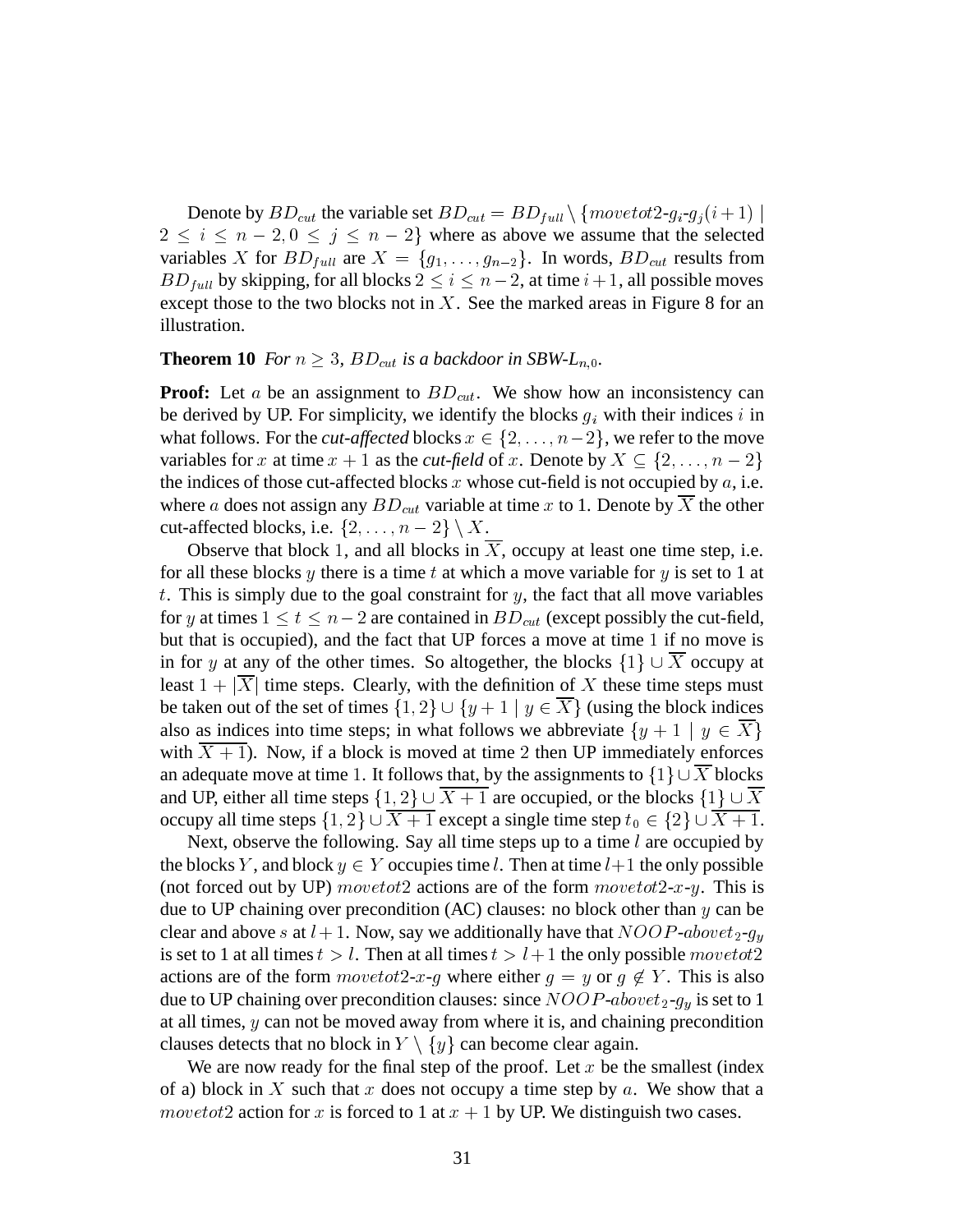Case 1,  $x \neq t_0$ . Then all time steps below time  $x + 1$  are occupied. Say time x is occupied by block y. With the above,  $move tot2-x-y$  is the only  $move tot2$ action for x not forced to 0 at time  $x + 1$ . Now, observe that  $NOOP \cdot above t_2$ -x is set to 0 at all times  $t \leq x + 1$ , simply because all the time steps below  $x + 1$  are occupied. Also, observe that  $NOOP$ -above $t_2$ -x is set to 1 at all times  $t > x + 1$ , due to the goal constraint for  $x$  and the fact that all  $move tot2$  actions for  $x$  at times greater than x belong to  $BD_{cut}$  and are set to 0 (as x does not occupy a time step). It follows that  $move tot2-x-y$  is set to 1 at time  $x+1$  by UP – all other possibilities of satisfying the goal constraint at time  $x + 1$  (transported down to time  $x + 1$ ) are out.

Case 2,  $x = t_0$ , i.e. the blocks  $\{1\} \cup X$  occupy all time steps in  $\{1, 2\} \cup X + 1$ , except  $t_0$ . Note that, then, each block in  $\{1\} \cup X$  occupies *exactly* one time step. All time steps below time  $t_0$  are occupied, say by the blocks Y, where  $y \in Y$  is the "top" block occupying time  $t_0$  – 1. Now, we also have that  $NOOP$ -above $t_2$ -g<sub>u</sub> is set to 1 at all times  $t > t_0 - 1$ . This is because y occupies only step  $t_0 - 1$ , so all its  $BD_{cut}$  variables at other steps are set to 0 by a; if y belongs to X, and  $y \neq t_0 - 2$ , then y's variables at time  $y + 1$  are set to 0 by construction because time  $y + 1$  is occupied. Altogether, with what was said above we now have that at all times  $t > t_0$ , in particular at time  $t_0 + 1$ , the only possible  $move tot2$ actions are of the form  $move tot2-x-g$  where either  $g = y$  or  $g \notin Y$ . As for the  $g \notin Y, g \in \{1, 2, \ldots, n-2\}$ , the  $movetot2-x-g(t_0+1)$  variables are forced to 0 by UP since the respective  $\text{move} \text{tot} 2-g-y$  actions at time  $t_0$  are assigned 0 by a (or otherwise  $t_0$  would be occupied). As for the  $g \notin Y, g \in \{n-1, n\}$ , both respective variables  $move tot2-x-g(t_0+1)$  are contained in  $BD_{cut}$  and are assigned 0 by  $\alpha$  (or otherwise  $x$  would occupy a time step by  $\alpha$ ). We finally observe that  $NOOP$ -above $t_2$ - $x(t_0 + 1)$  is out because all  $move tot2$  actions for x are out at the (occupied) time steps  $t < t_0$ , and  $move tot2-x-y(t_0)$  is contained in  $BD_{cut}$  and assigned 0 by a. The goal constraint for x gets transported down to  $t_0 + 1$  just as argued above in case 1, and it follows that  $move tot2-x-y(t_0 + 1)$  is the only remaining option to satisfy that constraint at time  $x = t_0 + 1$ , and gets set to 1 by UP.

We now have that  $x$ , the smallest block in  $X$  such that  $x$  does not occupy a time step by a, occupies time step  $x + 1$  after UP. We can now remove x from X and apply the exact same argument to the new smallest  $x$  in  $X$ . Iterating this, it follows that all blocks in  $\{1, 2, \ldots, n-2\}$  occupy at least one time step after UP. But then, at most only a single time step (namely the time step  $t_0$  above) is left unoccupied. If no time step is left unoccupied, then the goal constraints for the blocks  $n-1$ and  $n$  become unachievable. Otherwise, these goal constraints are transported into  $t_0$ , and the two variables  $move tot2-g_{n-1}-y(t_0)$  and  $move tot2-g_n-y(t_0)$  are set to 1 (where y is the block occupying step  $t_0 - 1$ ), yielding an inconsistency. This concludes the argument.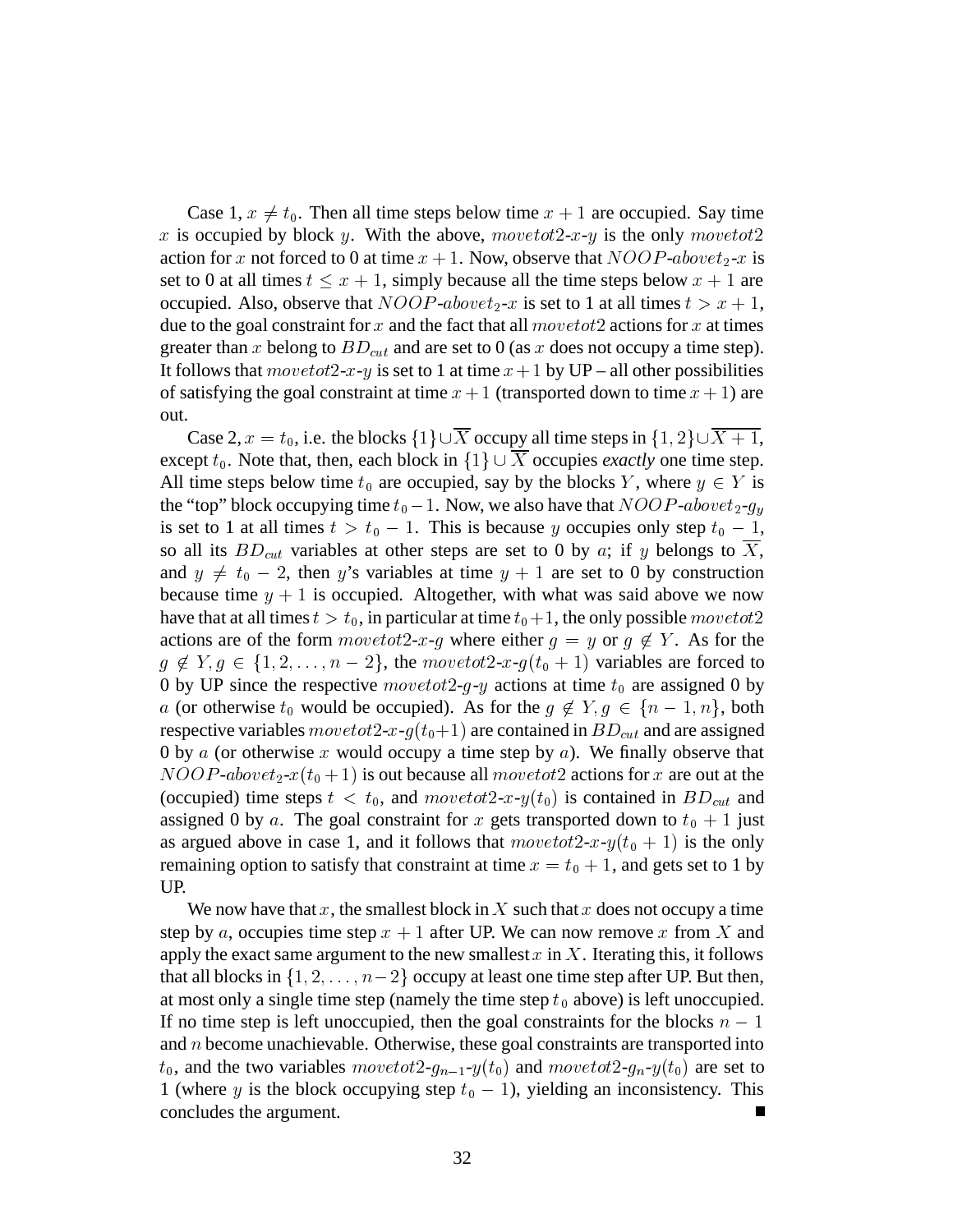The size of  $BD_{cut}$  is  $(n - 2)(n - 2)n - (n - 3)(n - 2) = n^3 - 5n^2 + 9n - 6$ , so Theorem 4 follows.

#### **A.3.2 Top Case**

In the top case,  $k = n-2$  (as said, for larger values of k the CNF can't be built or is inconsistent under UP). Denote by  $BD_{top}$  the set consisting of  $move tot2-g_1-t_2(1)$ and  $movetot2-g_2-t_2(1)$ , as well as  $movetot2-b_{3*2^{i-1}-1}-b_{3*2^{i-1}-2}(3*2^{i-1}-1)$  for  $1 \leq i \leq \lceil log_2(n/3) \rceil$ . See Table 1 for an illustration of  $BD_{top}$  up to  $n = 25$ .

The size of  $BD_{top}$  is, obviously,  $2 + \lceil log_2(n/3) \rceil$ .  $BD_{top}$  is a backdoor in SBW-L $_{n,n-2}$ , implying Theorem 5.

**Theorem 11** *For*  $n \geq 3$ ,  $BD_{top}$  *is a backdoor in SBW-L*<sub>n,n-2</sub>.

#### **Proof:**

First, observe that the claim is true for  $n = 3$ . There,  $BD_{top}$  contains only  $movetot2-g_1-t_2(1)$  and  $movetot2-g_2-t_2(1)$ . If we set one of these to 1, then the move actions for the other  $g$ -block, as well as for the single  $b$ -block, get forced out at layer 1, so they get forced in (by their goal constraints) at the only other layer, time <sup>3</sup>. This yields an inconsistency with the respective exclusion clause. On the other hand, if we set both  $movetot2-q_1-t_2(1)$  and  $movetot2-q_2-t_2(1)$  to 0, then the NOOPs for the respective goal constraints are out at layer <sup>3</sup>, and both moves get forced in at that layer, yielding again an inconsistency.

For the rest of the proof, we assume  $n > 3$ . We next make two observations: (we use the convention that  $move tot2-b_1-b_0$  means  $move tot2-b_1-t_2)$ 

- **(O1)**  $\qquad \text{novetot2-b}_{i+1} \text{-} b_i (i + 1) \text{ } (i \geq 1) \text{ set to 1 implies, by UP,}$ movetot2- $b_{i+1}$ - $b_i(j+1)$  set to 1 for all  $0 \leq j \leq i$ . This is because, from  $i$  downwards, the only precond achiever in the level below is the next lower of these *movetot*2 actions.
- (O2)  $\qquad \qquad movetot2-b_{i+1}-b_i(i+1)$  set to 0 implies, by UP, movetot2- $b_{j+1}$ - $b_j(j+2)$  set to 1 for all  $i \leq j \leq n-3$ . This is because, with the loss of the add support of  $movetot 2-b_{i+1}-b_i(i+1)$ , movetot2- $b_{i+2}$ - $b_{i+1}(i + 2)$  (as well as  $NOOP$ -aboves- $b_{i+1}(i + 2)$ ) is forced out and so on until  $movetot2-b_{n-2}-b_{n-3}(n-2)$  and  $NOOP\text{-}above\text{-}b_{n-3}(n-2)$  as well as  $NOOP\text{-}above\text{-}b_{n-2}(n-1)$ . Then,  $movetot 2-b_{n-2}-b_{n-3}(n-1)$  is forced in [goal constraint], which propagates downwards until  $move tot2-b_{i+1}-b_i(i + 2)$  because all the NOOPs in the respective levels are already forced out.

Let u be the number so that  $3 \times 2^{u-1} \le n \le 3 \times 2^u$ , i.e. u is the *i*-index of *n*'s  $BD_{top}$  equivalence class as illustrated in Table 1 ( $u \ge 1$  since  $n > 3$ ).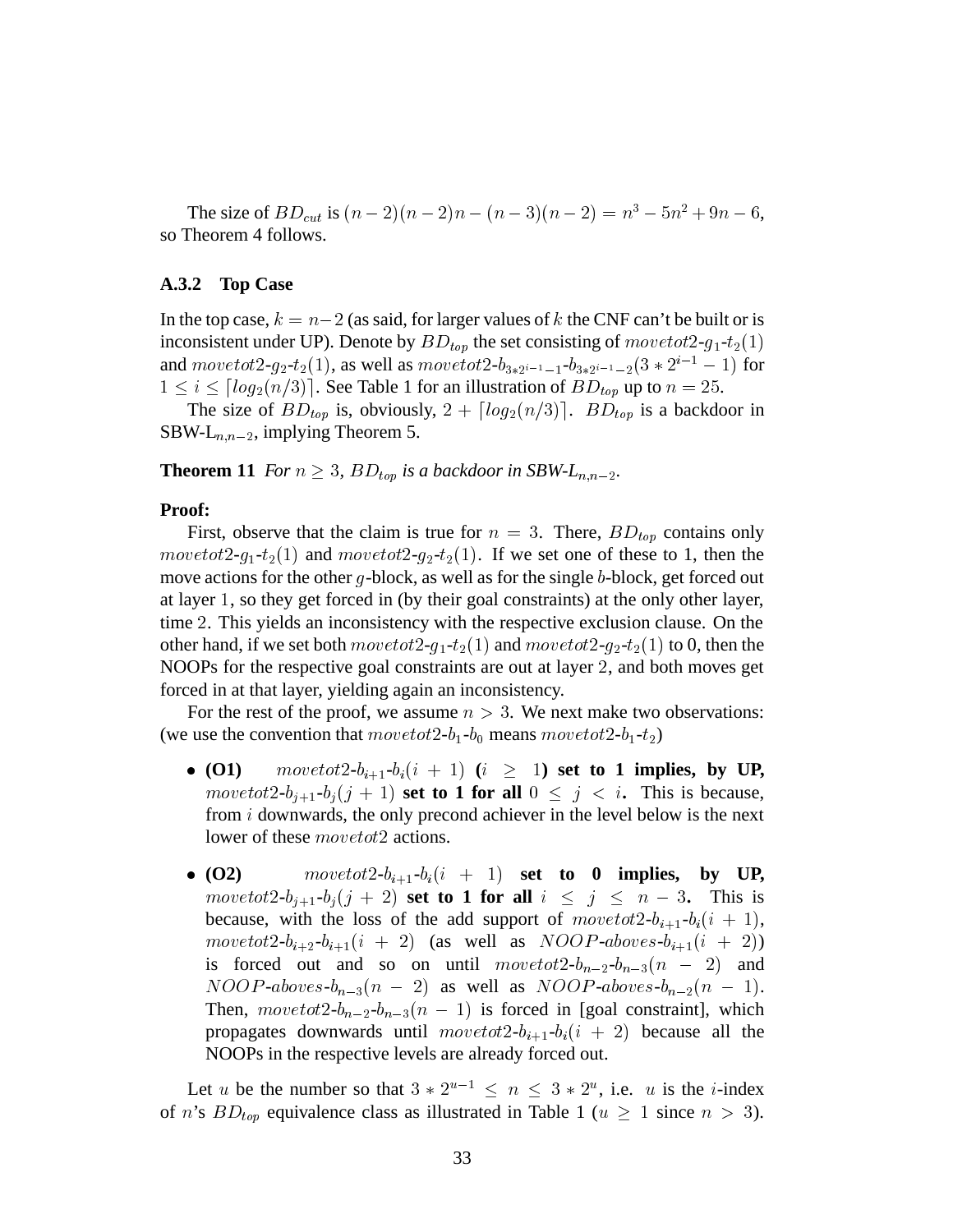Note that  $u = \lfloor log_2(n/3) \rfloor$ . Keep in mind that  $3 * 2^u$  is the largest n in the equivalence class, and that this largest  $n$  has a CNF with  $n - 1$  layers, numbered  $1, \ldots, n - 1 = 3 * 2^u - 1.$ 

We prove that, for all  $1 \leq i \leq u$ ,

## (\*\*)  ${move} to t2-b_{3*2^{i-1}-1}-b_{3*2^{i-1}-2}(3*2^{i-1}-1)$   ${\bf must \ be \ set \ to \ } 1 \ {\bf or \ else \ } {\bf UP}$ **yields a contradiction.**

This suffices because setting  $move tot2-b_{3*2^{u-1}-1}-b_{3*2^{u-1}-2}(3*2^{u-1}-1)$  to 1 yields a contradiction. Let us first show the latter. With **(O1)**, below  $3 * 2^{u-1} - 1$  every layer has a *movetot* 2 set to 1 so all other  $movetot2$  actions are out, in particular  $movetot2-g_1-t_2$  and  $movetot2-g_2-t_2$ . To re-insert these actions, one needs, by sequencing precondition clauses, i.e. by removing the  $b_j$ ,  $j \leq 3 * 2^{u-1} - 1$  from  $t_2$ again (g-blocks can not be stacked onto b-blocks), to insert  $3 \times 2^{u-1} - 1$  steps – one for each of the  $b_i$ . So move to  $t2 - g_1 - t_2$  and move to  $t2 - g_2 - t_2$  re-appear first in layer  $3 * 2^{u-1} + 3 * 2^{u-1} - 1 = 3 * 2^u - 1$ . But either there aren't that many layers in the CNF, namely if  $n < 3 \times 2^n$ , yielding the  $g_1$  and  $g_2$  goals unachievable; or we get an inconsistency in layer  $3 * 2<sup>u</sup> - 1$  since it is the only unoccupied (by a movetot2 action) layer left and both  $move tot2-g_1-t_2$  and  $move tot2-g_2-t_2$  are forced to be 1 by their goal constraints.

We now prove (\*\*) by induction over *i*. Base case,  $i = 1$ ,  $movedt2-b_2-b_1(2)$ . If we set that to 0, then by **(O2)** all  $move tot2-b_{i+1}-b_i(j+2)$  are forced in for  $1 \leq j \leq n-3$ . This means, in particular, that all layers  $t \geq 3$  are occupied, and only layers 1 and 2 are left to achieve the goals for  $g_1$  and  $g_2$ . This reduces to exactly the same case as  $n = 3$  discussed at the start of the proof.

Inductive case,  $i \to i + 1$ . We assume that  $move tot2-b_{3*2^{i-1}-1}-b_{3*2^{i-1}-2}(3*)$  $2^{i-1} - 1$ ) is set to 1, and by **(O1)** we get that  $move tot2-b_{i+1}-b_i(j+1)$  is set to 1 for all  $0 \leq j < 3 * 2^{i-1} - 2$ . So move to  $t2 - g_1 - t_2$  and move to  $t2 - g_2 - t_2$  are out for all layers  $t \leq 3 * 2^{i-1} - 1$ . Say we set  $move tot2-b_{3 * 2^{i}-1}-b_{3 * 2^{i}-2}(3 * 2^{i}-1)$ to 0. Then by (O2) we get  $movetot2$  actions at all layers  $t > 3 * 2^i - 1$ , so movetot2- $g_1$ - $t_2$  and movetot2- $g_2$ - $t_2$  are also out for all layers  $t > 3 * 2^i - 1$ . After applying  $move tot2-b_{3*2^{i-1}-1}-b_{3*2^{i-1}-2}(3 * 2^{i-1}-1)$ , i.e. starting from layer  $3 * 2^{i-1}$ , the number of steps we need to make the  $move tot2-g_{1|2}-t_2$  preconditions achievable, i.e. to remove all the  $b_i$  from s again, is  $3 * 2^{i-1} - 1$  (this is basically the same argument as used further above). So  $movetot2-q_1-t_2$  and  $movetot2-q_2-t_2$ first re-appear in layer  $t = 3 * 2^{i-1} + 3 * 2^{i-1} - 1 = 3 * 2^i - 1$ . But as observed above all layers  $t' > t = 3 * 2^{i} - 1$  are already occupied (by **(O2)** and since we set  $move tot2-b_{3*2^{i}-1}-b_{3*2^{i}-2}(3 * 2^{i}-1)$  to 0), so both  $move tot2-g_{1}-t_{2}$  and *movetot* 2- $g_2$ - $t_2$  get forced in at  $t = 3 * 2^{i} - 1$  by their goal constraints, yielding an inconsistency with the respective exclusion clause. This concludes the argumentation.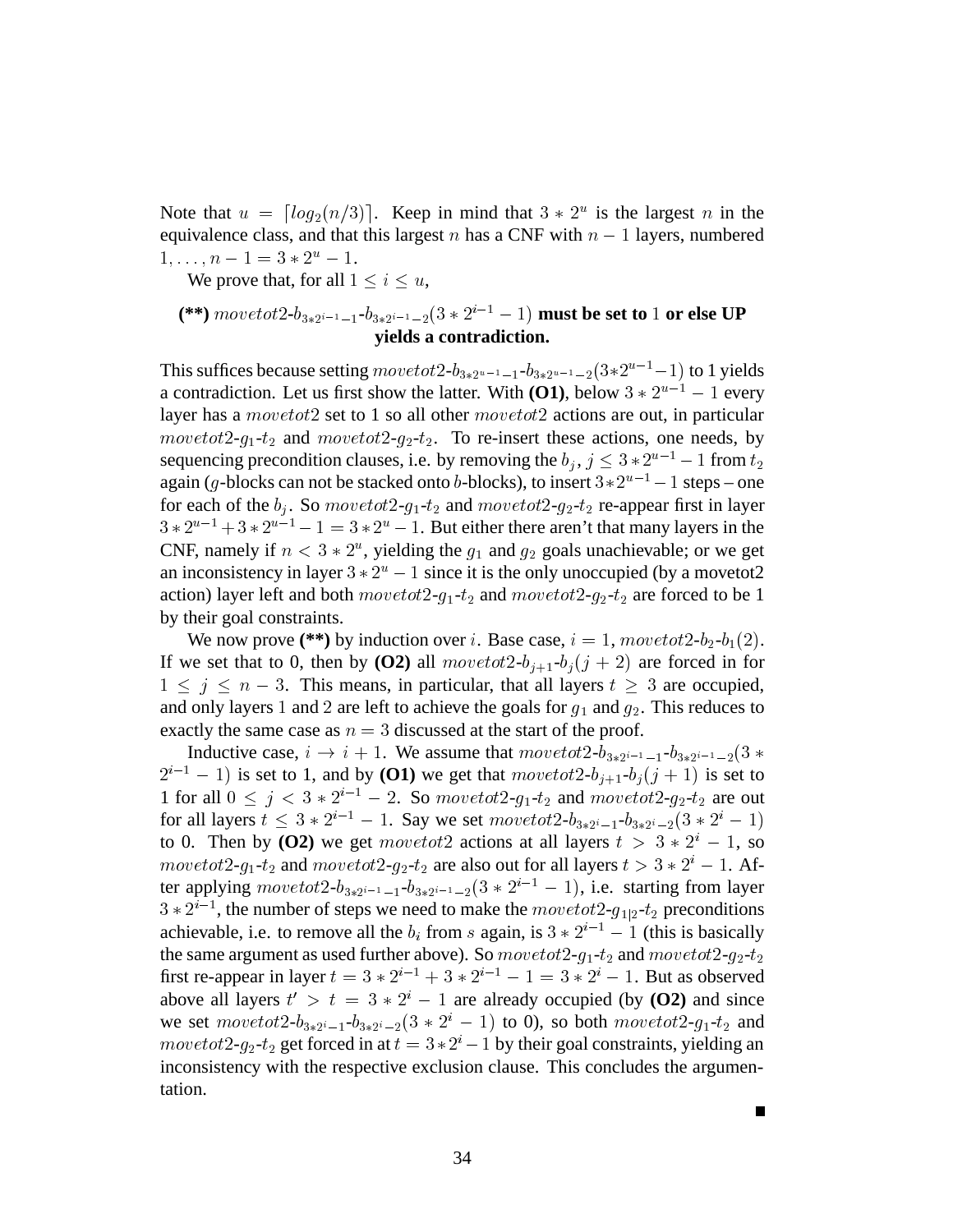The reader who is confused by all the  $(3 * 2<sup>foo</sup> - bar)$  indexing in the proof to Theorem 11 is advised to have a look at Table 1, and instantiate the indices in the proof with the numbers  $1 (= 3 * 2^{1-1} - 2)$ ,  $4 (= 3 * 2^{2-1} - 2)$ , and 10  $(= 3 * 2^{3-1} - 2).$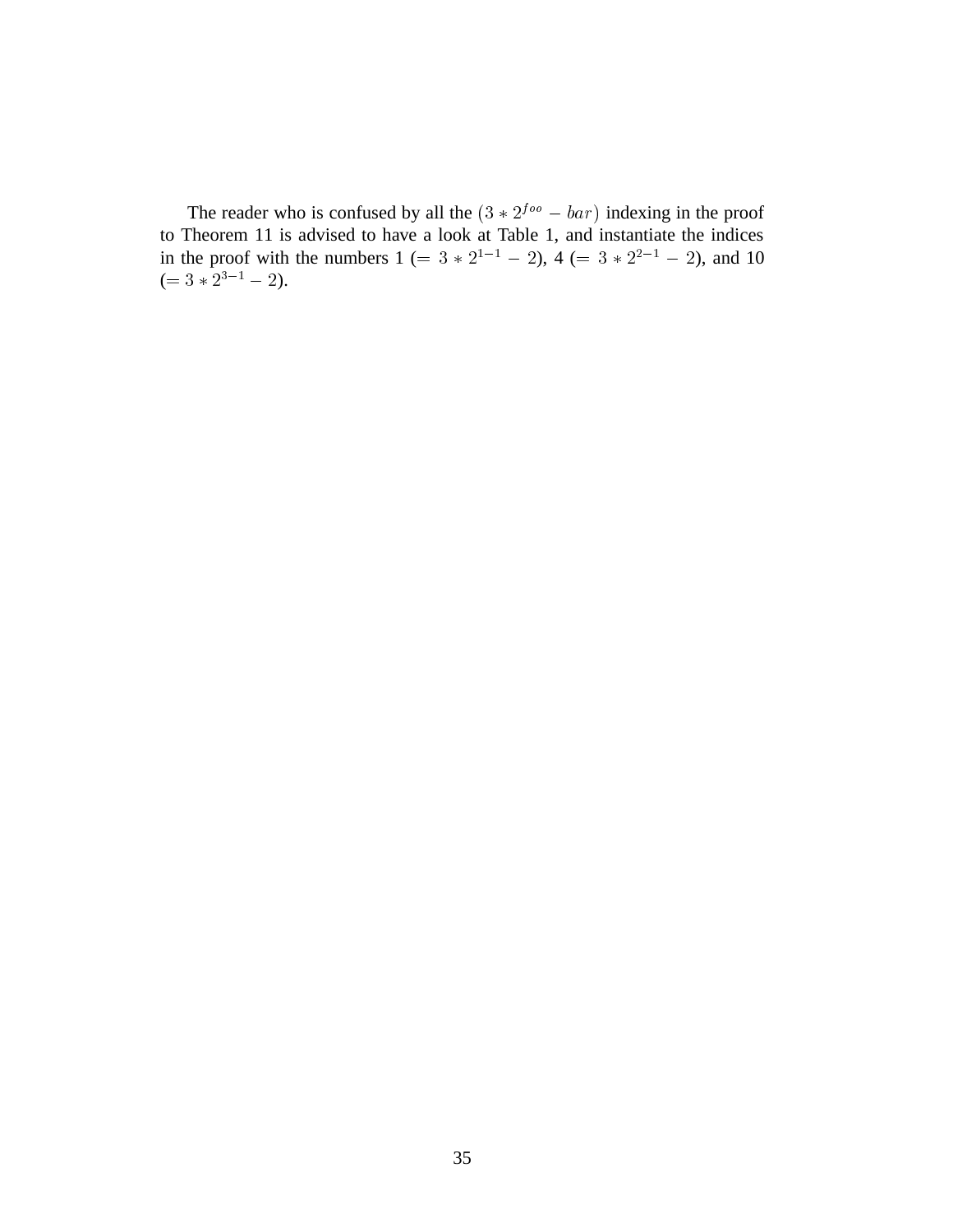

Below you find a list of the most recent technical reports of the Max-Planck-Institut für Informatik. They are available by anonymous ftp from ftp.mpi-sb.mpg.de under the directory pub/papers/reports. Most of the reports are also accessible via WWW using the URL http://www.mpi-sb.mpg.de. If you have any questions concerning ftp or WWW access, please contact reports@mpi-sb.mpg.de. Paper copies (which are not necessarily free of charge) can be ordered either by regular mail or by e-mail at the address below.

> Max-Planck-Institut für Informatik Library attn. Anja Becker Stuhlsatzenhausweg 85 66123 Saarbrücken GERMANY e-mail: library@mpi-sb.mpg.de

| MPI-I-2005-4-005    | M. Goesele                                                                                 | $\overline{\mathcal{L}}$                                                                         |
|---------------------|--------------------------------------------------------------------------------------------|--------------------------------------------------------------------------------------------------|
| MPI-I-2005-4-004    | C. Theobalt, N. Ahmed, E. De Aguiar,<br>G. Ziegler, H. Lensch, M.A.,. Magnor,<br>H. Seidel | Joint Motion and Reflectance Capture for Creating Relightable<br>3D Videos                       |
| MPI-I-2005-4-003    | T. Langer, A.G. Belyaev, H. Seidel                                                         | Analysis and Design of Discrete Normals and Curvatures                                           |
| MPI-I-2005-4-002    | O. Schall, A. Belyaev, H. Seidel                                                           | Sparse Meshing of Uncertain and Noisy Surface Scattered Data                                     |
| MPI-I-2005-4-001    | M. Fuchs, V. Blanz, H. Lensch, H. Seidel                                                   | Reflectance from Images: A Model-Based Approach for Human<br>Faces                               |
| MPI-I-2005-2-001    | J. Hoffmann. Carla Gomes                                                                   | <b>Bottleneck Behavior in CNF Formulas</b>                                                       |
| MPI-I-2005-1-007    | I. Katriel, M. Kutz                                                                        | A Faster Algorithm for Computing a Longest Common<br><b>Increasing Subsequence</b>               |
| MPI-I-2005-1-002    | I. Katriel, M. Kutz, M. Skutella                                                           | Reachability Substitutes for Planar Digraphs                                                     |
| MPI-I-2005-1-001    | D. Michail                                                                                 | Rank-Maximal through Maximum Weight Matchings                                                    |
| MPI-I-2004-NWG3-001 | M. Magnor                                                                                  | Axisymmetric Reconstruction and 3D Visualization of Bipolar<br>Planetary Nebulae                 |
| MPI-I-2004-NWG1-001 | <b>B.</b> Blanchet                                                                         | Automatic Proof of Strong Secrecy for Security Protocols                                         |
| MPI-I-2004-5-001    | S. Siersdorfer, S. Sizov, G. Weikum                                                        | Goal-oriented Methods and Meta Methods for Document<br>Classification and their Parameter Tuning |
| MPI-I-2004-4-006    | K. Dmitriev, V. Havran, H. Seidel                                                          | Faster Ray Tracing with SIMD Shaft Culling                                                       |
| MPI-I-2004-4-005    | I.P. Ivrissimtzis, W.-. Jeong, S. Lee, Y.a. Lee,<br>H.-. Seidel                            | Neural Meshes: Surface Reconstruction with a Learning<br>Algorithm                               |
| MPI-I-2004-4-004    | R. Zayer, C. Rssl, H. Seidel                                                               | r-Adaptive Parameterization of Surfaces                                                          |
| MPI-I-2004-4-003    | Y. Ohtake, A. Belyaev, H. Seidel                                                           | 3D Scattered Data Interpolation and Approximation with<br>Multilevel Compactly Supported RBFs    |
| MPI-I-2004-4-002    | Y. Ohtake, A. Belyaev, H. Seidel                                                           | Quadric-Based Mesh Reconstruction from Scattered Data                                            |
| MPI-I-2004-4-001    | J. Haber, C. Schmitt, M. Koster, H. Seidel                                                 | Modeling Hair using a Wisp Hair Model                                                            |
| MPI-I-2004-2-007    | S. Wagner                                                                                  | Summaries for While Programs with Recursion                                                      |
| MPI-I-2004-2-002    | P. Maier                                                                                   | Intuitionistic LTL and a New Characterization of Safety and<br>Liveness                          |
| MPI-I-2004-2-001    | H.d. Nivelle, Y. Kazakov                                                                   | Resolution Decision Procedures for the Guarded Fragment with<br><b>Transitive Guards</b>         |
| MPI-I-2004-1-006    | L.S. Chandran, N. Sivadasan                                                                | On the Hadwiger's Conjecture for Graph Products                                                  |
| MPI-I-2004-1-005    | S. Schmitt, L. Fousse                                                                      | A comparison of polynomial evaluation schemes                                                    |
| MPI-I-2004-1-004    | N. Sivadasan, P. Sanders, M. Skutella                                                      | Online Scheduling with Bounded Migration                                                         |